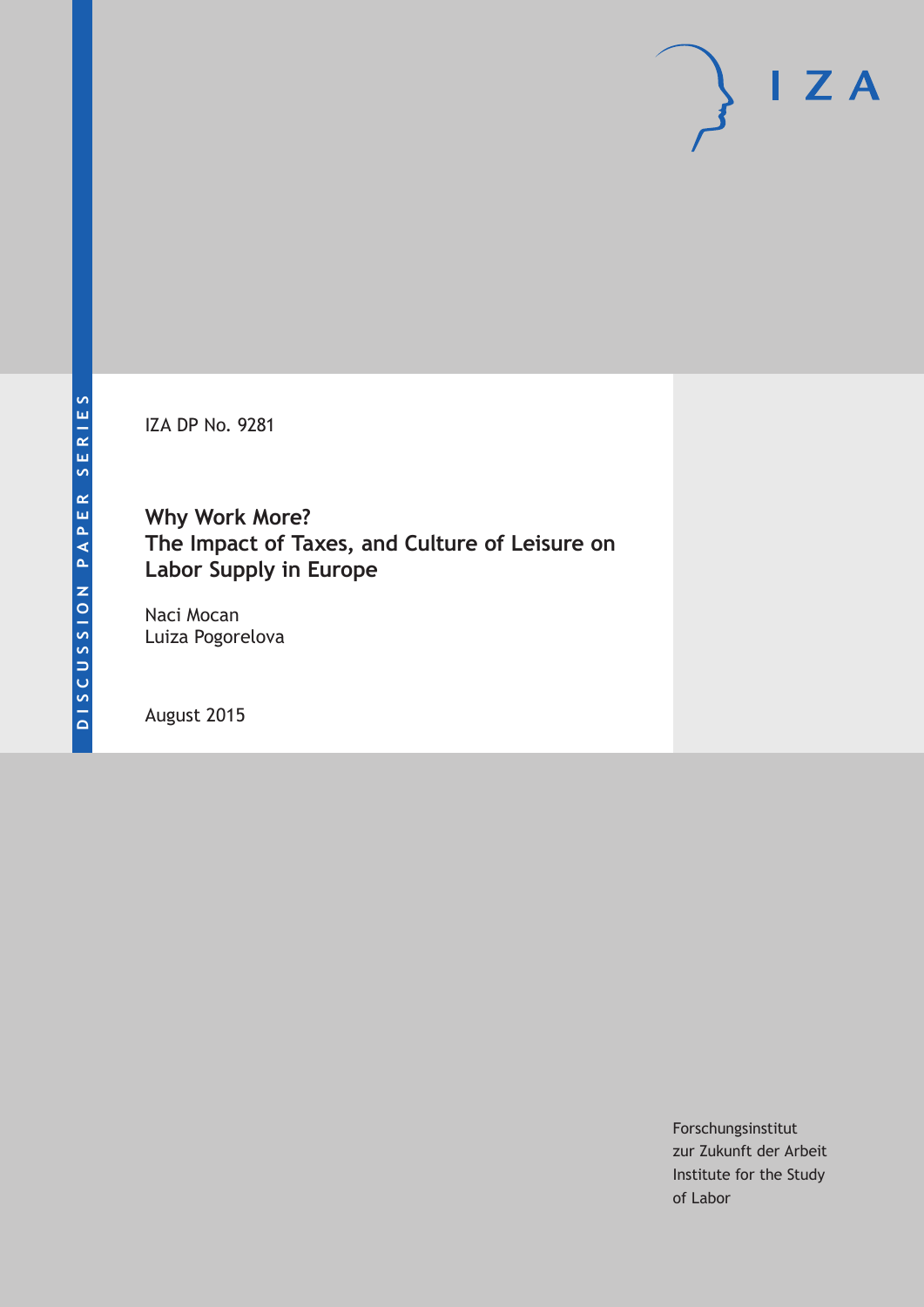# **Why Work More? The Impact of Taxes, and Culture of Leisure on Labor Supply in Europe**

### **Naci Mocan**

*Louisiana State University, NBER and IZA* 

### **Luiza Pogorelova**

*Louisiana State University* 

Discussion Paper No. 9281 August 2015

IZA

P.O. Box 7240 53072 Bonn **Germany** 

Phone: +49-228-3894-0 Fax: +49-228-3894-180 E-mail: iza@iza.org

Any opinions expressed here are those of the author(s) and not those of IZA. Research published in this series may include views on policy, but the institute itself takes no institutional policy positions. The IZA research network is committed to the IZA Guiding Principles of Research Integrity.

The Institute for the Study of Labor (IZA) in Bonn is a local and virtual international research center and a place of communication between science, politics and business. IZA is an independent nonprofit organization supported by Deutsche Post Foundation. The center is associated with the University of Bonn and offers a stimulating research environment through its international network, workshops and conferences, data service, project support, research visits and doctoral program. IZA engages in (i) original and internationally competitive research in all fields of labor economics, (ii) development of policy concepts, and (iii) dissemination of research results and concepts to the interested public.

IZA Discussion Papers often represent preliminary work and are circulated to encourage discussion. Citation of such a paper should account for its provisional character. A revised version may be available directly from the author.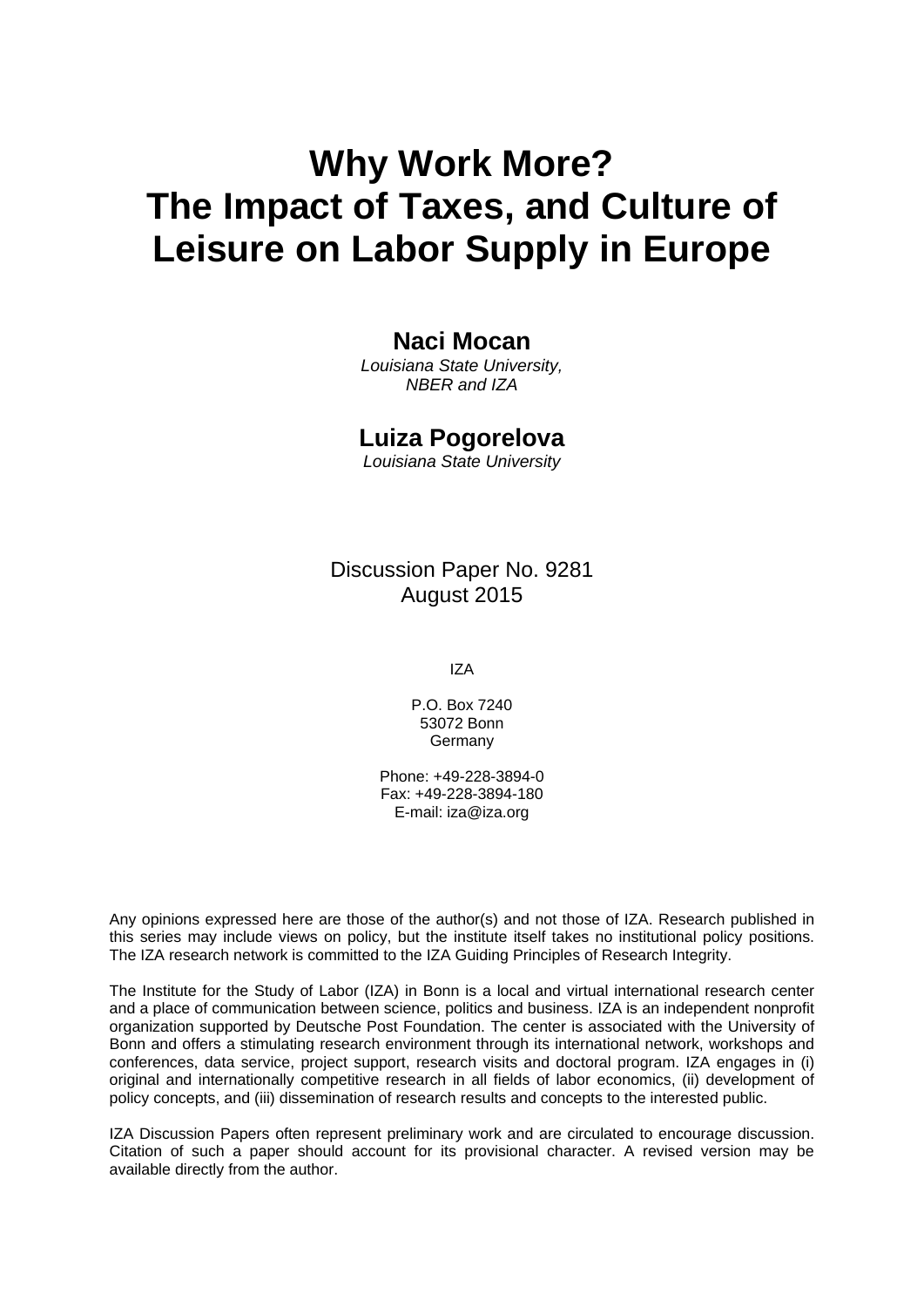IZA Discussion Paper No. 9281 August 2015

# **ABSTRACT**

# **Why Work More? The Impact of Taxes, and Culture of Leisure on Labor Supply in Europe**

We use micro data from the European Social Survey to investigate the impact of "culture of leisure" and taxes on labor force participation and hours worked of second-generation immigrants who reside in 26 European countries. These individuals are born in Europe, and they have been exposed to institutional, legal and labor market structures of their countries, including the tax rates. Fathers of these individuals are first-generation immigrants who migrated from 81 different countries. We construct measures of "taste for leisure" in the country of origin of each immigrant father. We employ average and marginal taxes for each country of residence, and control for a large set of individual characteristics, in addition to attributes of the country of residence and country of ancestry. The results show that for women, both taxes and culture of leisure impact participation and hours worked. For men, taxes influence labor supply both at the intensive and the extensive margins, but culture of leisure has no impact.

JEL Classification: J22, Z1

Keywords: tax, labor supply, leisure, immigrant, culture, origin

Corresponding author:

Naci Mocan Louisiana State University Department of Economics 3039 Business Education Complex Baton Rouge, LA 70803 USA E-mail: mocan@lsu.edu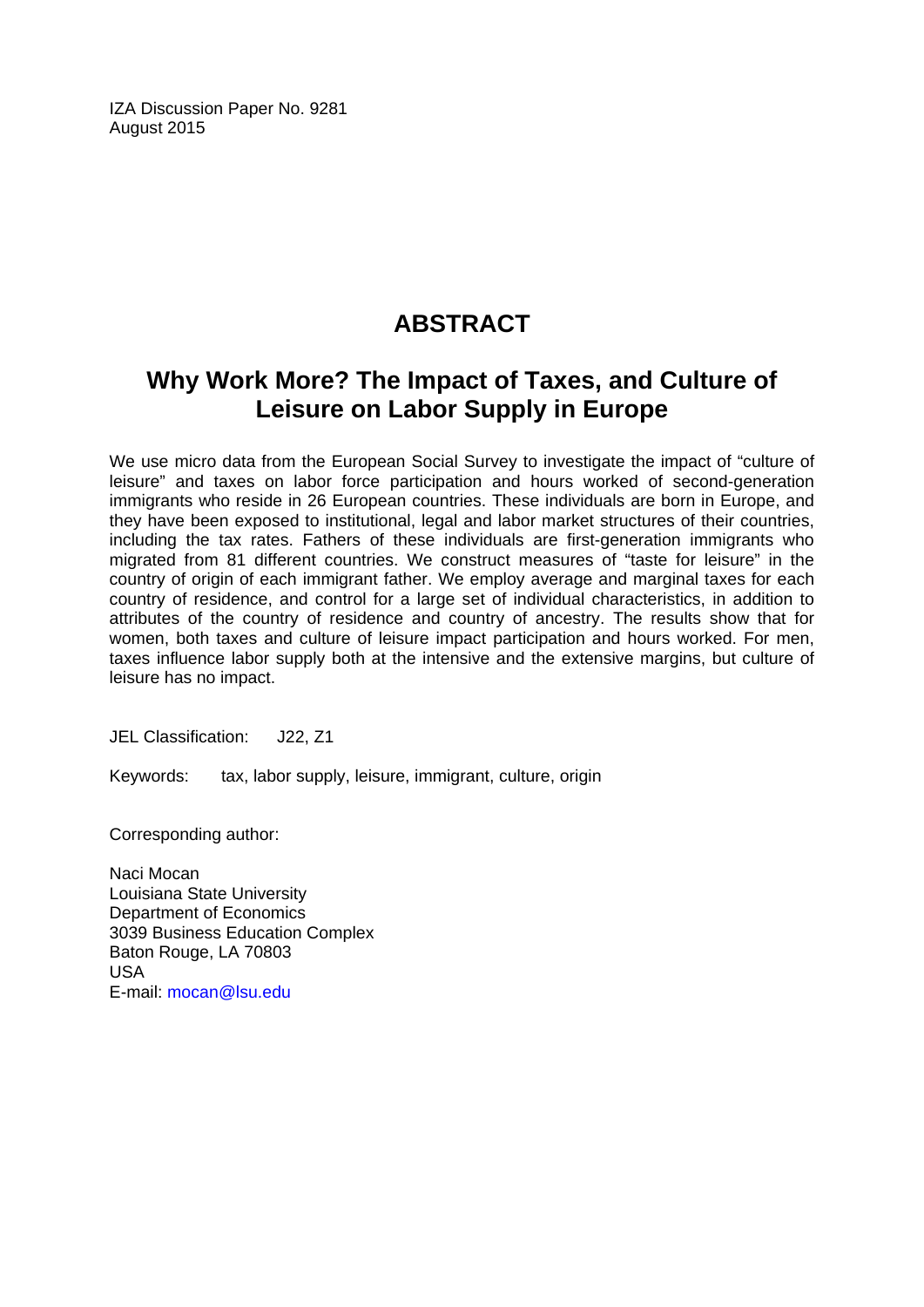#### Why Work More?

#### The Impact of Taxes, and Culture of Leisure on Labor Supply in Europe

### I. Introduction

 $\overline{\phantom{a}}$ 

There are substantial differences between people around the world regarding how many hours they work in the labor market. For example, in 2012, the average annual hours worked by American workers was 1,750. The average worker in Germany worked 17 percent fewer hours than an American worker in that year, and a French worker worked 15 percent less. A worker in Belgium spent about 9 percent less time at work in comparison to an American worker. Similar disparities are observed when hours per person is analyzed, instead of hours per worker.<sup>1</sup> Annual hours worked per working age population (ages 15 to 64) are 10 percent lower in Germany, 19% lower in France, and 17 percent lower in Belgium than in the U.S.

In an influential paper, Edward Prescott (2004) employed a growth model with a representative household and calibrated the model to show that the difference in hours worked between the United States and Europe in two points in time can be explained almost entirely by the differences in the tax rates on labor and consumption. A large literature that followed provided a number of nuanced extensions and modifications to Prescott's framework, regarding the preferred labor supply elasticities to calibrate such macro models, modifications to the model to incorporate the ability for the household to self-insure through asset accumulation, the role of productivity growth, and so on (e.g. Ljungqvist and Sargent 2006, Ohanian et al. 2008, Rogerson 2008, Olovsson 2009, Chetty et al. 2011, McDaniel

 $<sup>1</sup>$  This measure incorporates both the willingness to participate in the labor market (the decision on</sup> whether or not to work) and the decision on how many hours to work.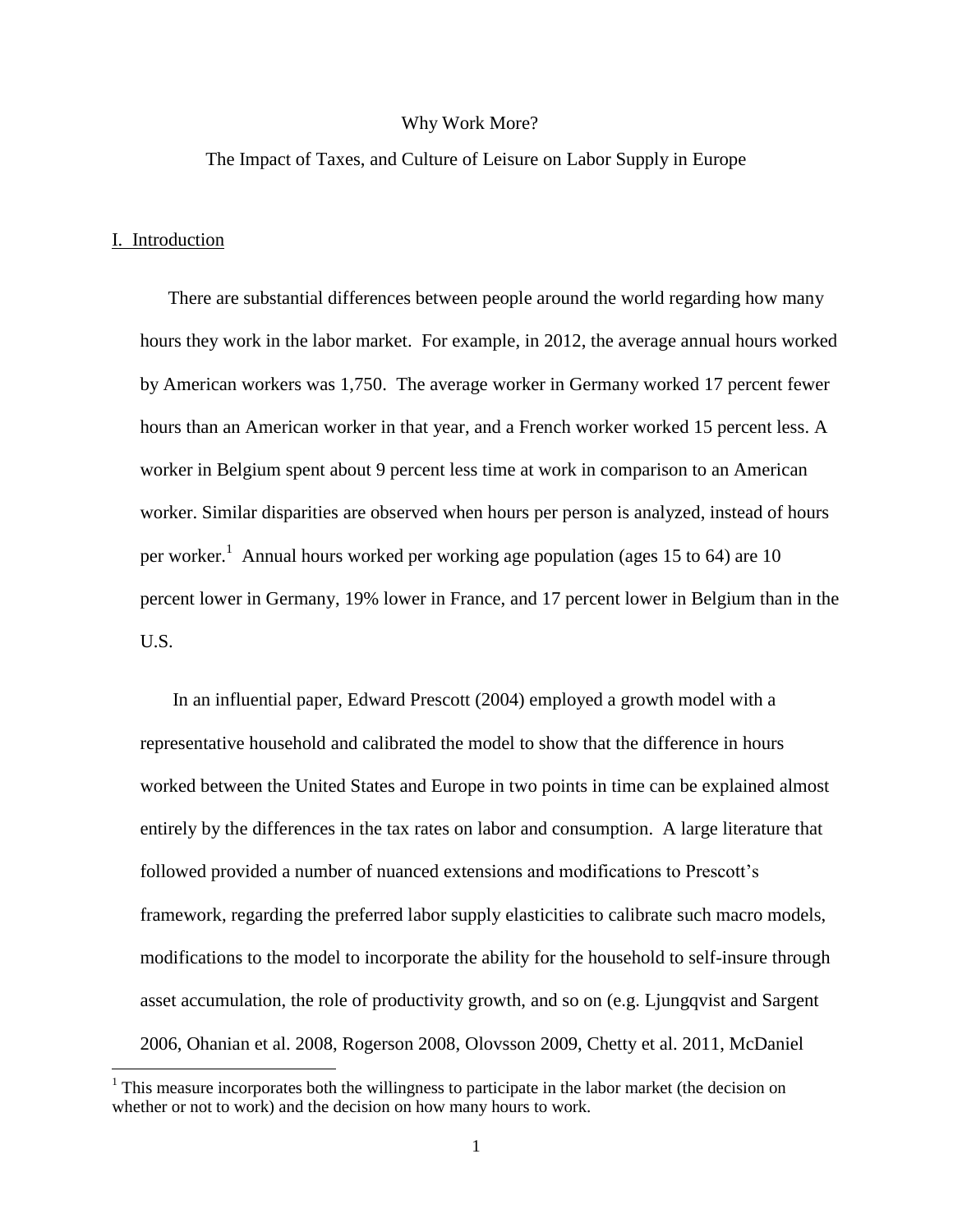2011). In a different framework, Algan and Cahuc (2005) showed that family labor supply attitudes were important in explaining the variation in the employment rates of different demographic groups in OECD countries.

The finding that taxes are a major factor in explaining cross-country differences in market work is important because it implies that reductions in taxes can generate significant increases in economic activity. Alternative, or at least complementary, hypotheses have been proposed to explain the differences in hours worked between Europe and the U.S. These include the importance of regulations and labor unions (Alesina, Glaeser and Sacerdote 2006), and the role of home production (Olovsson 2015). An important aspect of this discussion, and the key component of our paper, is the role of preferences for leisure. The assumption of identical preferences between countries, and in particular between Europeans and Americans has been questioned (Blanchard 2006). This point is also emphasized by Alesina, Glaeser and Sacerdote (2006) who suggested that an initial decline in market work might increase individuals" utility from leisure and this process can be amplified by a social multiplier (Glaeser, Sacerdote and Scheinkman 2003) if there exist complementarities in leisure – individuals" utility from leisure is enhanced when more people are consuming leisure.

The argument that Europeans have stronger taste for leisure than Americans (Blanchard 2004) is perhaps intuitive, and fits well with many people"s pre-conceived image of longer vacations and shorter work weeks in most European countries. That image was brought to life in a Cadillac TV advertisement in the U.S., where the main character in the advertisement, an American middle-age upper-income male, first asks the question: "Why do we work so hard?" In answering his own question, he declares: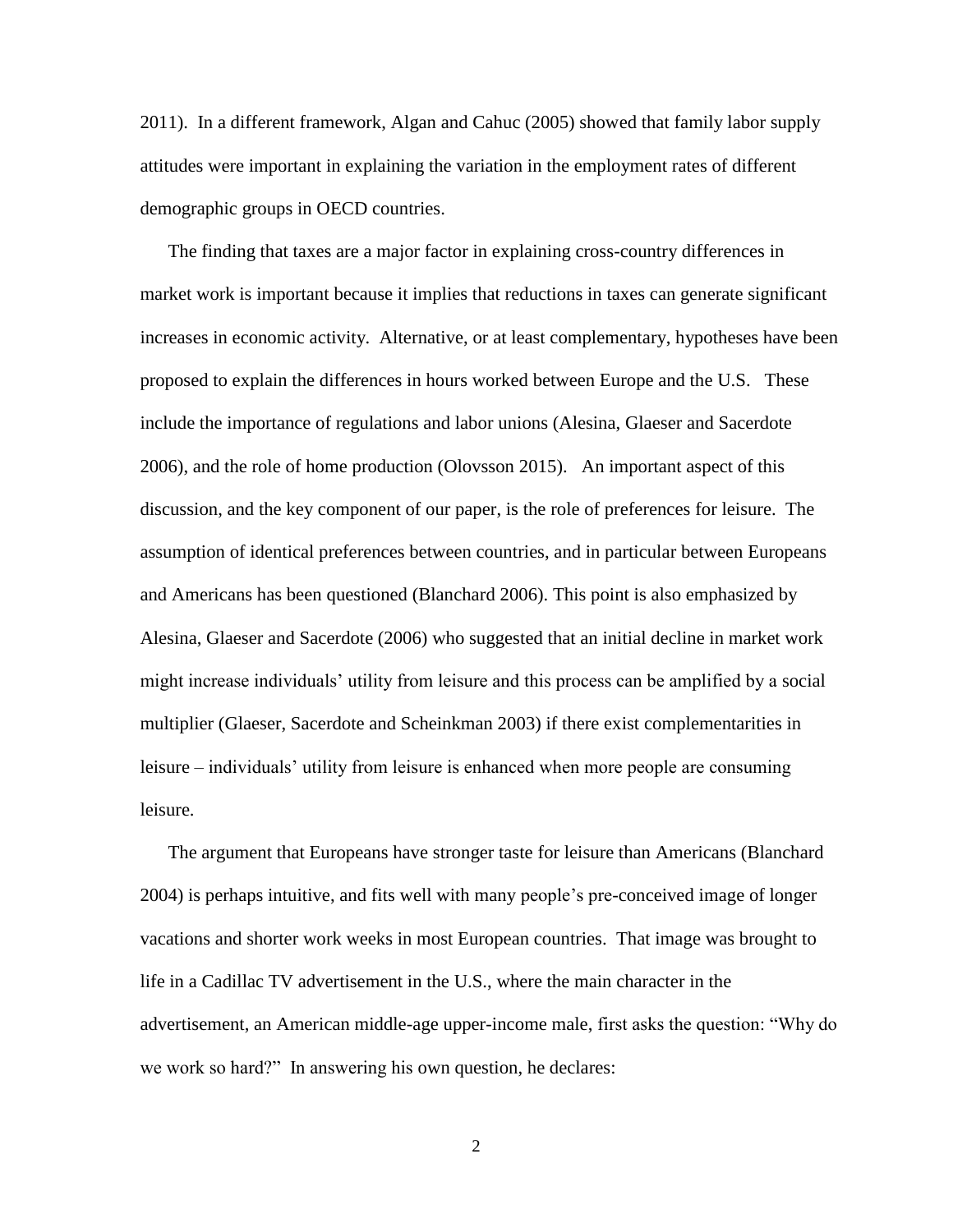"[In] Other countries, they work, they stroll home, they stop by the café, they take August off. *Off*! Why aren"t you like that? Why aren"t *we* like that? Because we are crazy, driven, hard-working believers. That's why. Those other countries think we are nuts. Whatever! "2

Although tastes for leisure can impact labor supply, no systematic analysis has been conducted on this subject.<sup>3</sup> In this paper, we focus on European countries and investigate the impact of taxes and the *culture of leisure* on labor supply. Using a large micro data set consisting of individuals from 26 European countries we analyze people"s labor supply decisions both at the extensive and the intensive margins.<sup>4</sup> While there are significant differences between Americans and Europeans in hours worked, there are also substantial differences in market work *between* European countries. To demonstrate the extent of

l

<sup>&</sup>lt;sup>2</sup> Cadillac commercial can be found at :<http://www.ispot.tv/ad/7BkA/cadillac-elr-work-hard>

<sup>&</sup>lt;sup>3</sup> Standard empirical models of labor supply include a vector of worker attributes including racial and ethnic background, if available, in an effort to control for pre-market factors that can impact labor supply, but explicit adjustment to taste for leisure has not been done so far.

<sup>&</sup>lt;sup>4</sup> The conjecture is that some countries have stronger preferences for leisure, and people in those countries would have worked fewer hours even if they faced lower marginal tax rates. On the face of it, this argument does not seem to explain the increasing wedge between labor supply of Americans and Europeans over the last three decades or so, because culture is not expected to change rapidly. Even though the goal of our paper is *not* to explain the divergence of hours worked between countries over time, we should still emphasize that cultural attributes are malleable, and they change in reaction to external factors. For example, Fernández (2013) shows that social attitudes towards women"s work endogenously change over time. Alesina and Fuchs-Schündeln (2007) find that individual preferences are shaped by the political regime in which the individual lives. Giuliano and Spilimbergo (2014) show that individuals" political preferences and support for government redistribution are impacted by whether or not they grew up during recessionary periods. Giavazzi, Petkov and Schiantarelli (2014) show that while some cultural values evolve slowly, others change rapidly. Cannonier and Mocan (2012) find that women in Sierra Leone whose education is improved by an education reform are more likely to disapprove the cultural practice of female genital mutilation. Mocan (2013) finds that the intensity of vengeful feelings depends on the economic environment of the individual.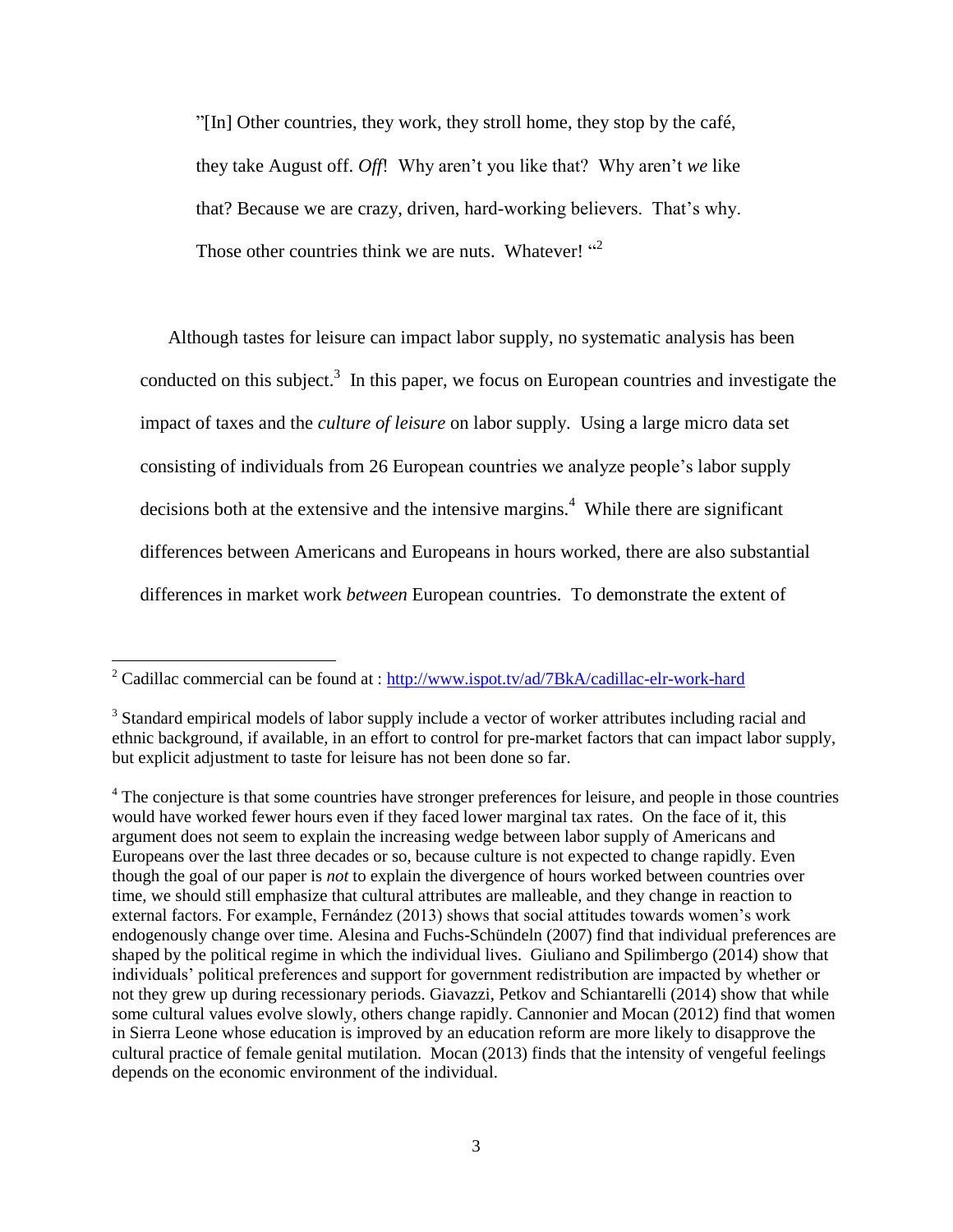variation between countries in hours worked, we use OECD data and calculate hours worked per population ages 15 to 64 in 2012, in a sample of European countries, which is displayed in Table 1. This measure contains two dimensions of market work: the fraction of the working age population that actually works and the number of hours of those who work. The entries in Table 1 are standardized to portray average hours worked in each country relative to the U.K. For example, hours worked per person in France, Germany and Greece are 19 percent, 10 percent, and 3 percent lower, respectively, than in the U.K. Swedes work 4 percent more than the working age population in the U.K. Importantly, as we will show later in the paper, there is also substantial variation in the effective marginal tax rates between European countries.

The critical issue for the purposes of our paper is how to measure the "taste for leisure," and how to identify its impact on market work. We focus on second-generation immigrants who reside in various European countries. These individuals are born in Europe, and being residents of different European countries, they have been exposed to institutional, legal and labor market structures of their countries, including the marginal tax rates on labor and consumption income. Their fathers had migrated from somewhere else in the world, and we know these fathers" countries of origin. We use immigrant father"s country of birth to determine the ancestral roots, and assume that culture of leisure in father"s country of origin is transmitted from the immigrant father to the offspring. We focus on the father, rather than the mother because most of the literature uses the birth place of the father to assign country of origin to second-generation immigrants (Alesina et al. 2015, Alesina and Giuliano 2011, Alesina and Giuliano 2010, Fernández and Fogli 2009, Card et al. 1998). By exploiting a separate data set that asks people around the world various questions to gauge their *taste for*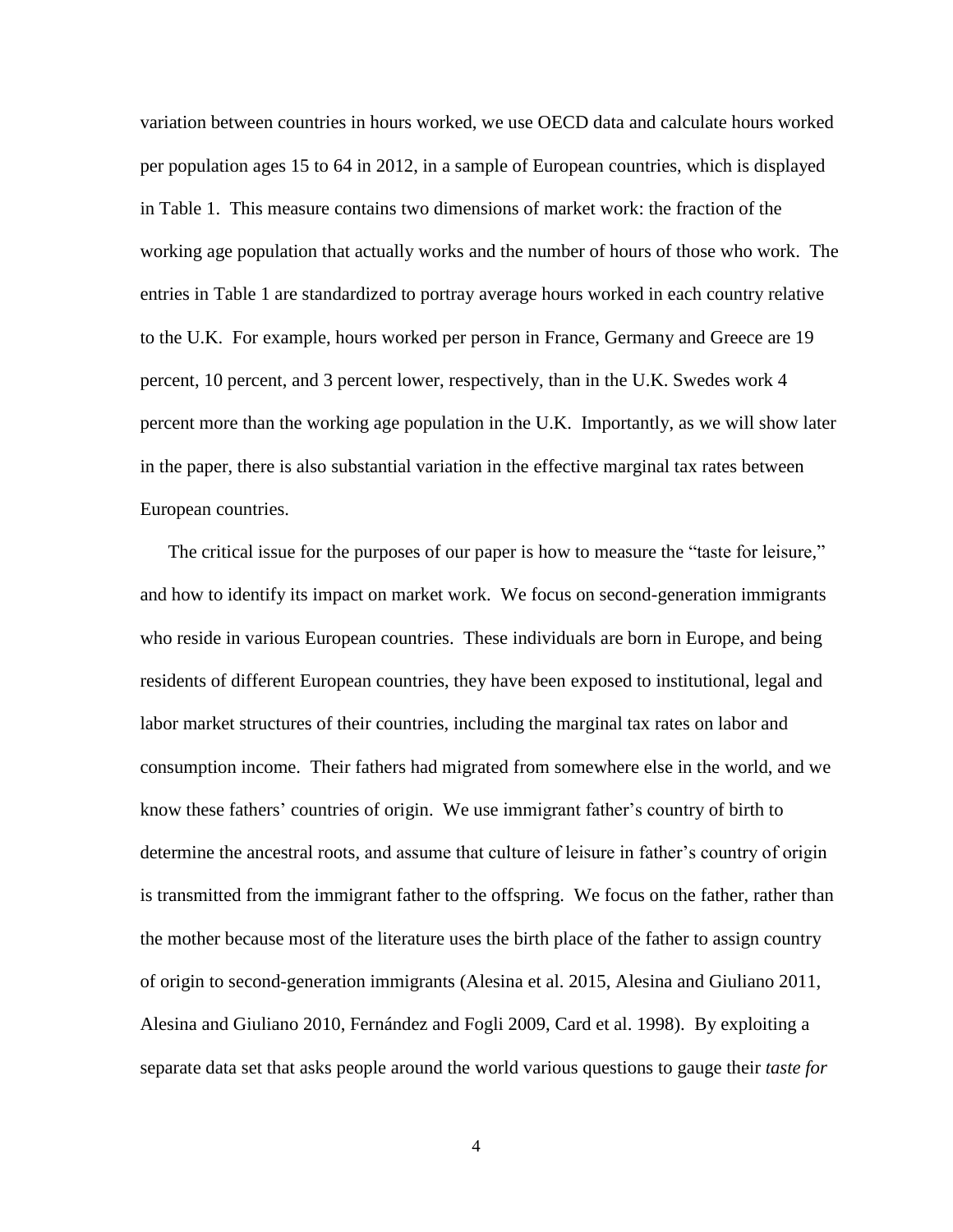*leisure*, we connect these second-generation immigrants in Europe to the culture of leisure in their father"s country of origin.

We have data from about 7,000 individuals who live and work in 26 European countries. These individuals have ancestral origins in 81 different countries. Thus, we are able to *identify the impact of taxes* in the country of residence on hours worked, holding constant observable attributes of individuals, various attributes of the country in which they live, and attributes of their father"s country of origin, including the taste for leisure in that country of origin. Similarly, we can identify the impact of *culture of leisure* on labor supply, holding constant all personal attributes and various characteristics of the country of residence, including the tax rates.

We find that both taxes and culture of leisure impact labor force participation and hours worked for women. For men, taxes influence labor supply both at the intensive and the extensive margin, but culture of leisure has no impact. The magnitude of the estimated effects indicates that while taxes on labor income are a significant determinant of aggregate hours worked, *culture of leisure* is important as well.

Our work is also related to a growing new literature that investigates the interplay between culture and economic outcomes. Some recent examples include Fernández and Fogli (2009) who investigate the impact of female labor force participation and fertility rates in the country of origin on work and fertility decisions of second-generation American women; Alesina and Giuliano (2011) who investigate the impact of family ties on political participation, labor force participation and trust. Luttmer and Singhal (2011) report that immigrants' redistributive preferences are impacted by the average preference in their country of birth. Ljunge (2014) analyzes the transmission of trust to immigrant children.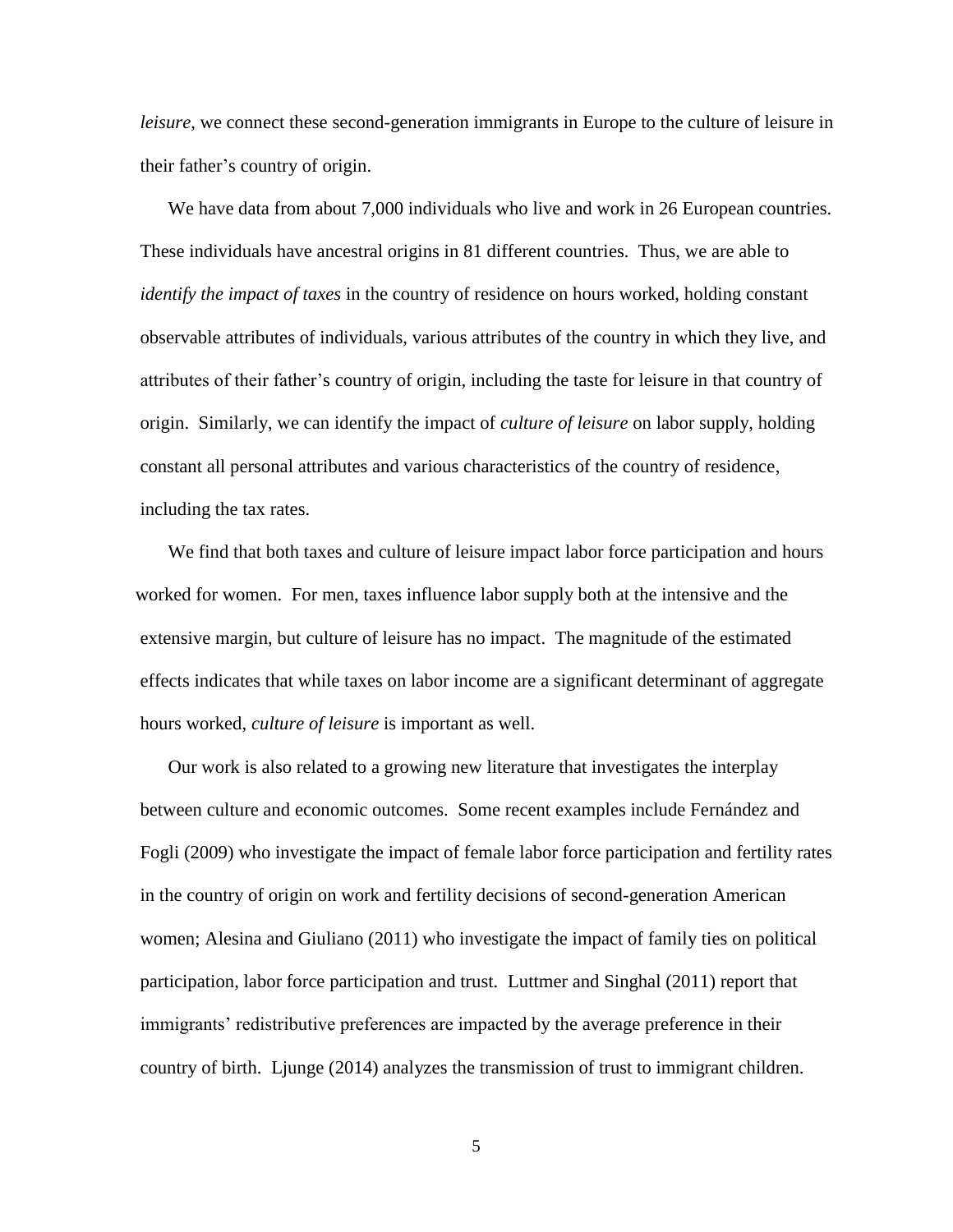Alesina et al. (2015) find that people who inherit strong family ties are less mobile and have lower wages and higher unemployment. A detailed description of this literature can be found in Alesina and Giuliano (2014) and Fernández (2011).

#### II. Theoretical Framework

To motivate the empirical model, we follow the framework of Prescott (2004) and consider a representative agent who is endowed with one unit of time that can be divided between labor and leisure. Preferences over consumption and leisure are represented by the utility function in Equation (1):

1) 
$$
U = \sum_{t=0}^{\infty} \beta^t (\log c_t + \gamma \log(1 - h_t))
$$

where  $c_t$  stands for consumption and  $h_t$  represents hours worked; implying that  $(I-h_t)$  is the amount of leisure. The discount factor  $\beta$  represents the degree of patience, where  $0 < \beta < 1$ . The parameter *γ* is the value attached to leisure. The aggregate production function of the economy is that of Cobb-Douglas type, with an output elasticity of capital  $\theta$ , and elasticity of labor (1-θ). The production function converts labor (*h<sup>t</sup>* in Equation 1*)* and capital into output, which can be consumed or invested.

The budget constraint of the representative agent is:

2)  $(1 + \tau_c)c_t + (1 + \tau_x)x_t = (1 - \tau_h)w_t h_t + (1 - \tau_k)$ 

where  $\tau_c$  is the consumption tax rate,  $\tau_x$  is the tax rate on investment, and  $\tau_h$  is the marginal labor tax rate;  $r_t$  stands for the rental price of capital and  $\tau_k$  is the capital income tax rate.  $T_t$  represents government transfers at time  $t$  that are financed by taxes.  $w_t$  is the price of labor, therefore  $(w<sub>t</sub>h<sub>t</sub>)$  represents labor income.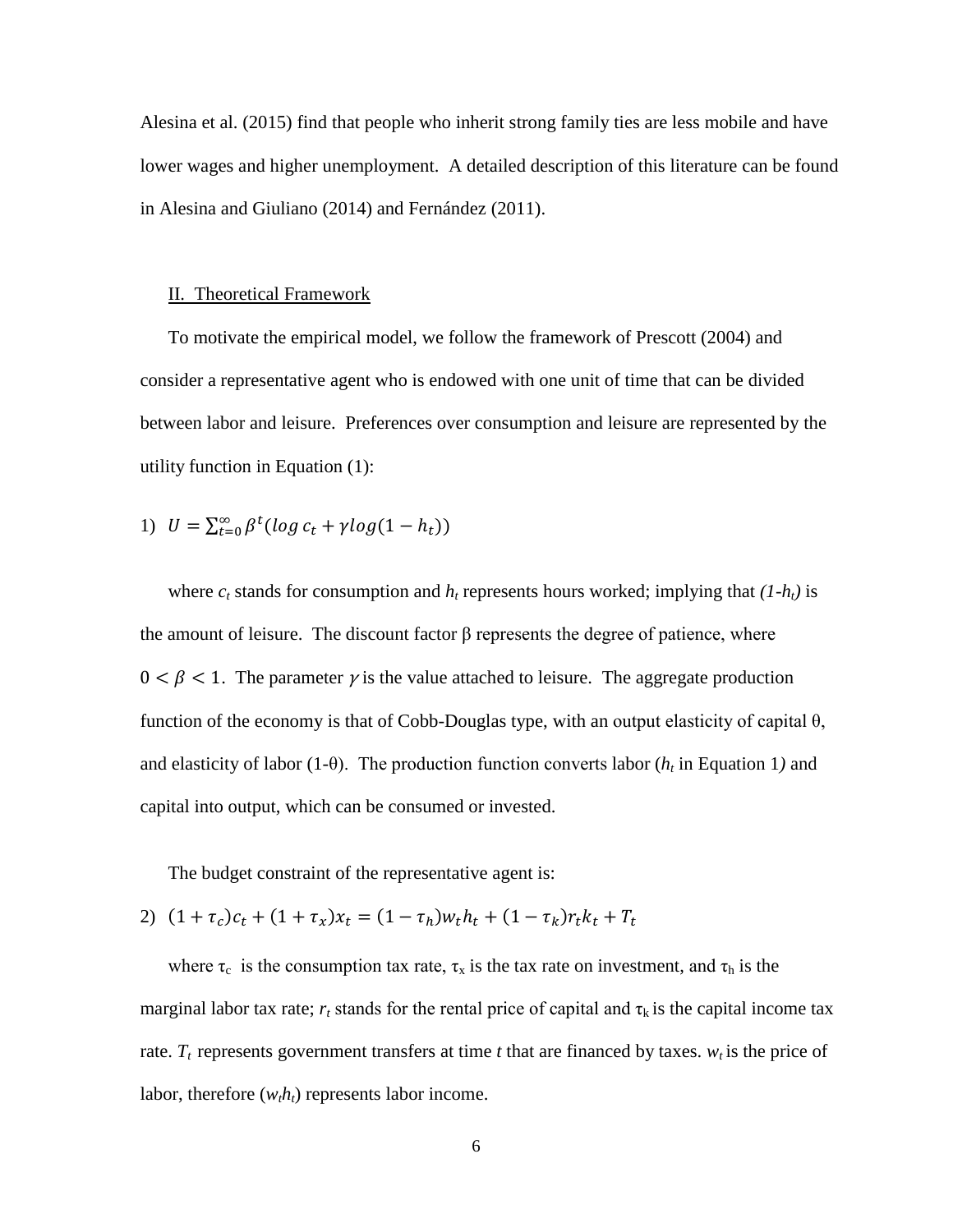The standard first-order conditions indicate that the marginal rate of substitution between leisure and consumption is equal to the ratio of their prices, and that labor is paid its marginal product. The first-order conditions imply

$$
(3) \qquad h_t = (1 - \theta) / \left\{ 1 - \theta + \frac{c_t}{y_t} \frac{\gamma}{(1 - \tau)} \right\}
$$

where  $\tau = (\tau_h + \tau_c)/(1 + \tau_c)$ , which is the effective marginal tax rate on labor income. It represents the combined labor and consumption taxes exerted on labor income, holding investment constant. Equation (3) depicts the supply of hours worked. Because the effective marginal tax rate on labor income,  $\tau$ , is embedded in one of the first-order conditions, it is also in equation (3): an increase in the tax rate  $\tau$  reduces labor supply  $h_t$ .

Much attention has been devoted to the investigation of the impact of taxes on hours worked at a cross-section of countries, or by using the variation in the tax rates of countries over a period of time. On the other hand, the impact of marginal utility of leisure on hours worked (which is depicted by  $\gamma$  in Equation 3), has not been investigated, despite the fact that it has been postulated to be a potentially important factor to explain cross-country differences in labor supply. An increase in  $\gamma$  has a negative impact on hours worked. As we describe in the next section, we develop measures of  $\gamma$  to represent the value of leisure that can vary between countries.

Equation (3) provides a framework in which labor supply depends on taxes and tastes for leisure. We will not estimate the specific structural parameters, based on the specific form depicted by Equation (3). Rather, as shown below, we will estimate a linear formulation of labor supply, which depends on personal attributes of individuals, country characteristics including taxes, and measures of taste for leisure.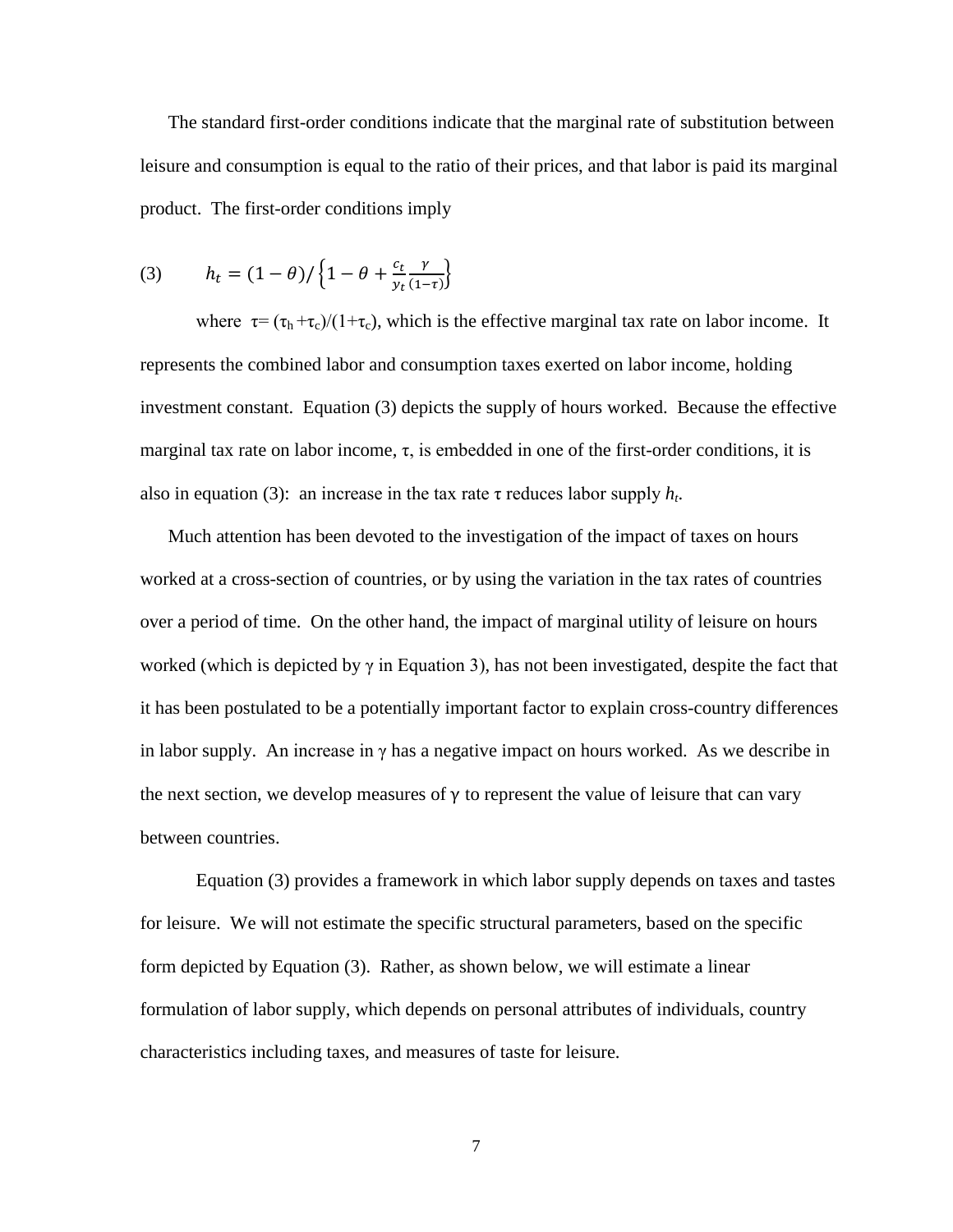Although we use survey data on individuals from various years, there is no substantial variation in marginal taxes over the years in a country. Thus, our elasticity estimates can be interpreted as steady-state elasticities. As we explain in the next section, we estimate elasticities both at the extensive and intensive margins.

#### III. Empirical Implementation

Consistent with the theoretical framework described in the previous section, we estimate the following specification to investigate the impact of taxes and taste for leisure on labor supply:

(4) 
$$
h_{ijnt} = \beta_0 + \beta_1 \tau_j + \beta_2 L_n + X_i \Phi + C_j \Omega + \mathbf{CO}_n \Psi + \delta_t + \varepsilon_{ijnt}
$$

where h<sub>ijnt</sub> stands for the labor supply of person *i* who is a second-generation immigrant, living in country *j,* surveyed at time *t*. Labor supply is measured both at the extensive and intensive margins, allowing us to estimate models for labor force participation and for hours worked, conditional on participation. The subscript *n* represents the country-of-origin of this person's father (who migrated from country *n* to country *j*). The vector  $\mathbf{X}_i$  includes personal attributes of individual *i* that may impact his/her labor supply decision such as age, completed years of education, marital status, whether the person perceives him/herself as an ethnic minority in that country, and the size of the city of residence. The vector  $C_j$  controls for the attributes of the country of residence that may influence labor supply through their impact on aggregate labor productivity, institutional factors and so on. The vector  $C_i$ includes GDP per capita, average educational attainment in the country, the extent of the individualistic culture in the country, index of ethno-linguistic fragmentation, size of the population, legal origin indicators, and number of years in which country experienced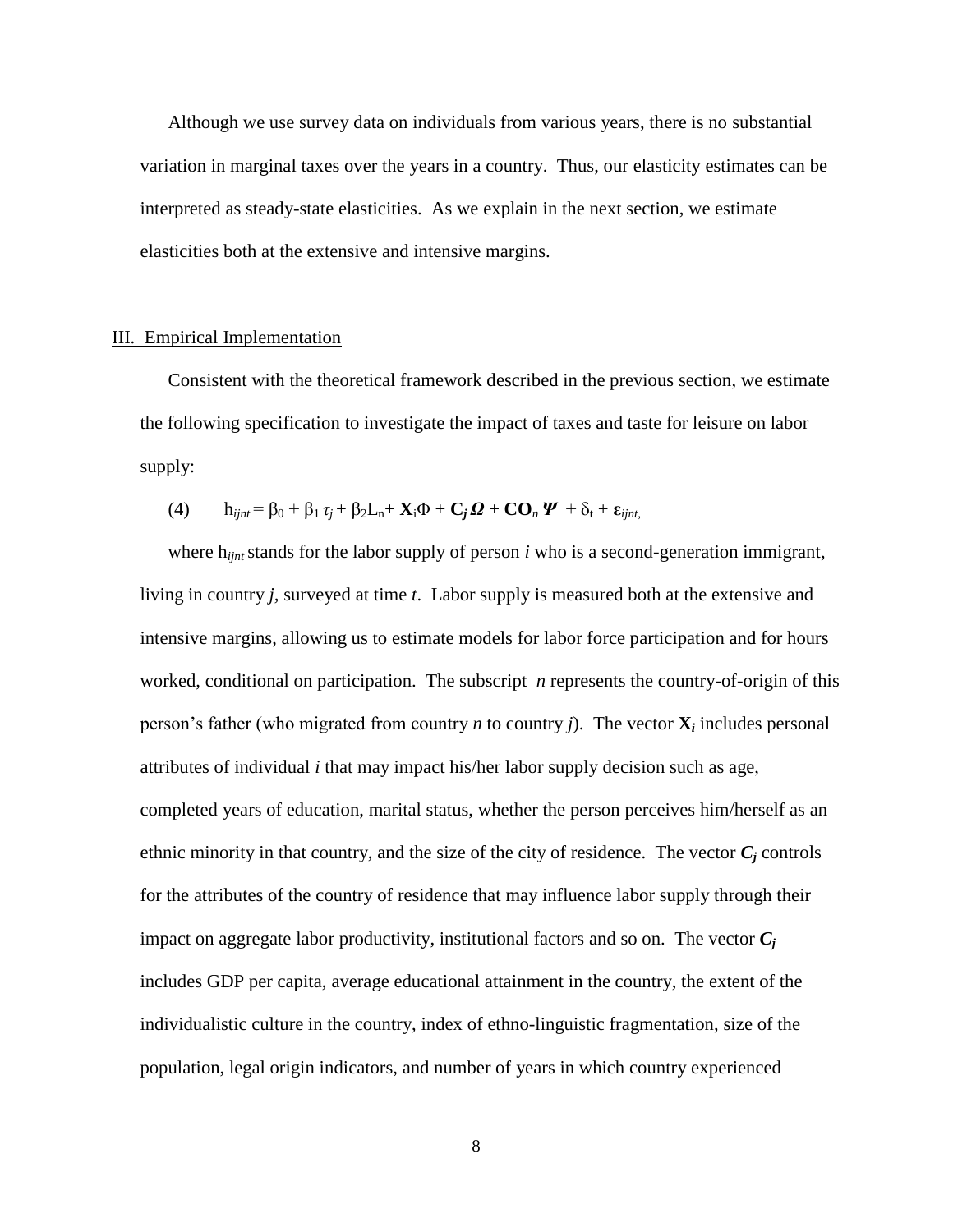democracy between 1930 and 1995. **CO***<sup>n</sup>* contains attributes of the country of ancestry, such as the index of ethno-linguistic fragmentation, legal origin indicators, and a measure of democracy in father's country of origin. Time fixed-effects,  $\delta_t$ , account for the year in which individuals are surveyed. Standard errors are clustered at the country of origin.

The variable  $\tau$  measures the effective marginal tax rate on labor income in country *j* where person *i* resides and works. We follow closely the literature, and as detailed in the next section, use country-specific tax rates generated by the previous research (Prescott 2004, McDaniel 2011). Although we use surveys of individuals from different years, the two measures of taxes we employ (the effective marginal tax rate, as well as the average tax rate for a single person without a dependent) do not change appreciably within a country in the sample period. Thus, the impact of taxes on labor supply is identified from cross-country variation in tax rates.

L<sup>n</sup> stands for various measures of the *culture of leisure* in the country of origin, constructed by using data from the World Values Survey and the European Values Study. For example, one particular question in these surveys is: "*How important is leisure in your life*?" Possible answers range from 1 (not important) to 4 (very important). The average value of answers to this question was 3.5 in Sweden, 3.3 in Uruguay, 2.9 in Morocco, and 2.6 in China, suggesting that people in Sweden value leisure more strongly in comparison to those who live in Morocco or in China, for example. Other examples of indicators for culture of leisure are responses to such statements as "*People who don't work turn lazy*" (agreedisagree on a scale from 1 to 5) and "*Work is a duty to society*" (agree-disagree from 1 to 5). The details of these and other measures of culture of leisure in the country of origin are explained in the data section.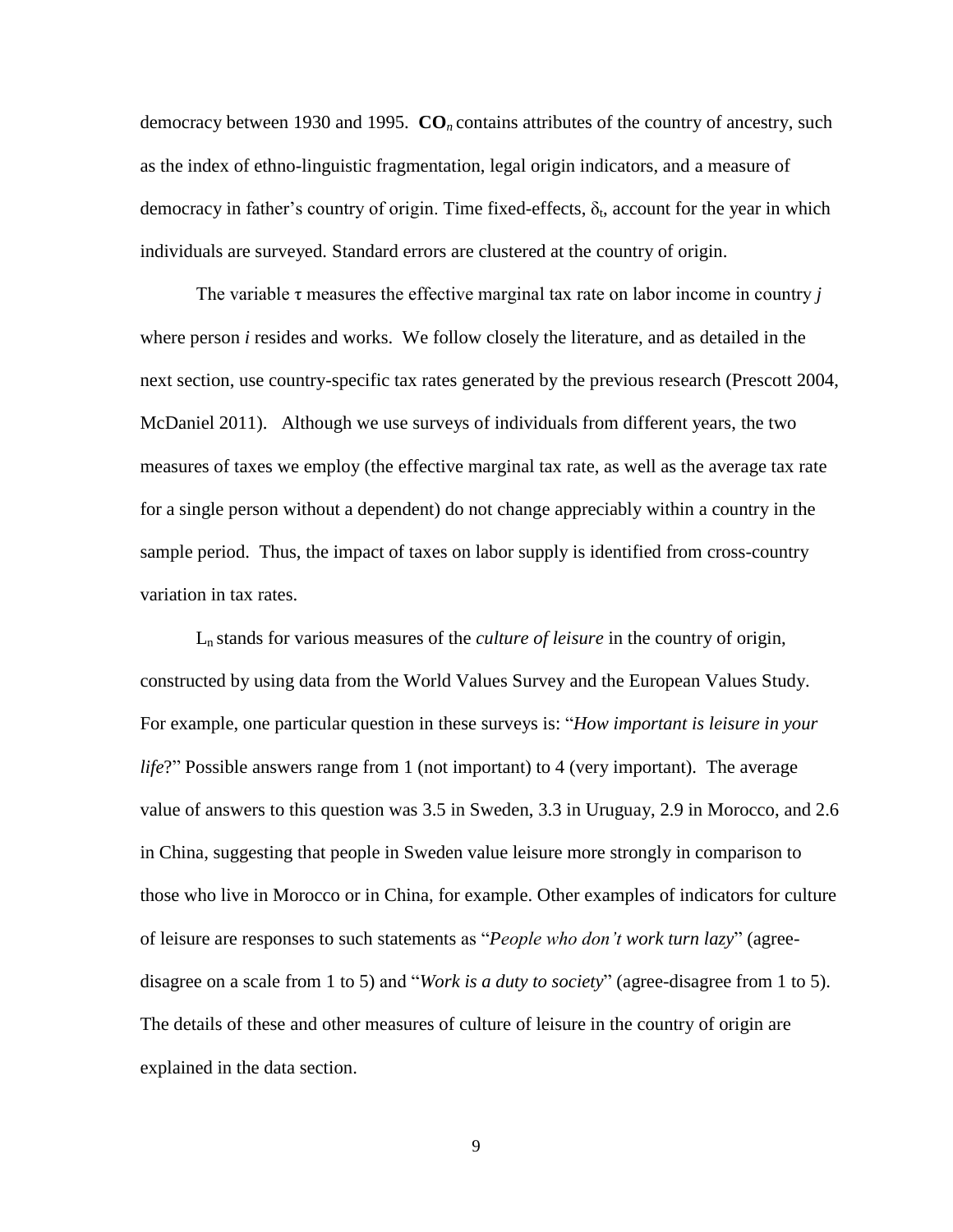The framework shown in Equation (4) is termed an "epidemiological" approach by Fernández (2008, 2007) because it aims to identify the impact of inherited, pre-existing factors on behavior, holding constant the context in which the decision takes place. Note that reverse causality from labor supply to "taste for leisure" is unlikely to be an issue here because the labor supply decision of the individual cannot have an impact on the extent of the taste for leisure in father"s country of origin. Similarly, an individual"s labor supply is not expected to have an immediate impact on the tax rate in her country of residence. Even if the government wanted to react to a variation in aggregate hours worked in the economy by altering the tax rates, it cannot do so quickly, because it is well known that the inside-lags are substantial in case of fiscal policy. In other words, changes in taxes necessitate negotiations both in the parliament and with different constituents including labor unions. Because of the lags in legislative implementation, it is implausible that tax rates would react contemporaneously to a change in the aggregate hours worked in the economy. Neither the tax rates nor aggregate labor supply vary significantly within a country from year to year. For example, in Germany average hours worked per working-age population were 1,065 in 2008, 1,057 in 2010, and 1,067 in 2012. We display the aggregate hours worked and the effective marginal tax rate for France, Germany, the U.K. and Belgium from the OECD data over the period of 2000-2012 in Table  $2<sup>5</sup>$  There is no systematic change in hours worked or in the tax rate in these countries over the course of these 13 years. When we calculate the year-to-year change in average hours worked and in the effective marginal tax rate over the same period for the 26 European countries used in the analysis, we find that the average

<sup>&</sup>lt;sup>5</sup> The descriptions effective marginal tax rate of the country and its source are provided in the data section.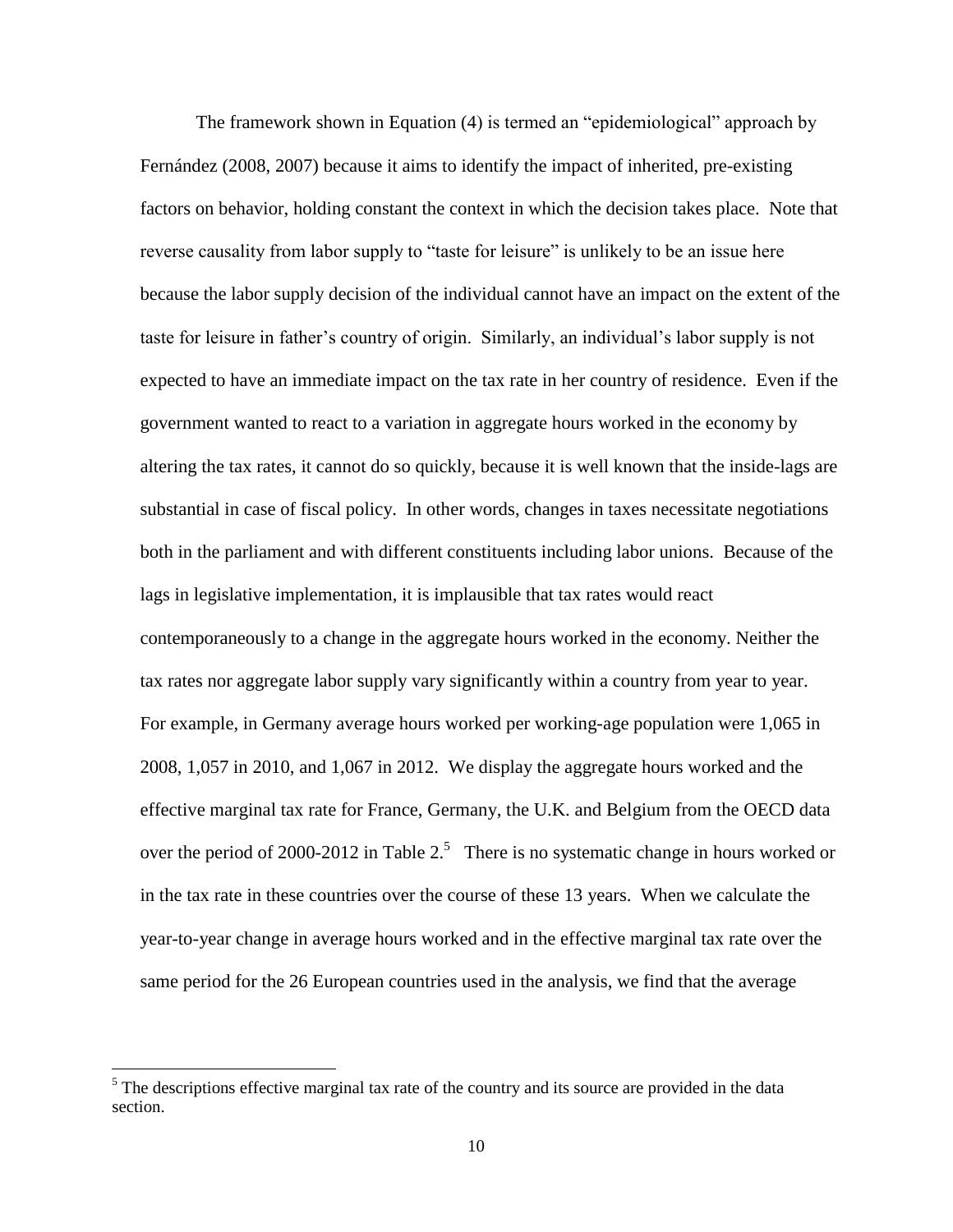annual growth rate is essentially zero for both hours worked and taxes (the average growth rate is -0.002 in case of annual hours and 0.0002 in case of taxes).

It could be possible, however, that both country-level taxes and individual labor supply are driven by certain socio-economic and cultural attributes of the country. For example, societies can be rated on a scale ranging from "individualistic" to "collectivist" using the index of individualism, developed by Hofstede  $(2001)$  and Hofstede  $(2005)$ .<sup>6</sup> Lower values indicate the higher extent of collectivism of the society, which stands for the extent to which individuals are integrated into groups. In collectivist societies, people from birth onwards are integrated into strong, cohesive in-groups, often extended families (with uncles, aunts and grandparents) which continue protecting them in exchange for unquestioning loyalty. Higher values of the index represent individualistic societies where the ties between individuals are loose, and where people are expected to look after themselves and their immediate family.<sup>7</sup> There is substantial variation around the world in the extent to which countries are individualistic or collectivist. For example Australia is rated a highly individualistic country with a score of 90 (out of 100), and the most collectivist societies are Colombia with a score of 13, Indonesia with a score of 14 and Costa Rica with a score of 15. It could be the case that the extent of individualism in the country may be correlated with the peoples" desired level of government regulation and tax rates, as well as with the extent of the labor supply. We control for individualism in the country to account for such an effect.

Similarly, we control for other potential factors that may impact both taxes and labor supply. They include per capita income in the country, the size of the population, the extent

 $6$  The data are downloaded from  $\frac{http://www.geert-hofstede.com/hofstede dimensions.php.}{}$ 

 $<sup>7</sup>$  The description is obtained from [\(http://www.geert-hofstede.com/geert\\_hofstede\\_ resources.shtml\)](http://www.geert-hofstede.com/geert_hofstede_%20resources.shtml).</sup>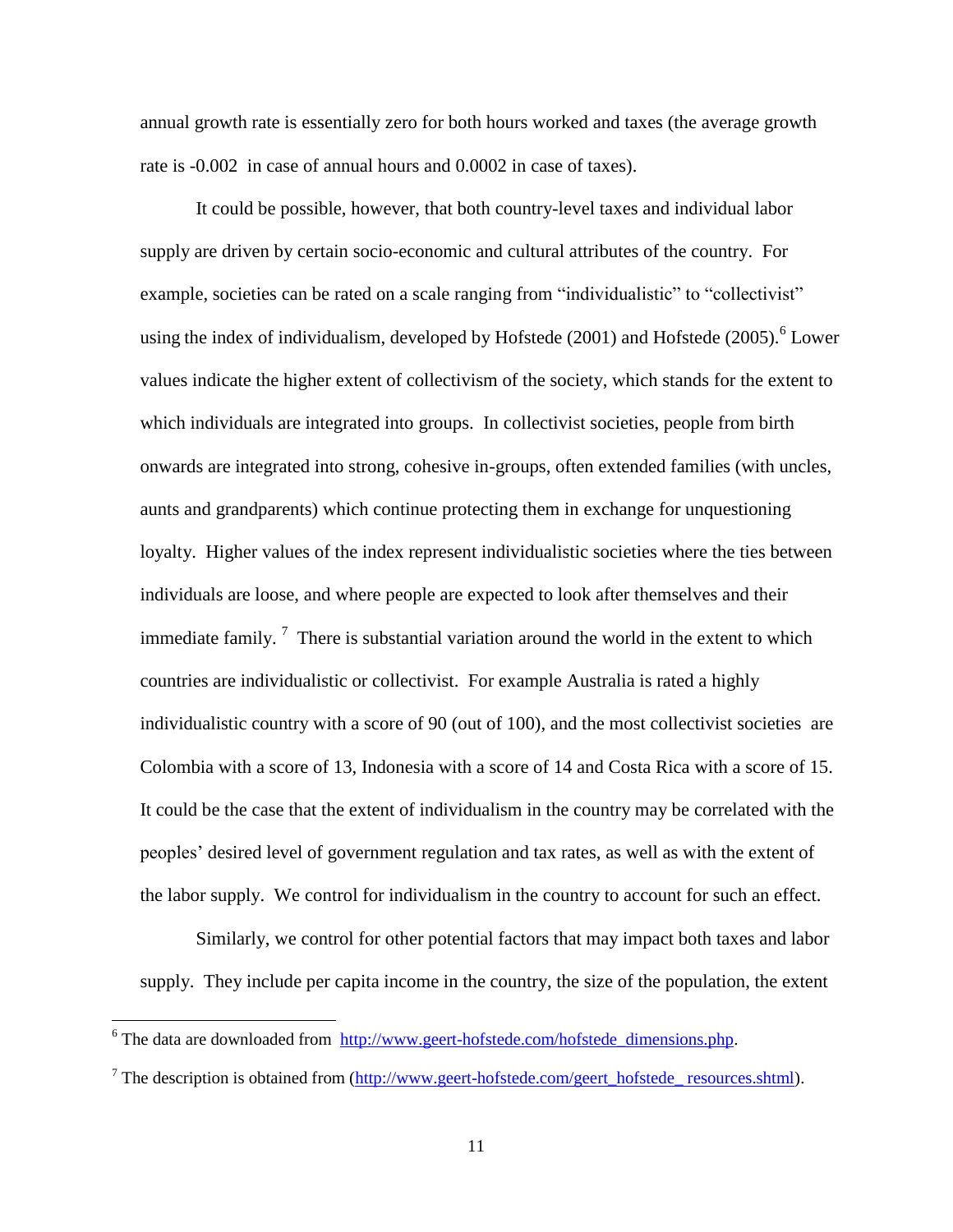of ethno-linguistic fragmentation in the country, as well as the extent of democracy. We also control for the legal origin of the country. These indicators account for whether the country"s legal origin is British common law, French commercial code, socialist or communist law, German commercial law or Scandinavian commercial law. These variables are explained in the descriptive statistics Table 4.

First-generation immigrants are a self-selected group of people who chose to leave their country-of-origin and decided to migrate to another country. Thus, their unobserved attributes, including the propensity to work, may be different from the general population. This issue, however, is not relevant for second-generation immigrants who are born in the country of residence. Although these individuals have inherited the genetic attributes of their immigrant parents, including perhaps an attitude towards work, this is not expected to create a bias in our estimated coefficients unless one is prepared to argue that different countries of origin have identical distributions of taste for leisure but that first-generation immigrants from different countries are selected from different parts of this distribution.<sup>8</sup> Note also that cultural assimilation of the second-generation immigrants would make it difficult to identify a statistically significant impact of culture of leisure on labor supply, even if it existed.

We also estimate alternative versions of Equation (4) as shown below.

- (5)  $h_{ijnt} = \alpha_0 + \alpha_1 \tau_i + \mathbf{X}_i \Theta + \mathbf{C}_i \mathbf{Z} + \xi_t + \mu_n + \mathbf{v}_{iint}$
- (6)  $h_{\text{int}} = \lambda_0 + \lambda_1 L_n + \mathbf{X}_i \Lambda + \mathbf{CO}_n \mathbf{\Gamma} + \theta_t + \omega_i + u_{\text{int}}$

In equation (5) we replace all country-of-origin variables by country-of-origin fixedeffects  $(\mu_n)$ . This specification does not contain measures of culture of leisure, but it still includes country-of-residence attributes as well as the tax rate in the country of origin.

 $\overline{a}$ 

<sup>8</sup> See Fernández (2011) for more on this point.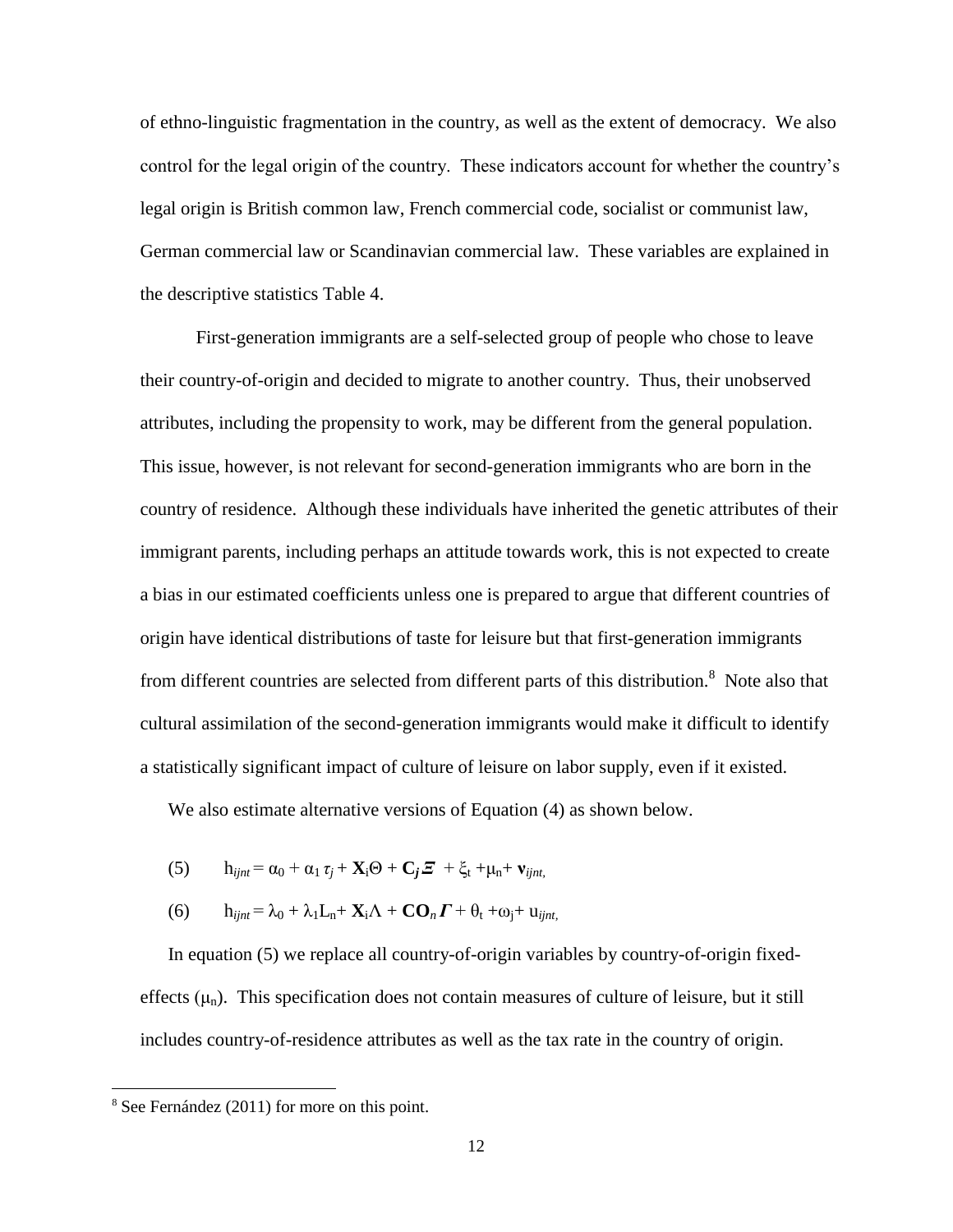Analogously, in Equation (6), the country-of residence variables, including the tax rate, are replaced by country-of-residence fixed-effects  $(\omega_i)$ , whereas variables measuring country-oforigin attributes, including proxies for culture of leisure, are retained. Equation (5) allows us to investigate the sensitivity of the tax impact when we control for country-of-origin differences by a set of country-of-origin fixed effects. Equation (6) does the reverse: it allows us to analyze the sensitivity of the culture-of-leisure coefficient when we control for the attributes of the countries of residence by a set of country-of-residence fixed-effects.

#### IV. Data and Descriptive Statistics

The analyses are based on a number of different data sets. Data on labor supply and personal attributes of individuals are from the European Social Survey (ESS). We use five cross-sectional rounds of the ESS, conducted biennially between years 2004 and 2013. The ESS covers 35 European countries that participated in at least one round of the survey. We include in our analysis 26 countries for which the OECD tax data are available. The core module of the ESS is administered in all rounds and contains information about respondents" socio-economic circumstances, including employment history and work-related variables. Starting with the second round, the ESS asks its respondents the countries in which their mother and father were born, in addition to asking about respondent"s own country of birth. Our sample consists of second-generation immigrants. These individuals were born in their country of residence but their fathers have migrated from a different country.

### *Outcomes and Personal Attributes*

The two outcome variables are labor force participation and hours of work for the individual. The labor force participation variable takes the value of one if the individual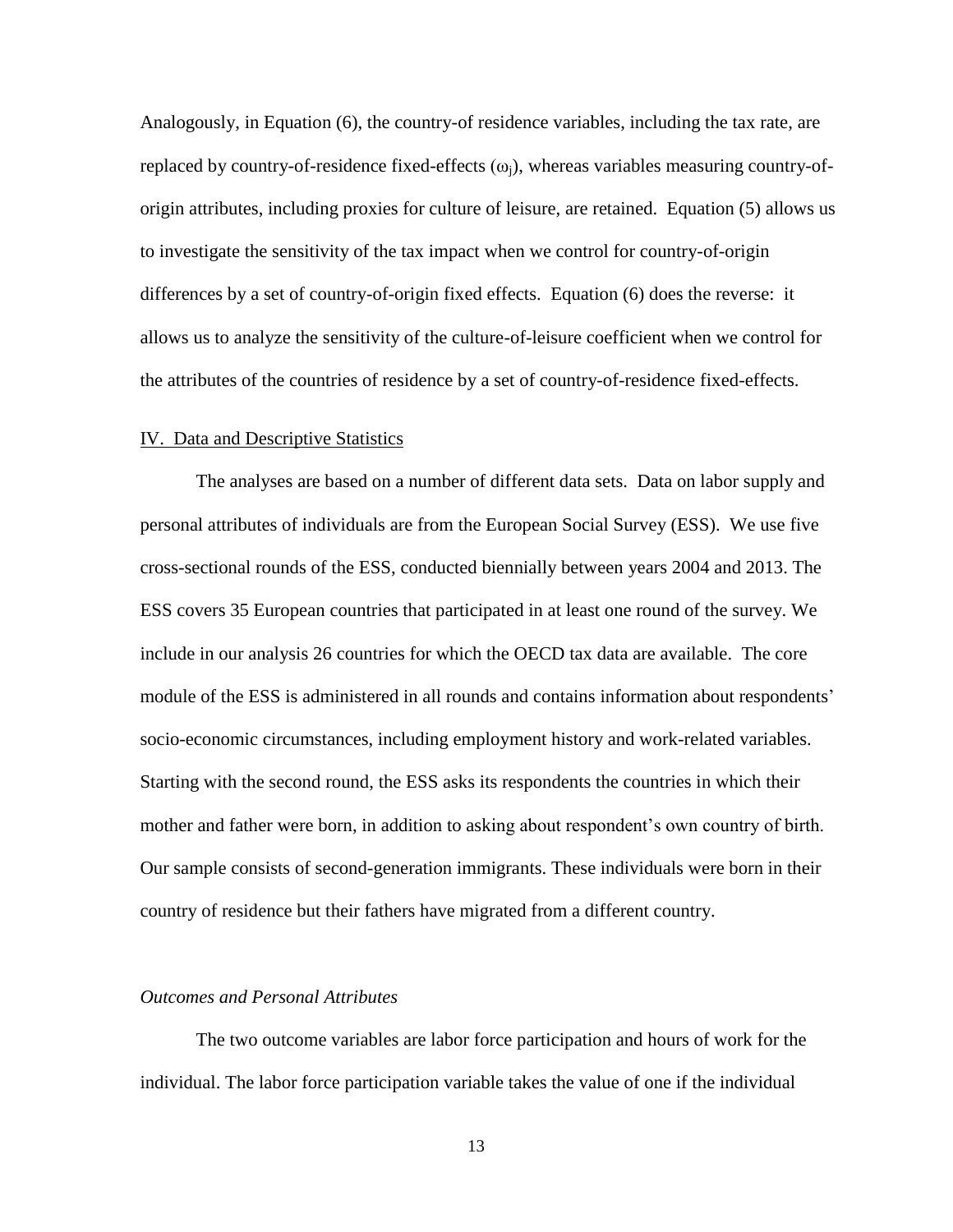reported being engaged in any paid work in the last 7 days or has been unemployed and is actively looking for a job. The second measure of labor supply measures the intensive margin, where the outcome is hours normally worked in a week at the main job. This information is obtained from individuals who are either working at the time of the interview or have worked in the past. In the former case, hours worked pertains to hours at the current job, while in the latter case, hours worked corresponds to the hours worked at the respondents' last job. We know the year in which this last job was held and we limit our sample to those who last worked in the year 2000 or later. The reason is twofold: first, the OECD tax measure is only available after year 2000, and second, measurement error is likely to increase as people have to recall their weekly work hours from further back in the past.

Table 4 presents the descriptive statistics of the sample used in the hours worked equation. The descriptive statistics of the sample used in participation regressions are provided in the Appendix Table 2. Although the samples in the labor force participation and the hours regressions are different by design, their descriptive statistics are similar. The first panel of Table 4 presents the summary statistics by dividing the sample by gender of the worker, as well as by the availability of the tax measure. Average weekly hours worked is about 36 for females and 43 for males. Average age is about 40 for both sexes and average years of schooling is around 13.5.

#### *Tax Measures*

We employ two different tax measures. Our first tax measure comes from the OECD Tax Database. It is the average personal income tax and the social security contribution rate on gross labor income for a single person without a dependent. This tax measure is available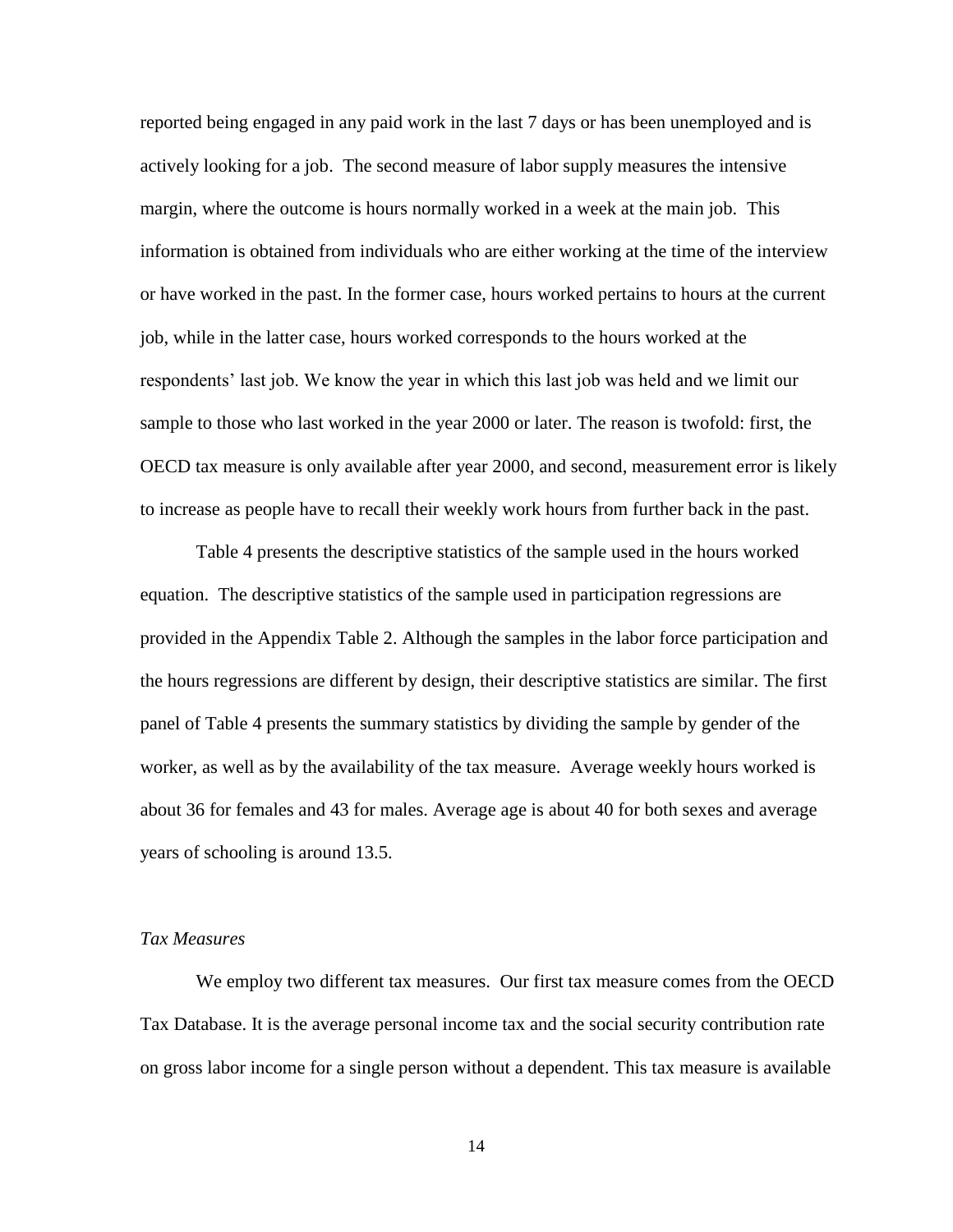for 26 countries in the ESS for all years from 2000 to 2013. Our second tax measure is the effective marginal tax rate on labor income  $(\tau)$  as used by others (e.g. Prescott 2004, McDaniel 2011). We use the average tax series updated by McDaniel (2014) to construct  $\tau$ . This tax measure is not available for all 26 countries and for all years for which the OECD average tax rate is available. In particular, Estonia, Iceland, Israel, Luxembourg, and Turkey have missing data for all years. Thus, the regressions that use  $\tau$  are based on smaller samples. Table 3 displays the tax rates for countries in which the individuals in our sample reside. The two measures are highly correlated with a correlation coefficient of 0.75. The tax variables are merged with the individual-level data *based on the year of work* when the outcome is the weekly hours normally worked, and based on the *year of interview* when the outcome is labor force participation.

### *Measures of Culture of Leisure in the Country of Origin*

To construct culture of leisure measures, we use data from the World Values Survey (WVS) and the European Values Study (EVS). We employ the five cross-sectional waves of the WVS (1981–1984, 1990–1993, 1995–1997, 1999–2004, and 2005-2009). The WVS coverage starts with 22 countries in the 1981-1984 wave, and reaches 87 countries by the time of the 2005-2009 wave. The WVS asks its respondents about their attitudes regarding a variety of topics, including religion, political preferences, family values and work ethics.

The European Values Study (EVS) consists of four waves of cross-sectional surveys conducted in 49 predominantly European countries (1981-1984, 1990-1993, 1999-2001, and 2008-2010). The formulation of EVS questions about attitudes to work and leisure is

<sup>&</sup>lt;sup>9</sup> Our calculation of  $\tau$  follows the formulation of Prescott (2004) and McDaniel (2011):

 $\tau = \frac{\tau}{\tau}$  $\frac{1.6 * t_{inc} + t_c}{1 + \tau_c}$ , where  $\tau_{ss}$ ,  $\tau_{inc}$ , and  $\tau_c$  are taken from McDaniel (2014) data.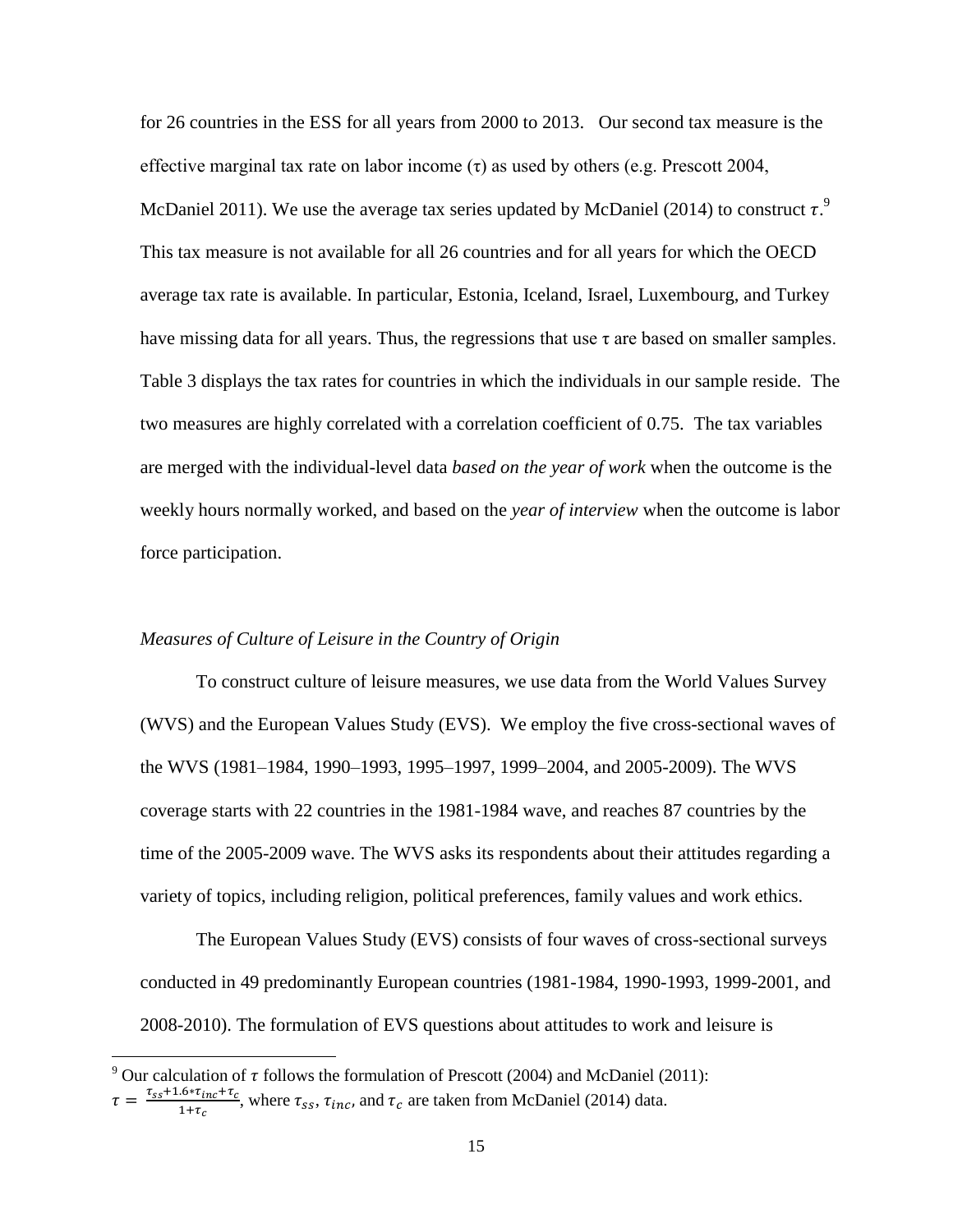identical to the WVS formulation. By pooling the WVS and the EVS, we are able cover a large number of countries around the world to gauge the beliefs about the importance of work and leisure in people"s lives in these countries. When using WVS/EVS to measure preferences towards leisure, we have excluded immigrants whenever information on immigration status was available.

The descriptions of the variables and their sample means and standard deviations are provided in Panel B of Table 4. We created five variables to measure the extent of culture of leisure. Higher values of each variable represent a higher appreciation of leisure in that country. The first variable "*Leisure Important*" is the average response in the country to the question "*Indicate how important leisure time is in your life*." Potential answers range from 1: Not at all important to 4: Very important. Table 4 shows that for individuals who enter the hours of work regressions the average value of this variable is 3.1. Appendix Table 1 displays the average response to *Leisure Important* variable in *each* of the 81 countries that represented the country-of-origin of the immigrant father. For example, the value of *Leisure Important* is 2.60 in Albania.<sup>10</sup> In comparison, the average value of Canada is 3.28, indicating that Canadians attach a higher value to leisure than Albanians do. $^{11}$ 

The second variable that gauges culture of leisure in a country is based on the question of "*Do you agree or disagree with the statement: People who don't work turn lazy*." Possible answers range from 1: Strongly agree to 5: Strongly disagree. A higher value indicates a more tolerant attitude towards not working. The third and fourth variables in this group are measured similarly, and they are based on answers to the following questions: "*Do* 

 $10$  This number is the average response of 3,466 Albanians surveyed in various waves of the WVS and the EVS between 1994 and 2008.

 $11$  The average Canadian response is based on 5,442 Canadians who were surveyed in various waves between 1990 and 2007.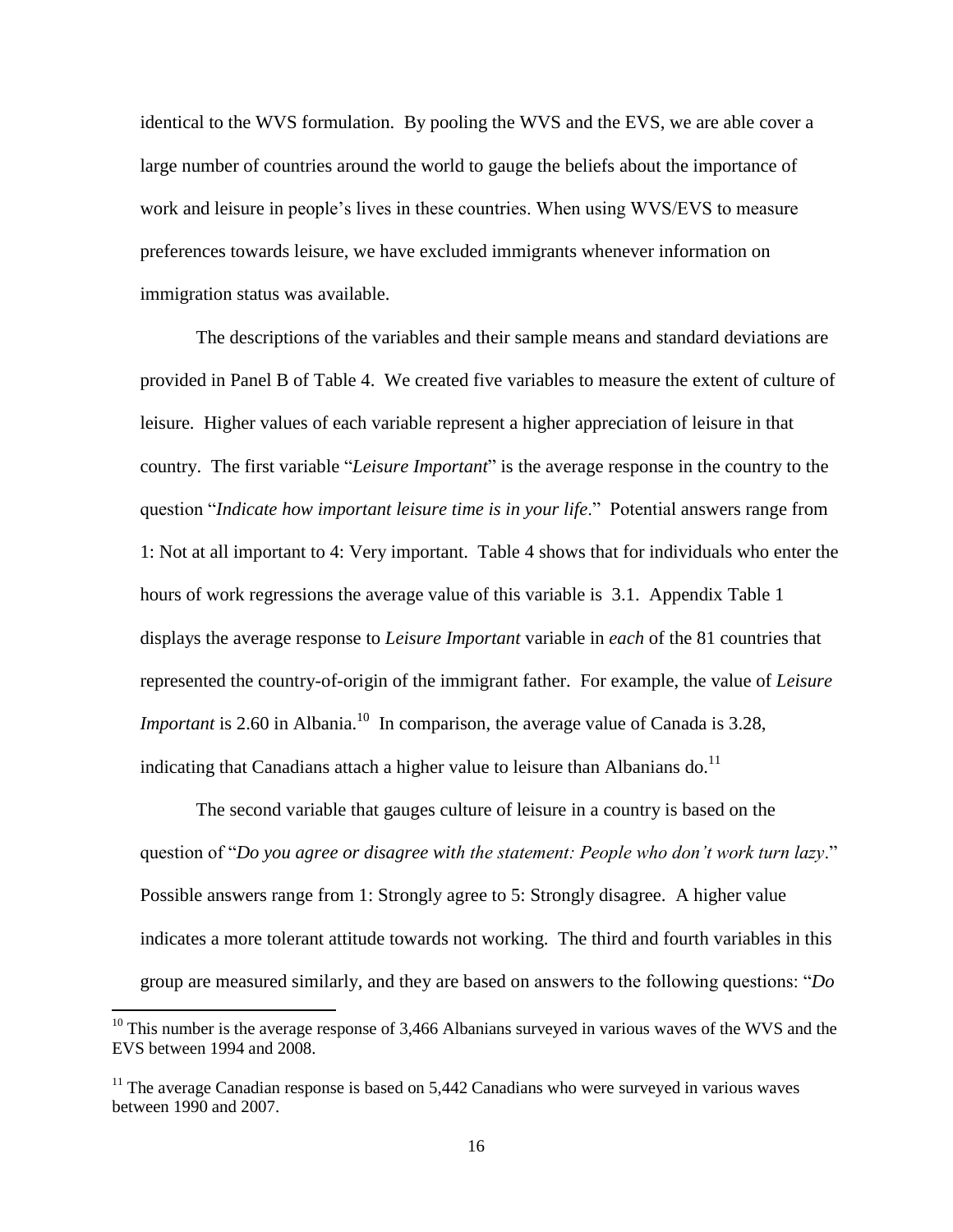*you agree or disagree with the statement: Work is a duty toward society*," and "*Do you agree or disagree with the statement: Work should always come first, even if it means less spare time*." A fifth variable is created to measure the extent of appreciation of leisure in a country by calculating the proportion of people in the country who believe that provision of *generous holidays* is an important aspect of a job.

Finally, we created two other measures that capture the extent of labor market attachment in the country-of-origin. They are the labor force participation rates and average weekly hours worked in father's country-of-origin. Labor force participation in the country of ancestry has been used before as a cultural proxy for work (Fernádez and Fogli 2009, Fernández and Fogli 2006). We calculate these variables by gender. This allows us to conduct more nuanced analyses. For example, we can investigate how the labor supply decision of a female second-generation immigrant in Europe is impacted by the intensity of labor market activity of women in the country from which this person's father migrated. Furthermore, we fine-tuned this measure to connect it to the relevant age groups using the age bands of 15-24, 25-54 and 55-64.<sup>12</sup>

Similarly, we obtained weekly hours actually worked per employed person in the country of origin. The data come from the International Labor Organization ILOSTAT Database. Because the annual data are not available for every year and country, we use averaged available values over the time period 2000 to 2013. The ILOSTAT indicator covers both employees and self-employed and it counts hours people have worked either on all jobs,

<sup>&</sup>lt;sup>12</sup> For example, we connected the propensity to participate in the labor market of a female  $2<sup>nd</sup>$  generation immigrant in Europe who is 20 years old to the labor force participation rate of women ages 15-24 in her father"s country of origin. Country-age-and gender specific labor force participation rates were obtained from the International Labor Organization ILOSTAT database. Because the annual data are not available for every year, country, and age band, we use averaged available values over the time period 2002 to 2013.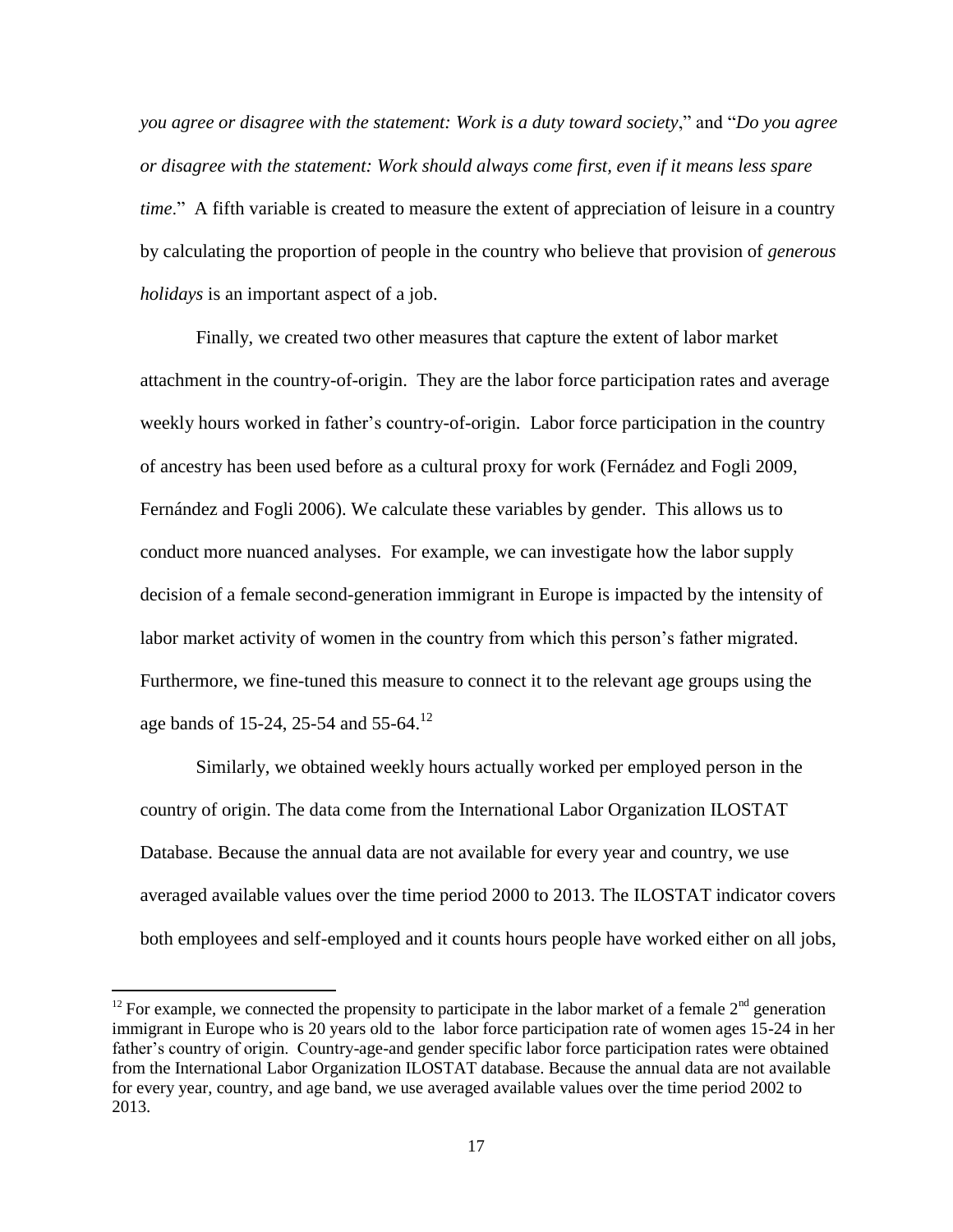or, in some country-years, at the main and second job only. Both part-time and full-time employment hours are accounted for.<sup>13</sup> Our measure of weekly hours in the country of origin is gender-specific, but not age-group specific, as the ILOSTAT does not provide age groupspecific indicator.

### *Country Attributes*

In each specification, we also control for country characteristics both in the country of respondent's residence and in his/her father's country of origin. These variables include ethno-linguistic fragmentation, the legal origin of the country, and the number of years in which the country was democratic from 1930 to 1995. Additionally, the models include per capita income, average country education, population size, and individualism index in the country of residence.

#### V. Results

 $\overline{a}$ 

Table 5 displays the summary results for females. Panel A presents the coefficients of tax and culture variables in the labor force participation equation, and Panel B presents the estimated tax and culture coefficients from the hours equation for those who reported positive work hours. All models include control variables pertaining to the individual, country of ancestry and country of residence. These variables are listed in panels A, C, and D of Table 4. The coefficients of these variables are not reported in the interest of space,

 $13$  In addition, the ILOSTAT provides a number of flags indicating data inconsistencies that can complicate analysis across time and countries. For example, in China, Costa Rica, Guatemala, Egypt, Pakistan, Panama, Viet Nam, and Zimbabwe only full-time employment hours are counted, and we exclude these countries from our sample.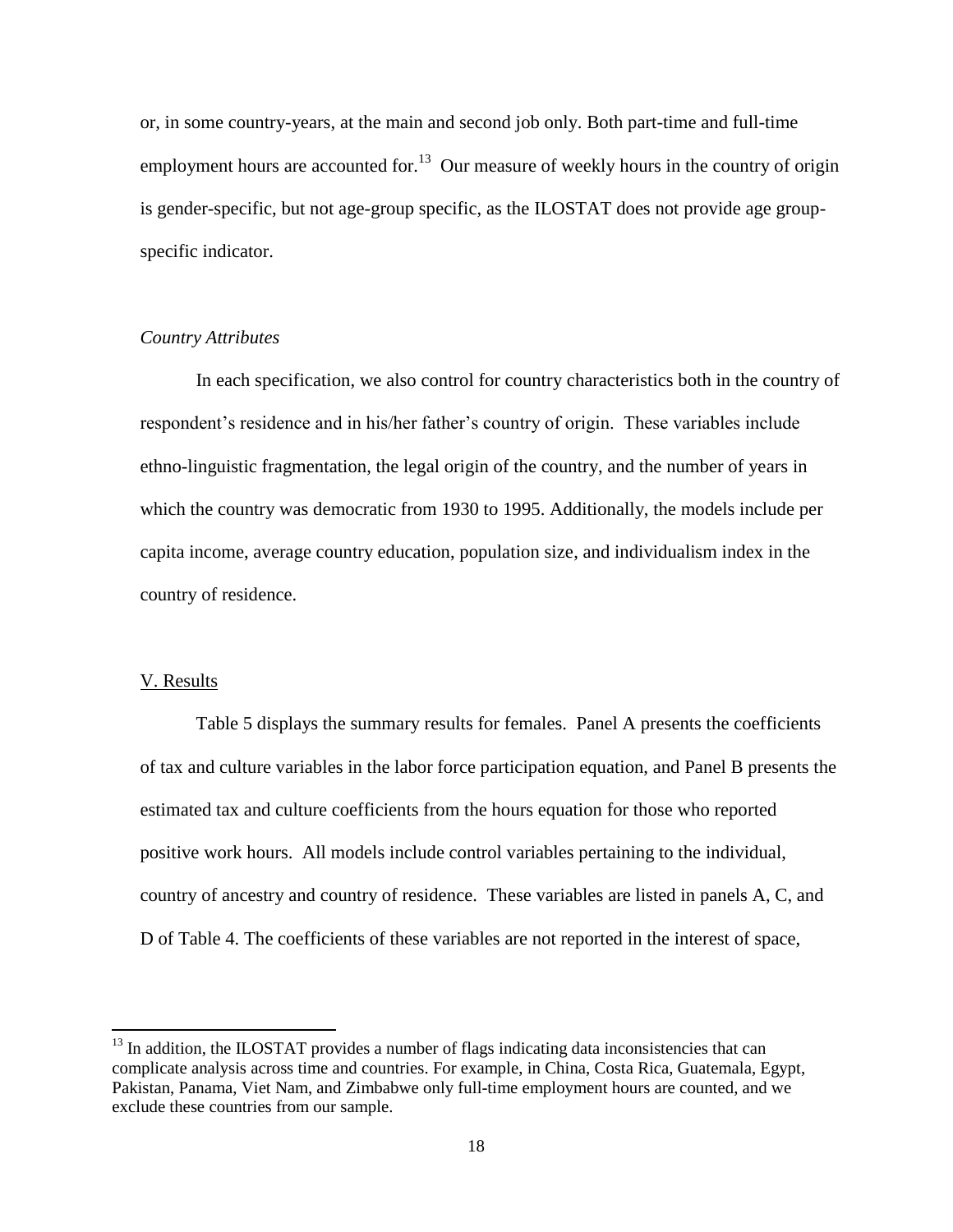although in Appendix Table 3 we display the full set of coefficients of the model in column (1) of Panel A in Table 5.

Table 5 presents six specifications in six columns. Each specification includes a different culture of leisure construct, which is displayed at the column header. For example, in model of column (1) culture of leisure is measured by the mean value of the question that gauges the importance of leisure in people"s lives (*Leisure Important*). Similarly, in column (2) culture of leisure is measured by responses to the statement of "*People who don't work turn lazy*" in the country of origin. Higher values of culture variables in columns (1) to (5) indicate stronger preference for leisure. Thus, the estimated coefficient of culture of leisure in these columns is expected to be negative. In column (6), culture is measured by the labor force participation rate in the country of origin when we estimate models on the extensive margin (Panel A), or as the average hours worked in the country of origin when we estimate models on the intensive margin (Panel B). The coefficients of these variables are expected to be positive to the extent that work effort in the country of ancestry is a cultural attribute transmitted to the offspring.

Both Panels A and B of Table 5 have two sections. The models in the top section of each panel use the first tax measure (average tax), while the models in the bottom section employ  $\tau$  (effective marginal tax) as the measure of the tax rate in the country. Panel A of Table 5 shows that taxes have a negative impact on female labor force participation in all models when taxes are measured by the average tax. The same is true also in models where taxes are measured by the effective marginal tax rate  $\tau$ , although the point estimates are significant only at the 12-15 percent level in models of columns (1) to (4).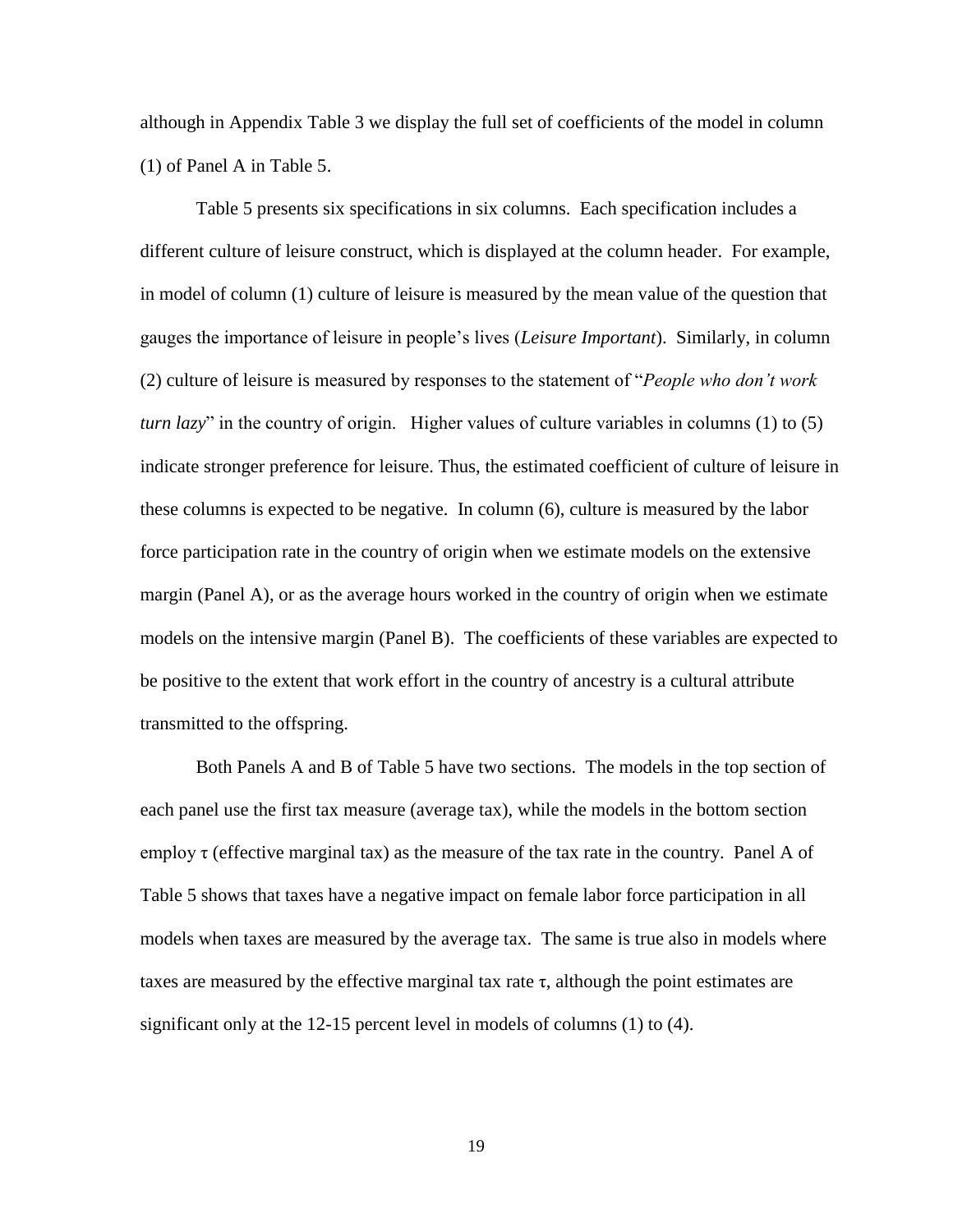Culture of leisure in the country of origin has a negative and statistically significant impact on female labor force participation in models displayed in columns (1) and (5) where culture is measured by people"s valuation of leisure (*leisure is important*) and by valuation of the generous holidays attached to a job; In the regression reported in column (6), culture of leisure is measured by female labor force participation in the country-of-ancestry; and its coefficient is positive as expected.

Panel B presents the results where the dependent variable is hours worked for females, conditional on working. Both higher taxes in the country of residence and higher culture of leisure in the country of origin reduce female hours. Culture coefficients are statistically different from zero in models 2, 3, and 4 when taxes are measured by average personal income tax rate for a single person without a dependent, and in models 2, 4 and 5 with effective marginal tax rate on labor income. The picture that emerges in Table 5 is that for females, taxes have a negative impact on labor supply both at the extensive and intensive margins, and culture of leisure also negatively impacts labor supply, although the precision of the estimated coefficients varies between specifications.

Table 6 reports the results of the same models for males. In Panel A we observe that taxes have a negative impact on labor force participation, regardless of the measure of culture and regardless of the measure of taxes. On the other hand, the coefficients of culture variables are never statistically different from zero. Panel B summarizes the models that investigate hours worked for males, conditional on working. While there is evidence on the impact of taxes on labor male labor supply, culture of leisure has no impact on hours worked for males.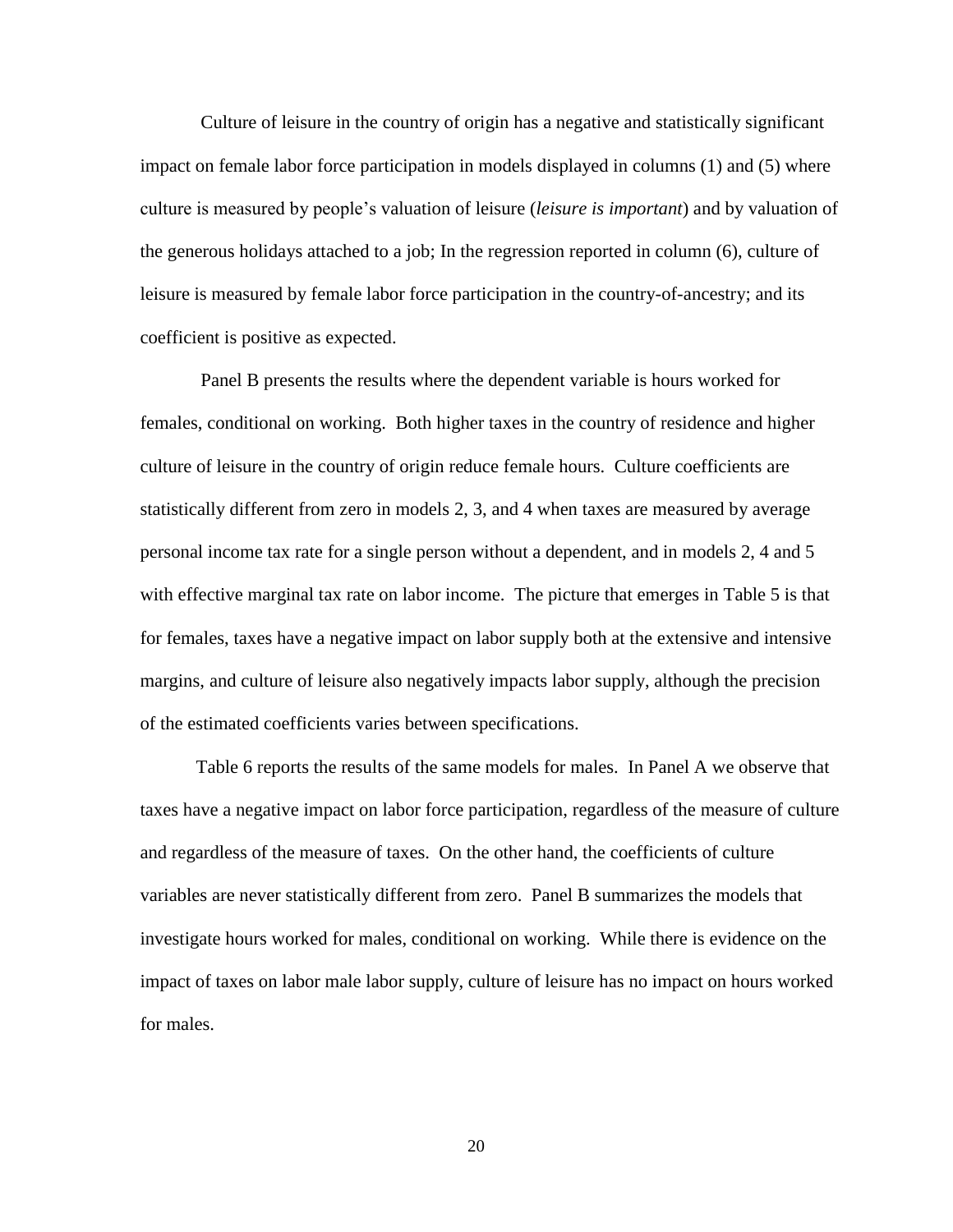In Table 7 we summarize these results by reporting them in elasticity form. The elasticities with respect to taxes are based on median estimate of the effective marginal tax rate coefficients, and the elasticity with respect to culture is the median estimate within the relevant panels of Tables 5 and 6. The implied aggregate hours elasticity for taxes is -0.42 for females and  $-0.27$  for males.<sup>14</sup> The impact of culture of leisure, expressed in elasticity terms, is smaller than the impact of taxes, but still sizable for female labor supply, while culture of leisure has no impact on men"s labor market activity.

To put these elasticities in perspective, note for example, that in Belgium average hours per working age population was 989 in 2012, and the effective marginal tax rate is 57%. In Portugal, average hours worked in 2012 was 1,237 and the effective marginal tax rate is 41%. If the tax rate in Belgium goes down 16 percentage points to bring it down to the level prevailing in Portugal, this would be a 28 percent reduction and using the elasticity estimates for men and women in Table 7, and using the weights of men and women in employment, we find that aggregate hours would go up by 9% or by 93 hours per workingage person. This would help close the gap in hours of work between Belgium and Portugal (see Table 1) by about 45%. This is possibly an under-estimate because the elasticity we use is uncompensated, and it does not take into account the income effect.

The mean value of the response to the question of "Work is Duty towards Society" (1: Strongly Agree, 5: Strongly disagree) is 2.3 in Belgium. If the tastes for leisure were weaker so that the mean response to this question was 1.91 (the level in Portugal), this would constitute a 17% decline in the intensity of tastes for leisure. This change in preferences would impact hours worked only through its effect on females, because in case of males

 $\overline{a}$ 

 $14$  These estimates are smaller than those summarized by Chetty et al. (2011) but the numbers reported in Table 7 are uncompensated elasticities, while the ones reported by Chetty et al. (2011) are compensated elasticities.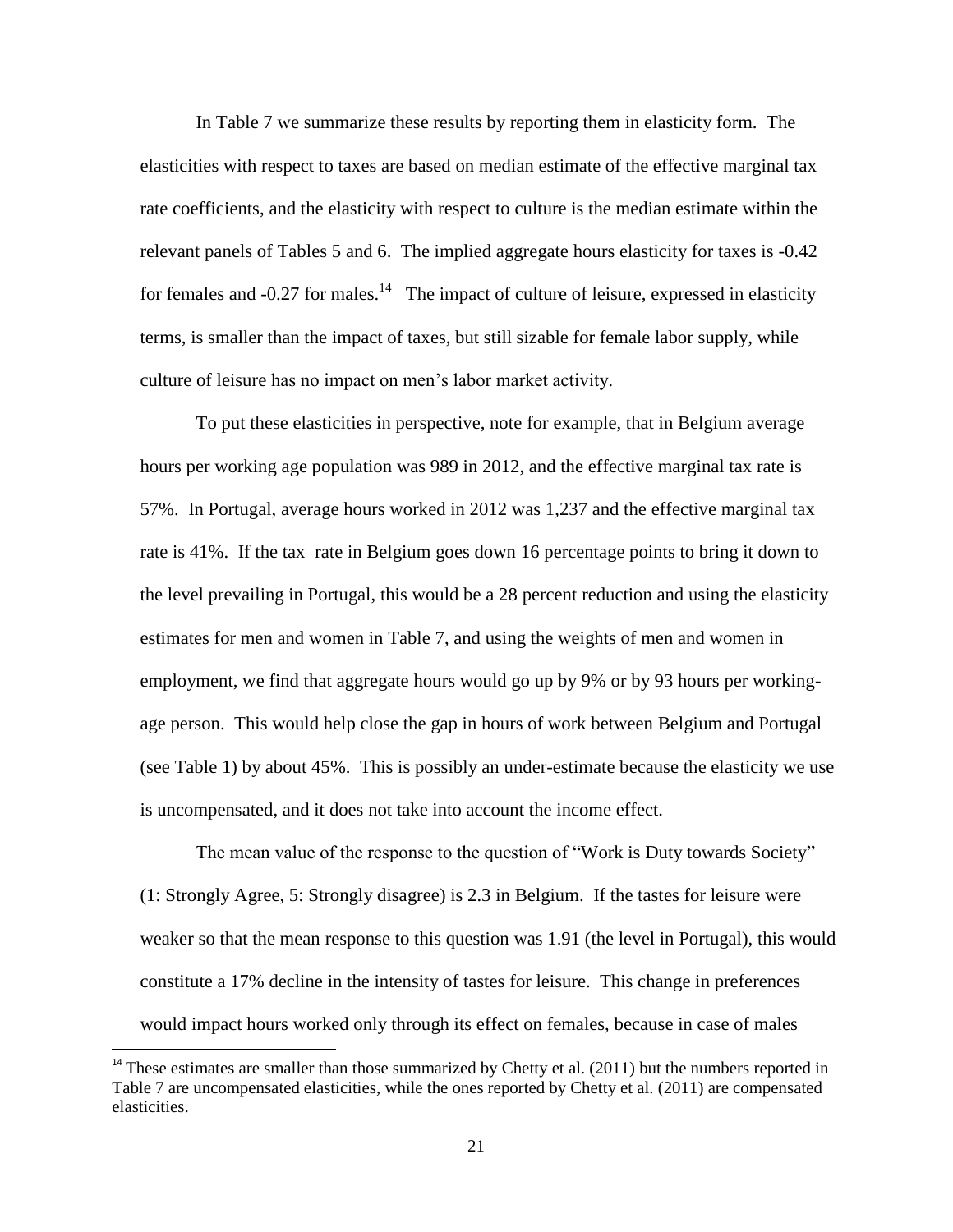neither participation nor hours respond to changes in culture of leisure. The impact on aggregate hours worked per working age population would be an increase by 39 hours (about 4%). This would close the gap in hours worked between Belgium and Portugal by 20%.

Table 8 reports the same models reported earlier, but these models include countryof-origin fixed-effects. As a result, we cannot identify the impact of leisure variables, but we can investigate whether the impact of taxes is altered by this specification. Table 8 displays the coefficients of the average and marginal taxes in both the participation and hours equations. They are very similar to those reported in Tables 5 and 6.

Tables 9 and 10 display the results of the analogous exercise, but in this case, we replace the country-of-residence variables, including the tax rates, with country of residence dummies. Country-of-origin variables, including leisure measures, are retained. Table 9 presents the results for females. The estimated coefficients of various measures of leisure are consistent with the ones reported earlier in both participation and hours decisions, but the statistical significant is spotty. The results for males, shown in Table 10, are also consistent with those reported earlier: taste for leisure is not a statistically significant determinant of men"s labor market activity.

#### VI. Summary and Conclusion

There are substantial differences in aggregate hours worked between countries. In an influential paper, using a growth model Prescott (2004) argued that virtually all of the difference in hours worked between the U.S. and Europe can be explained by the differences in tax rates. A large literature that followed Prescott (2004) provided various extensions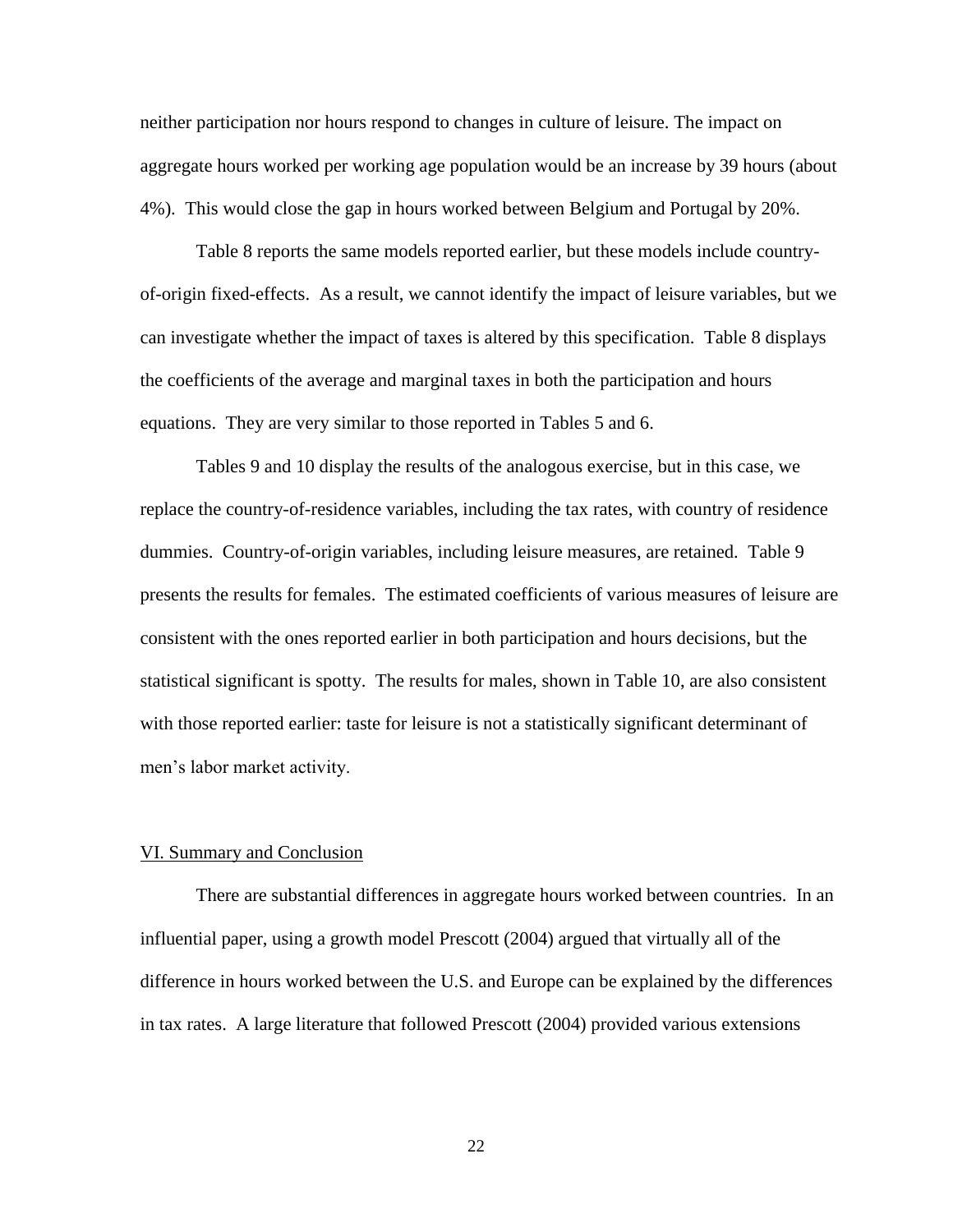ranging from consideration of households" self-insurance through asset accumulation (Ljungqvist and Sargent 2006) to incorporation of household production (McDaniel 2011).

Taxes distort the margin at which the market labor supply decision is made and higher taxes on labor income motivate people to shift away from market work to leisure. The large magnitude of the labor supply response in the Prescott framework, however, prompted the skeptics to suggest alternative or complementary mechanisms to explain the labor supply differences between countries, including the importance of regulations and labor unions (Alesina, Glaeser and Sacerdote 2005). One important point in this framework is the assumption of homogeneous preferences between countries. While it has been explicitly acknowledged that preferences for leisure may not be identical between countries (Blanchard 2006), no research has addressed the question of whether or not the "taste for leisure" has a role in labor supply differences.

In this paper we use micro data from European Social Survey that include information on labor force participation and hours worked of second-generation immigrants who reside in 26 European countries. These individuals are born in Europe, and they have been exposed to institutional, legal and labor market structures of their countries, including the tax rates. Fathers of these individuals are first-generation immigrants and our data allow us to identify 81 different countries they migrated from. We follow the recent literature on the impact of culture on economic behavior (Alesina et al. 2015, Alesina and Giuliano 2010, Fernández 2011) and use immigrant father's country of birth to determine the ancestral roots, and assume that culture of leisure in father"s country of origin is transmitted from the immigrant father to the offspring.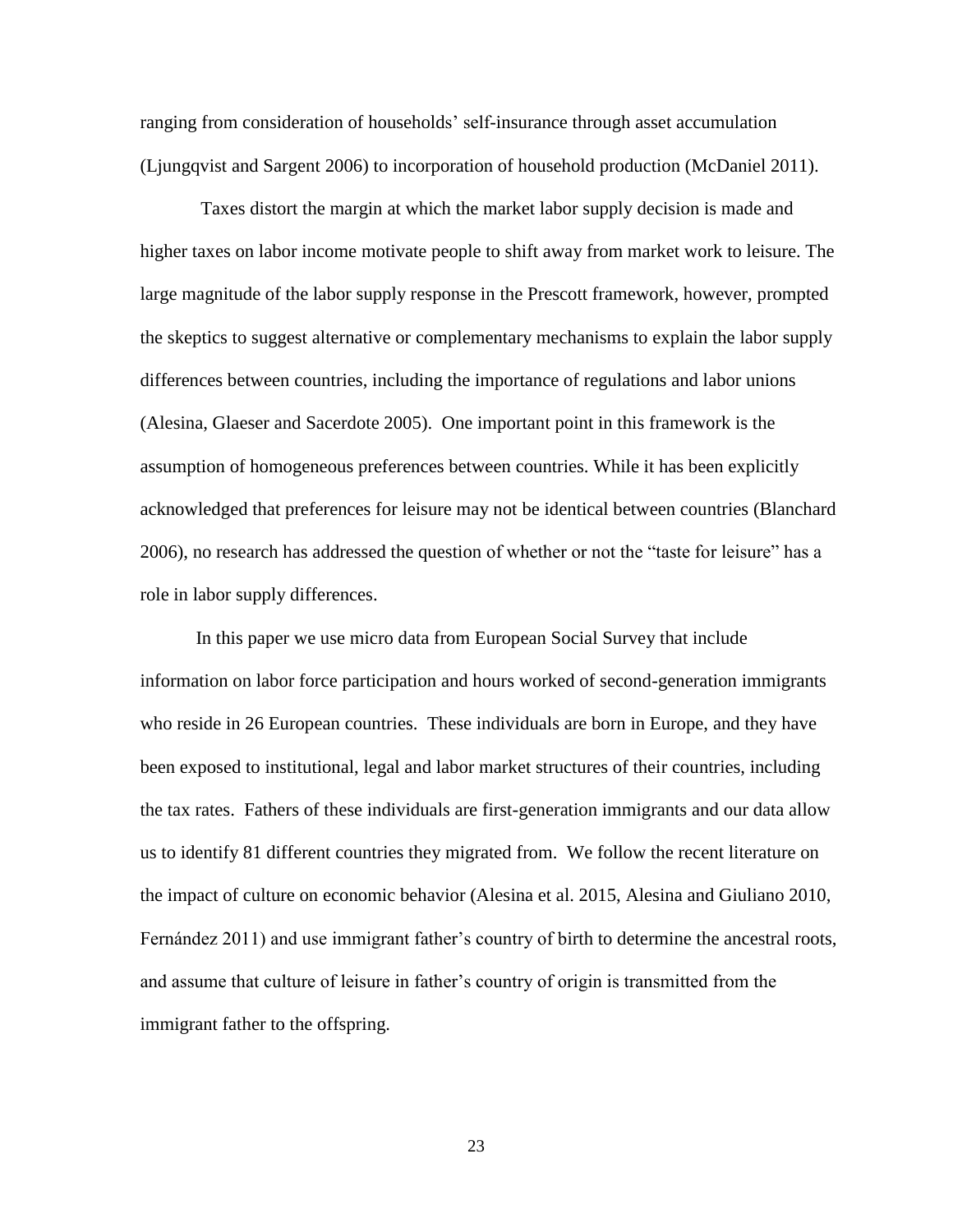Using the World Values Survey and the European Values Study, we construct measures of "taste for leisure" in the country of origin of each immigrant father. These measures include average responses in a country to such questions as "*How Important is leisure time in your life?*" "*Do you agree or disagree with the statement: People who don't work turn lazy*." "*Do you agree or disagree with the statement: Work is a duty to society*." "*Do you agree or disagree with the statement: Work should always come first even if it means less spare time.*" The details of these and other variables that aim to gauge the extent of culture of leisure in the country of origin are provided in the paper.

We employ two different tax measures. The first one is the average personal income tax and the social security contribution rate on gross labor income for a single person without a dependent. The second one is the effective marginal tax rate on labor income. We control for individual characteristics such age, education, marital status, size of the city and ethnic minority status. We also control for a set of attributes of the country of residence and country of origin, ranging from per capita income to legal origin of the country. Thus, we are able to identify the impact of taxes on labor supply (both at the extensive and intensive margin), holding constant observable attributes of individuals, various attributes of the country in which they live, and attributes of their father"s country of origin, including the taste for leisure in that country of origin. Similarly, we can identify the impact of culture of leisure on labor supply, holding constant personal characteristics, and country attributes, including taxes.

The results show that for women, both taxes and culture of leisure impact participation and hours worked. For men, taxes influence labor supply both at the intensive and the extensive margin, but culture of leisure has no impact. We find uncompensated aggregate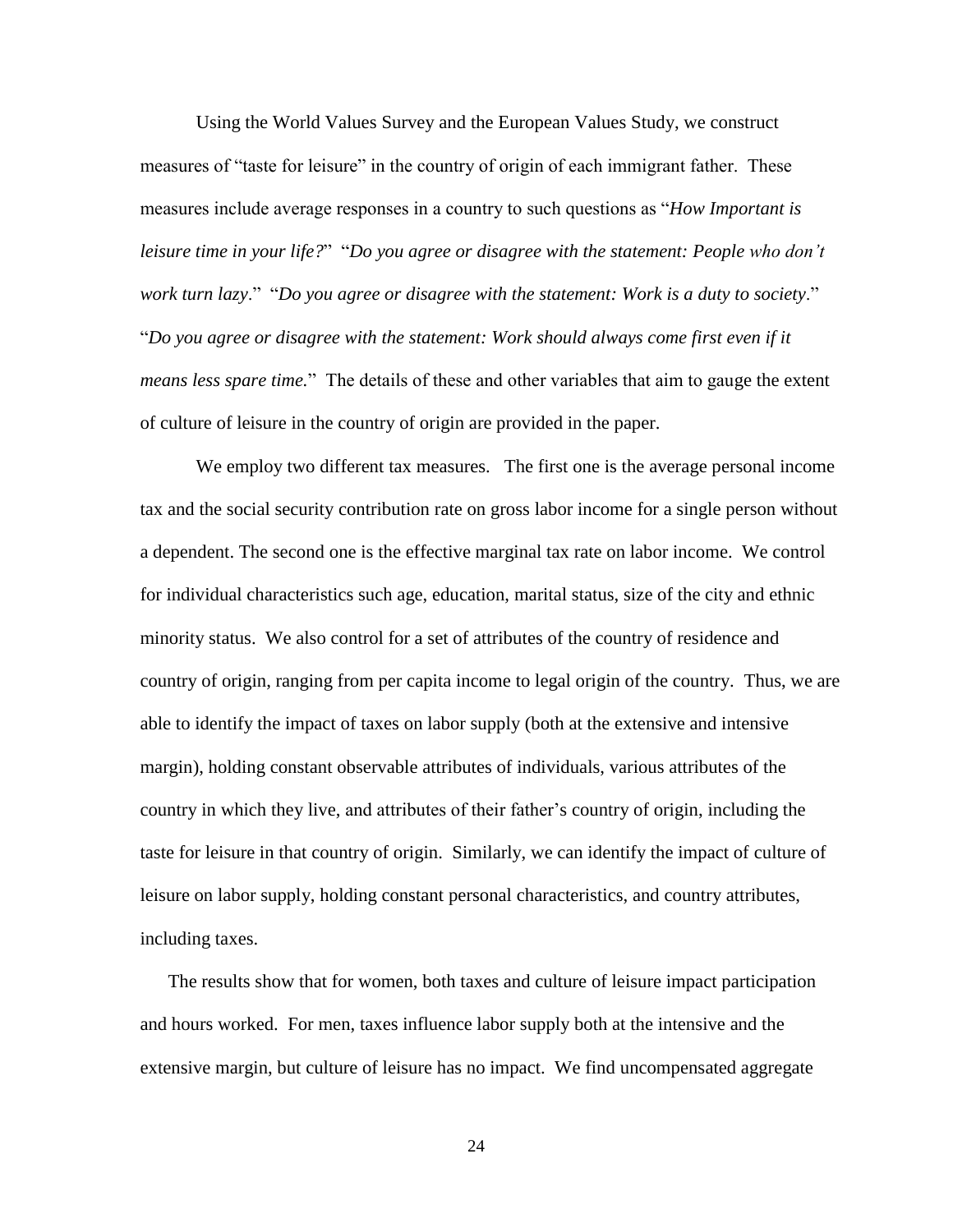labor supply elasticity of -0.42 for women and -0.27 for men. The elasticity for "taste for leisure" is -0.24 for women and zero for men. These results suggest that while labor income tax is a significant determinant of aggregate hours worked, culture of leisure in the country is important as well.

Although we do not address the question of "what determines the difference in culture of leisure between countries?" we should emphasize that recent research has shown that cultural attributes are malleable, and they react to external factors. For example, Fernández (2013) shows that social attitudes towards women"s work endogenously change over time. Alesina and Fuchs-Schűndeln (2007) find that individual preferences are shaped by the political regime in which they lives. Giuliano and Spilimbergo (2014) report that individuals' political preferences and their support for government redistribution policies are impacted by whether or not they grew up during recessionary periods. Cannonier and Mocan (2012) find that women in Sierra Leone, whose years of schooling is increased by an education reform, are more likely to disapprove certain cultural norms and behaviors. Tastes for leisure, too, are likely to evolve over time as a cultural attribute. A simple example is the one given by Alesina, Glaeser and Sacerdote (2006) who suggest that an initial decline in market work might increase individuals" utility from leisure and this process can be amplified by a social multiplier (Glaeser, Sacerdote and Scheinkman 2003) if there exist complementarities in leisure. But, regardless of whether culture of leisure evolves gradually or slowly over time, our results indicate that people would work less in a country if the taste for leisure is stronger in that country.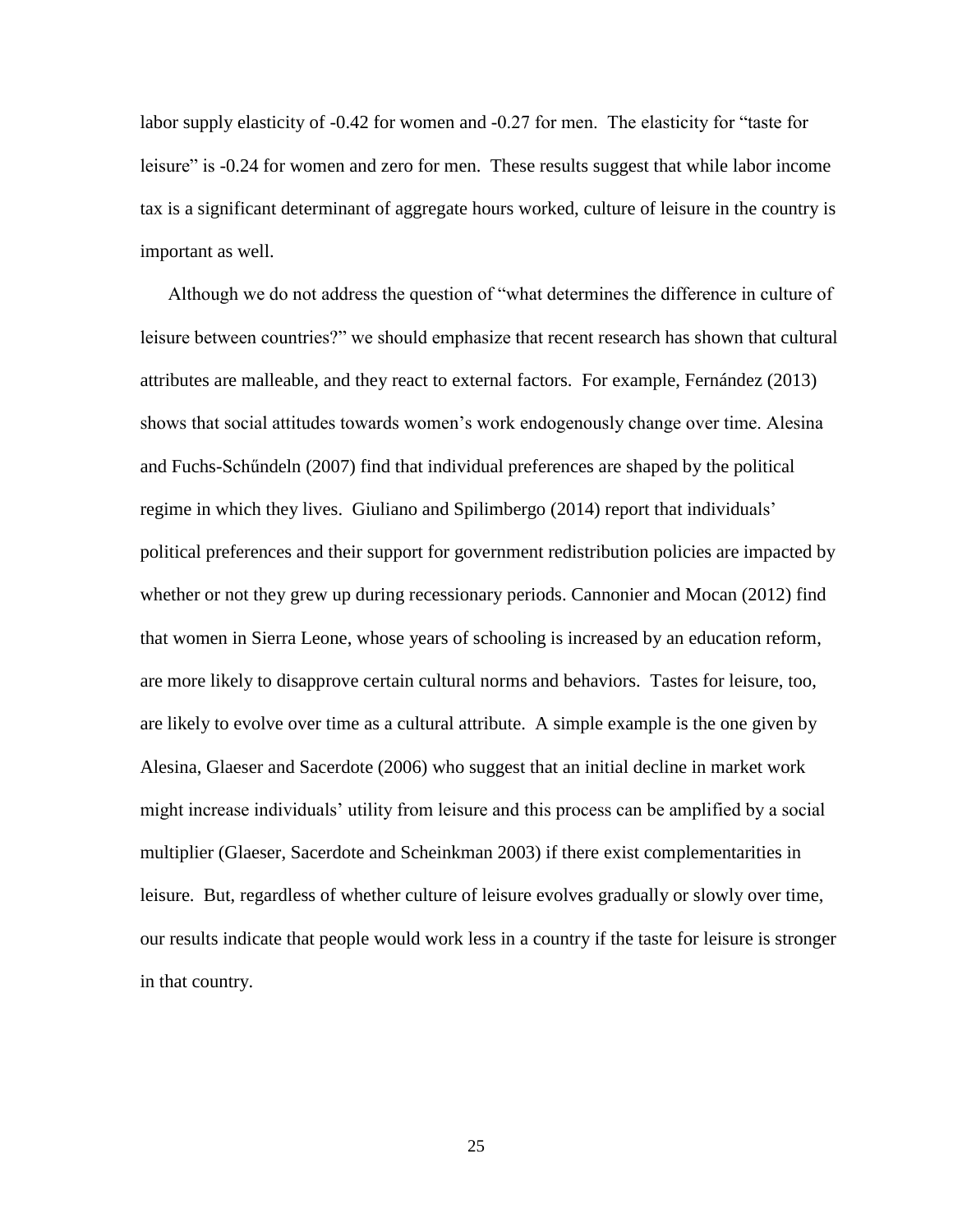|                    | Hours Worked per Working Age Person |
|--------------------|-------------------------------------|
|                    | (Indexed to $UK=100$ )              |
| United Kingdom     | 100                                 |
| France             | 81                                  |
| Austria            | 103                                 |
| Germany            | 90                                  |
| Italy              | 95                                  |
| Turkey             | 74                                  |
| Belgium            | 84                                  |
| Denmark            | 93                                  |
| Sweden             | 104                                 |
| <b>Netherlands</b> | 95                                  |
| Spain              | 84                                  |
| Greece             | 97                                  |
| Portugal           | 104                                 |

### **Hours Worked Per Capita (ages 15-64) in Selected OECD Countries in 2012.**

Source: OECD Labor Database and OECD Productivity Database.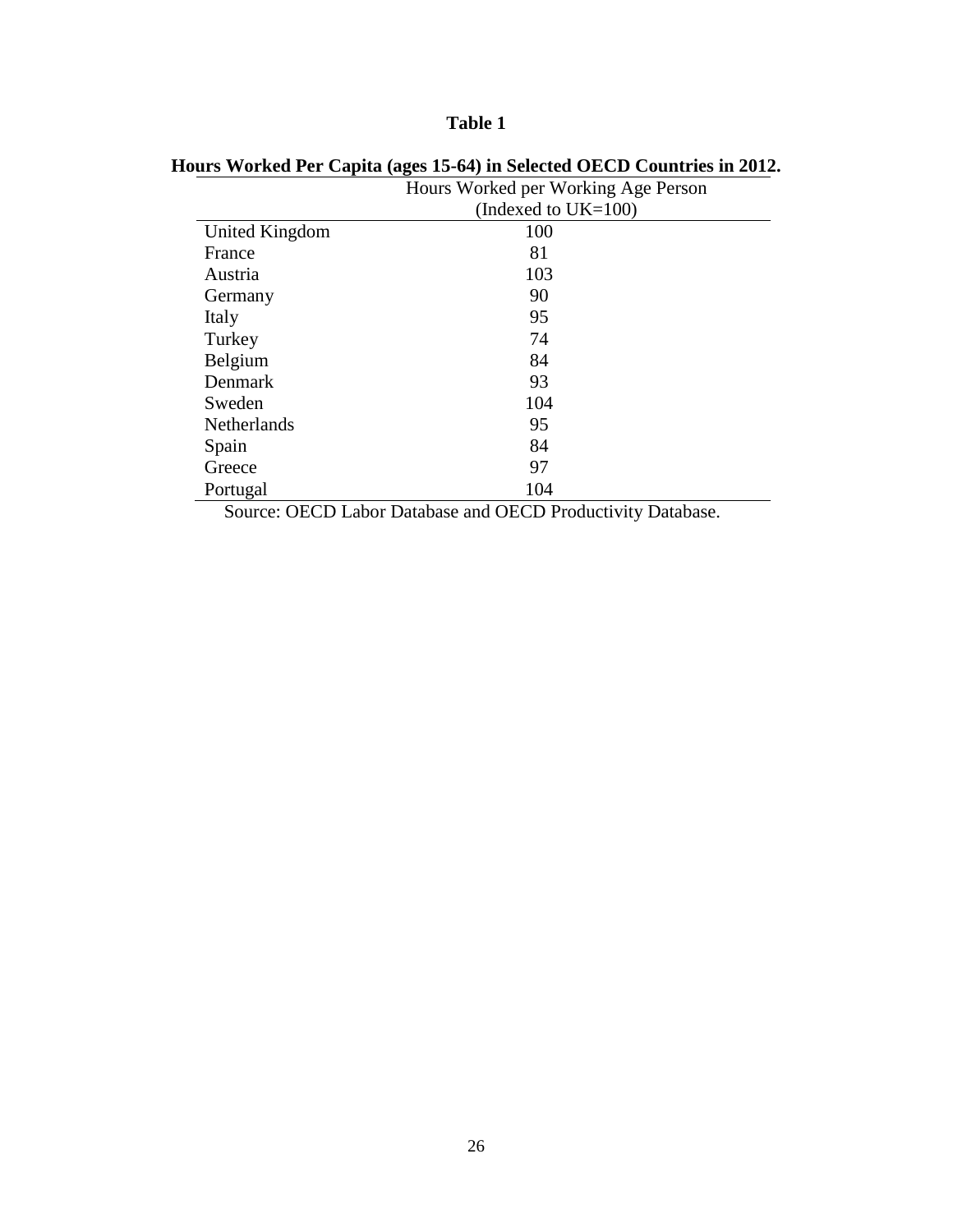| Average Hours Worked and the Effective Marginal Tax Rate in Selected European |
|-------------------------------------------------------------------------------|
| <b>Countries 2000-2012.</b>                                                   |

|      |                                                     | France                            |                                                     | Germany                           |                                                     | <b>United Kingdom</b>             | Belgium                                                |                                   |
|------|-----------------------------------------------------|-----------------------------------|-----------------------------------------------------|-----------------------------------|-----------------------------------------------------|-----------------------------------|--------------------------------------------------------|-----------------------------------|
| Year | Hours<br>worked per<br>working<br>age<br>population | Effective<br>marginal<br>tax rate | Hours<br>worked per<br>working<br>age<br>population | Effective<br>marginal<br>tax rate | Hours<br>worked per<br>working<br>age<br>population | Effective<br>marginal<br>tax rate | Hours<br>worked<br>per<br>working<br>age<br>population | Effective<br>marginal<br>tax rate |
| 2000 | 995                                                 | 55.5                              | 1,045                                               | 52.7                              | 1,217                                               | 44.1                              | 976                                                    | 58.0                              |
| 2001 | 997                                                 | 54.8                              | 1,037                                               | 52.4                              | 1,218                                               | 44.1                              | 982                                                    | 57.8                              |
| 2002 | 969                                                 | 54.3                              | 1,026                                               | 52.3                              | 1,209                                               | 43.2                              | 972                                                    | 58.6                              |
| 2003 | 960                                                 | 54.6                              | 1,014                                               | 52.6                              | 1,203                                               | 42.8                              | 965                                                    | 58.0                              |
| 2004 | 972                                                 | 54.7                              | 1,021                                               | 51.5                              | 1,191                                               | 43.3                              | 966                                                    | 58.2                              |
| 2005 | 968                                                 | 55.2                              | 1,007                                               | 51.4                              | 1,204                                               | 43.6                              | 970                                                    | 57.6                              |
| 2006 | 956                                                 | 55.2                              | 1,029                                               | 51.7                              | 1,200                                               | 43.6                              | 977                                                    | 56.6                              |
| 2007 | 974                                                 | 54.7                              | 1,053                                               | 52.2                              | 1,199                                               | 43.9                              | 986                                                    | 56.3                              |
| 2008 | 979                                                 | 54.7                              | 1,065                                               | 52.6                              | 1,190                                               | 43.8                              | 991                                                    | 56.4                              |
| 2009 | 953                                                 | 54.8                              | 1,038                                               | 52.6                              | 1,156                                               | 42.9                              | 971                                                    | 56.2                              |
| 2010 | 954                                                 | 54.4                              | 1,057                                               | 51.3                              | 1,154                                               | 43.2                              | 973                                                    | 56.5                              |
| 2011 | 962                                                 | 55.6                              | 1,071                                               | 51.4                              | 1,157                                               | 43.9                              | 988                                                    | 56.9                              |
| 2012 | 960                                                 | 56.9                              | 1,067                                               | 52.1                              | 1,182                                               | 43.3                              | 989                                                    | 57.7                              |

Source: Hours worked per working age population are constructed using data from the OECD Labor Database and the OECD Productivity Database.  $\tau$  is the effective marginal tax rate on labor income (Prescott 2004). Our calculation of  $\tau$  follows the formulation of Prescott (2004) and McDaniel (2011):  $\tau = \frac{\tau}{\tau}$  $\frac{1.6 * t_{inc} + t_c}{1 + \tau_c}$ , where  $\tau_{ss}$ ,  $\tau_{inc}$ , and  $\tau_c$  are taken from McDaniel (2014) data.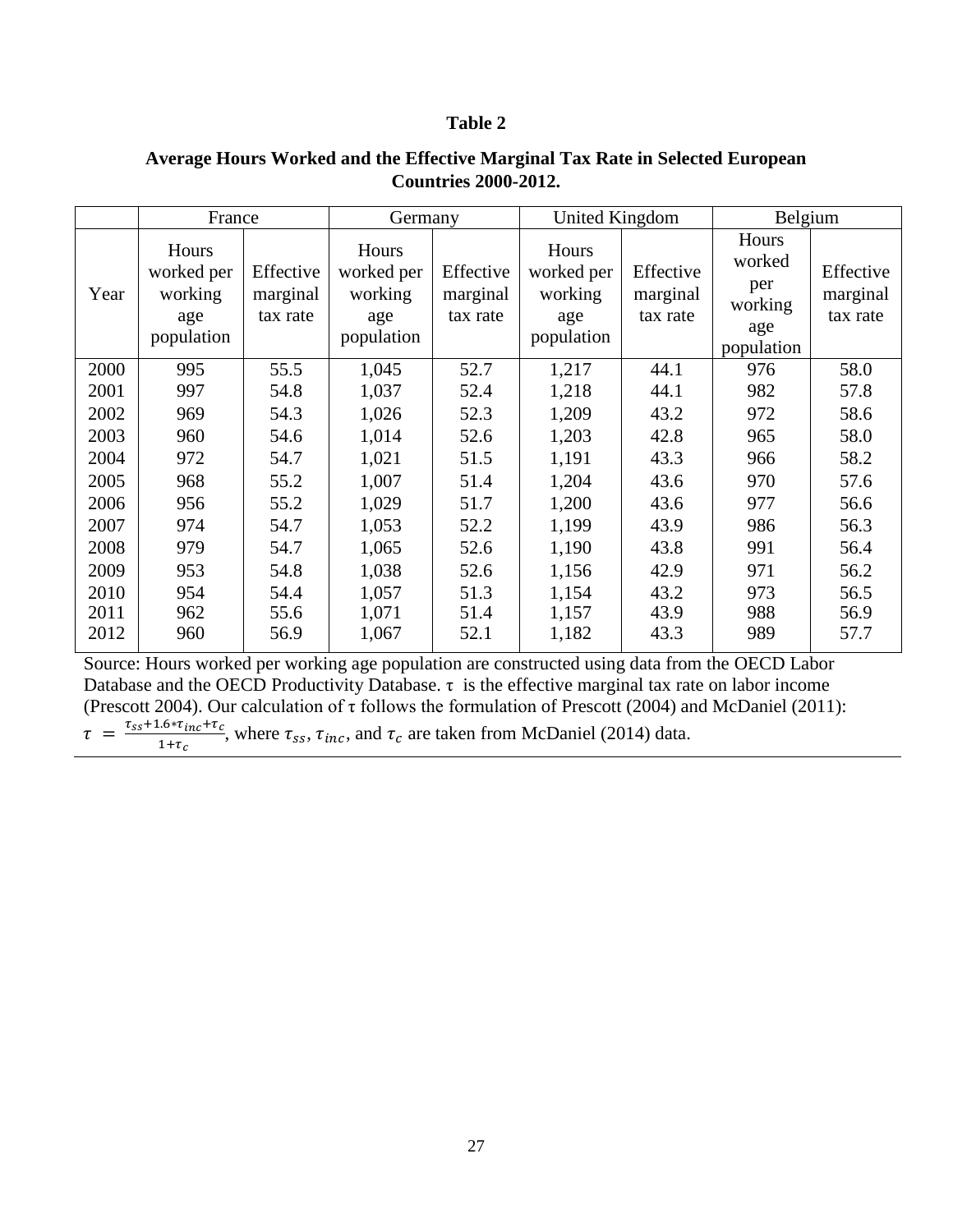| Country               | $\tau$ | <b>Average Personal IncomeTax</b>                                                                           |
|-----------------------|--------|-------------------------------------------------------------------------------------------------------------|
| Austria               | 56.497 | 32.763                                                                                                      |
| Belgium               | 57.293 | 42.427                                                                                                      |
| Czech Republic        | 45.076 | 22.970                                                                                                      |
| Denmark               | 62.847 | 40.851                                                                                                      |
| Estonia               |        | 20.193                                                                                                      |
| Finland               | 55.740 | 30.787                                                                                                      |
| France                | 55.252 | 28.284                                                                                                      |
| Germany               | 52.082 | 41.531                                                                                                      |
| Greece                | 42.194 | 24.171                                                                                                      |
| Hungary               | 52.668 | 35.554                                                                                                      |
| Iceland               |        | 27.340                                                                                                      |
| Ireland               | 41.181 | 16.697                                                                                                      |
| <b>Israel</b>         |        | 20.925                                                                                                      |
| Italy                 | 53.681 | 29.366                                                                                                      |
| Luxembourg            |        | 25.883                                                                                                      |
| Netherlands           | 48.625 | 31.951                                                                                                      |
| Norway                | 50.617 | 29.771                                                                                                      |
| Poland                | 41.895 | 26.559                                                                                                      |
| Portugal              | 40.641 | 22.666                                                                                                      |
| Slovakia              | 39.054 | 21.653                                                                                                      |
| Slovenia              | 45.979 | 34.223                                                                                                      |
| Spain                 | 42.124 | 20.740                                                                                                      |
| Sweden                | 63.378 | 28.644                                                                                                      |
| Switzerland           | 30.547 | 17.469                                                                                                      |
| Turkey                |        | 29.602                                                                                                      |
| <b>United Kingdom</b> | 43.532 | 25.813<br>The first toy measure $(\tau)$ is the effective mercinal toy rate on labor income (Prescott 2004) |

### **Taxes in Countries of Residence.**

The first tax measure (τ) is the effective marginal tax rate on labor income (Prescott 2004). The second tax measure is the average personal income tax and social security contribution rate on gross labor income is that for a single person without a dependent earning 100% of average earnings of industry workers in the country (Source: OECD Tax Database Table 5). The tax values are averaged for the period 2000 to 2013.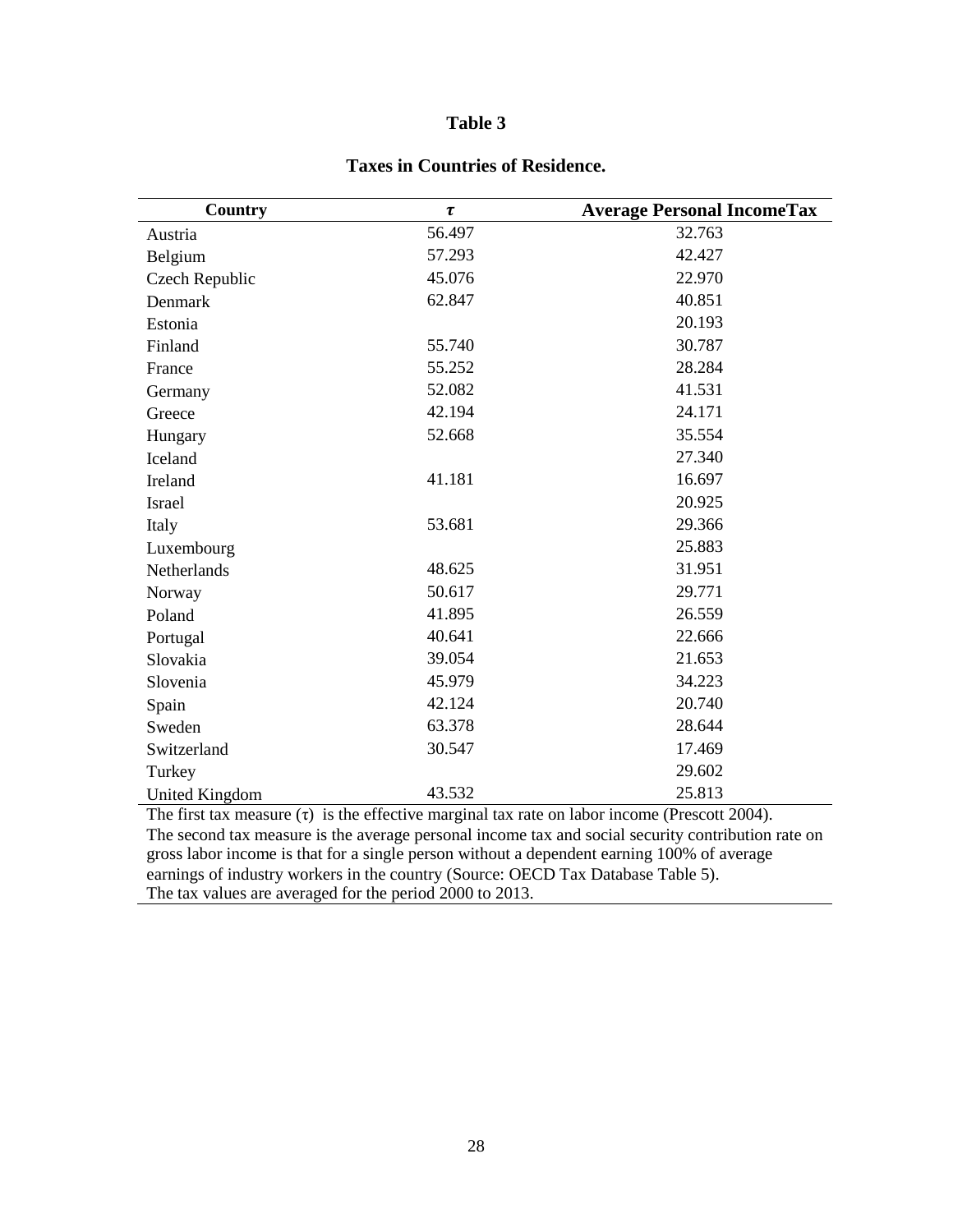|                                  |                                                                                                                                                                                                                                                                                           | Females            |                    | Males                        |                    |
|----------------------------------|-------------------------------------------------------------------------------------------------------------------------------------------------------------------------------------------------------------------------------------------------------------------------------------------|--------------------|--------------------|------------------------------|--------------------|
| Variable                         | Description (Source)                                                                                                                                                                                                                                                                      |                    | $\tau$ sample      | avg_all_<br>in 100<br>sample | $\tau$ sample      |
|                                  | <b>Panel A: Personal Characteristics</b>                                                                                                                                                                                                                                                  |                    |                    |                              |                    |
| Normal Weekly Hours              | Hours normally worked in a week at the main job<br>as reported by the ESS respondents                                                                                                                                                                                                     | 36.344<br>(12.254) | 35.445<br>(12.642) | 43.249<br>(12.171)           | 42.633<br>(11.893) |
| Age                              | Age of the respondent                                                                                                                                                                                                                                                                     | 41.550<br>(12.744) | 40.633<br>(12.871) | 40.470<br>(13.499)           | 40.385<br>(13.539) |
| <b>Ethnic Minority</b>           | $==1$ if the respondent belongs to minority<br>ethnic group in country                                                                                                                                                                                                                    | 0.134<br>(0.341)   | 0.106<br>(0.308)   | 0.152<br>(0.359)             | 0.129<br>(0.336)   |
| <b>Years of Schooling</b>        | Number of years of full-time education<br>completed                                                                                                                                                                                                                                       | 13.630<br>(3.501)  | 13.527<br>(3.759)  | 13.206<br>(3.471)            | 13.240<br>(3.630)  |
| Married                          | $==1$ if the respondent is married, 0 otherwise                                                                                                                                                                                                                                           | 0.557<br>(0.497)   | 0.518<br>(0.500)   | 0.540<br>(0.499)             | 0.522<br>(0.500)   |
| City                             | $==1$ if respondent lives in a big city, 0 otherwise                                                                                                                                                                                                                                      | 0.333<br>(0.471)   | 0.223<br>(0.416)   | 0.300<br>(0.458)             | 0.218<br>(0.413)   |
|                                  | Panel B: Culture of Leisure in Country of Origin                                                                                                                                                                                                                                          |                    |                    |                              |                    |
| Leisure Important                | Average country response to the question "How<br>important is Leisure Time in your life?" 1: 'Not<br>at all important' 2: 'Not very important' 3:<br>'Rather important' 4 'Very important'" (A)                                                                                           | 3.071<br>(0.196)   | 3.109<br>(0.212)   | 3.079<br>(0.191)             | 3.108<br>(0.207)   |
| Generous Holidays                | Average country response to the question "Please"<br>tell me if generous Holidays are important in a<br>job." (A): 0: Not Important, 100: Very<br>Important.                                                                                                                              | 34.530<br>(14.880) | 30.743<br>(12.822) | 34.353<br>(14.883)           | 31.673<br>(13.433) |
| People Turn Lazy                 | Average country response to the question "Do<br>you agree or disagree with the following<br>statement: People who don't work turn lazy. 1<br>'Strongly agree' 2 'Agree' 3 'Neither agree nor<br>disagree' 4 'Disagree' 5 'Strongly disagree'" (A)                                         | 2.179<br>(0.305)   | 2.228<br>(0.321)   | 2.184<br>(0.309)             | 2.223<br>(0.328)   |
| Work Is a Duty to<br>Society     | Average country response to the question "Do<br>you agree or disagree with the following<br>statement: Work is a duty towards society."<br>1: 'Strongly agree' 2: 'Agree' 3: 'Neither agree<br>nor disagree' 4: 'Disagree' 5: 'Strongly disagree'<br>(A)                                  | 2.258<br>(0.331)   | 2.238<br>(0.264)   | 2.240<br>(0.325)             | 2.224<br>(0.271)   |
| <b>Work Should Come</b><br>First | Average country response to the question "Do<br>you agree or disagree with the following<br>statement: Work should always come first, even<br>if it means less spare time." 1: 'Strongly agree'<br>2: 'Agree' 3: 'Neither agree nor disagree' 4:<br>'Disagree' 5: 'Strongly disagree' (A) | 2.540<br>(0.448)   | 2.593<br>(0.415)   | 2.544<br>(0.440)             | 2.581<br>(0.420)   |

## **Table 4. Descriptive Statistics for the Sample of "Hours Worked"**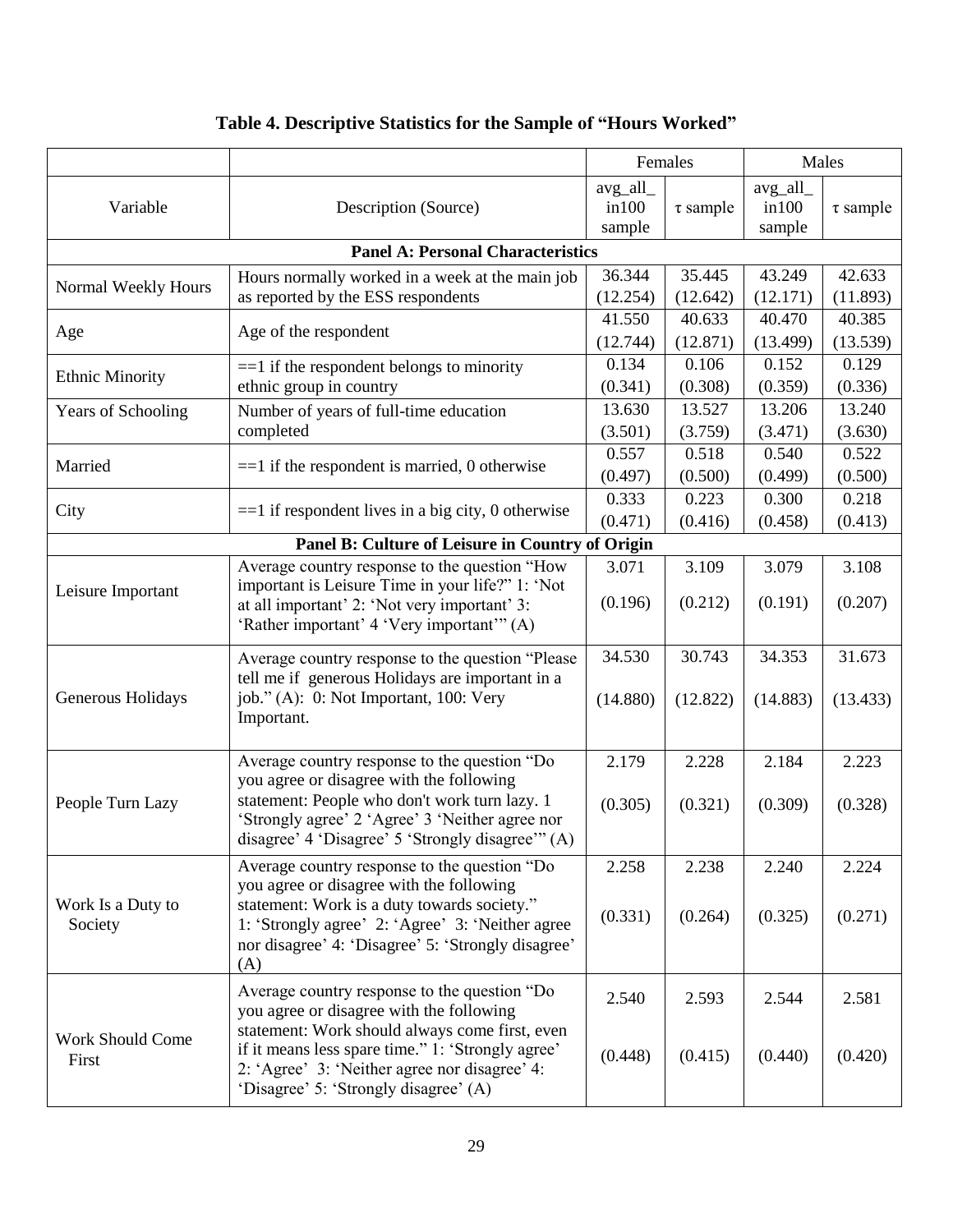| <b>Average Weekly Hours</b> | Weekly hours actually worked per employed                                              | 35.646    | 35.225   | 41.978    | 41.980   |
|-----------------------------|----------------------------------------------------------------------------------------|-----------|----------|-----------|----------|
|                             | person in the country of origin (I)                                                    | (3.635)   | (3.641)  | (3.165)   | (3.153)  |
|                             |                                                                                        |           |          |           |          |
|                             | <b>Panel C: Other Country of Origin Characteristics</b>                                |           |          |           |          |
| Ethnolinguistic             | Roeder's 1985 Index of the extent of                                                   | 0.283     | 0.256    | 0.276     | 0.260    |
| Fragmentation               | ethnolinguistic fragmentation in the country (B)                                       | (0.202)   | (0.213)  | (0.200)   | (0.214)  |
| Democratic                  | Number of years in which the country                                                   | 22.095    | 29.291   | 23.900    | 29.791   |
|                             | experienced democracy between 1930 and 1995<br>(C)                                     | (24.859)  | (25.733) | (24.891)  | (25.401) |
| <b>British Legal Origin</b> | $==1$ if the legal origin of home country is English                                   | 0.109     | 0.143    | 0.108     | 0.146    |
|                             | Common Law, 0 otherwise (C)                                                            | (0.312)   | (0.350)  | (0.310)   | (0.354)  |
| French Legal Origin         | $==1$ if the legal origin of home country is French                                    | 0.379     | 0.419    | 0.419     | 0.444    |
|                             | Commercial Code, 0 otherwise (C)                                                       | (0.485)   | (0.494)  | (0.494)   | (0.497)  |
| Socialist/Communist         | $==1$ if the legal origin of home country is                                           | 0.389     | 0.271    | 0.342     | 0.244    |
| Legal Origin                | Socialist/Communist Laws, 0 otherwise (C)                                              | (0.488)   | (0.445)  | (0.474)   | (0.430)  |
| German Legal Origin         | $==1$ if the legal origin of home country is                                           | 0.076     | 0.106    | 0.093     | 0.119    |
|                             | German Commercial Code, 0 otherwise (C)                                                | (0.265)   | (0.308)  | (0.291)   | (0.324)  |
| Scandinavian Legal          | $==1$ if the legal origin of home country is                                           | 0.046     | 0.062    | 0.039     | 0.047    |
| Origin                      | Scandinavian Commercial Code, 0 otherwise (C)                                          | (0.210)   | (0.242)  | (0.193)   | (0.212)  |
|                             |                                                                                        |           |          |           |          |
|                             | <b>Panel D: Country of Residence Characteristics</b>                                   |           |          |           |          |
|                             | Average personal income tax and social security                                        | 25.469    |          | 26.389    |          |
| avg_all_in100               | contribution rate on gross labor income for a<br>single person without a dependent (G) | (8.233)   |          | (8.589)   |          |
|                             | The effective marginal tax rate calculated using                                       |           | 49.080   |           | 48.844   |
| τ                           | McDaniel data (H)                                                                      |           | (9.243)  |           | (9.305)  |
|                             | PPP adjusted GDP per capita in constant 2011                                           | 35,340    | 39,604   | 37,505    | 40,156   |
| Per capita Income           | US\$(D)                                                                                | (11, 116) | (8,893)  | (13, 343) | (9,047)  |
| <b>Average Country</b>      | Average education of individuals aged 15 and                                           | 11.545    | 11.278   | 11.479    | 11.319   |
| Education                   | over in the country $(E)$                                                              | (0.884)   | (0.957)  | (0.925)   | (0.938)  |
|                             |                                                                                        | 20.754    | 31.678   | 22.897    | 33.016   |
| Population                  | Country population in millions (D)                                                     | (26.249)  | (29.608) | (27.773)  | (30.230) |
|                             | Hofstede Index of the degree to which                                                  | 63.951    | 68.718   | 64.694    | 68.987   |
| Individualism               | individuals are integrated into groups (F)                                             | (11.720)  | (12.621) | (11.588)  | (11.786) |
| Ethnolinguistic             | Roeder's 1985 Index of the extent of                                                   | 0.312     | 0.279    | 0.315     | 0.288    |
| Fragmentation               | ethnolinguistic fragmentation in the country (B)                                       | (0.176)   | (0.188)  | (0.184)   | (0.198)  |
|                             | Number of years in which the country                                                   | 43.333    | 51.408   | 45.281    | 52.389   |
| Democratic                  | experienced democracy between 1930 and 1995<br>(C)                                     | (24.370)  | (21.913) | (24.051)  | (21.004) |
|                             | $==1$ if the legal origin of home country is English                                   | 0.300     | 0.128    | 0.247     | 0.122    |
| British Legal Origin        | Common Law, 0 otherwise (C)                                                            | (0.458)   | (0.334)  | (0.431)   | (0.327)  |
|                             | $==1$ if the legal origin of home country is French                                    | 0.197     | 0.305    | 0.246     | 0.316    |
| French Legal Origin         | Commercial Code, 0 otherwise (C)                                                       | (0.398)   | (0.460)  | (0.431)   | (0.465)  |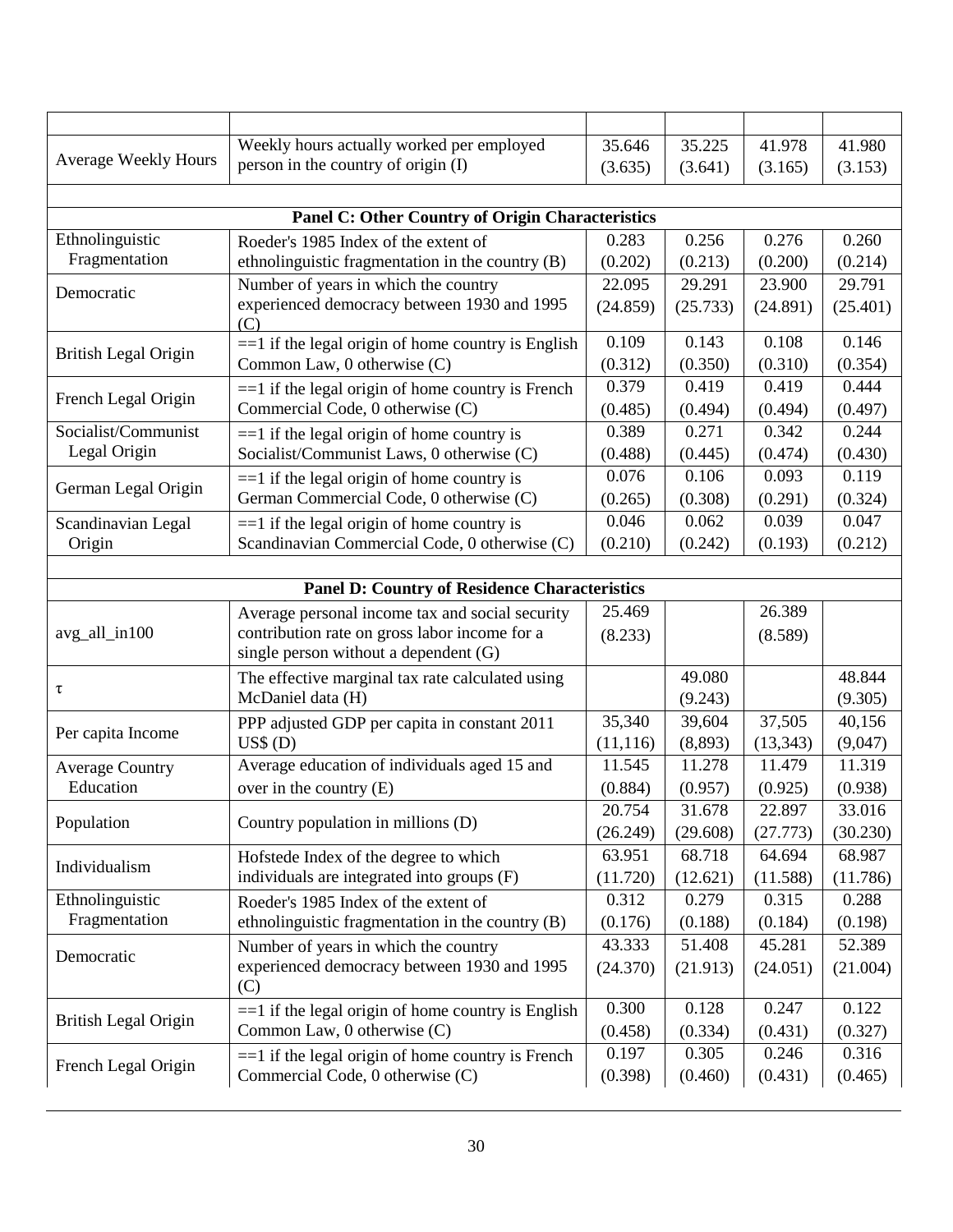| Socialist/Communist | $==1$ if the legal origin of home country is  | 0.239   | 0.145   | 0.214   | 0.129   |
|---------------------|-----------------------------------------------|---------|---------|---------|---------|
| Legal Origin        | Socialist/Communist Laws, 0 otherwise (C)     |         | (0.353) | (0.410) | (0.335) |
| German Legal Origin | $==1$ if the legal origin of home country is  | 0.167   | 0.284   | 0.194   | 0.304   |
|                     | German Commercial Code, 0 otherwise (C)       | (0.373) | (0.451) | (0.396) | (0.460) |
| Scandinavian Legal  | $==1$ if the legal origin of home country is  | 0.097   | 0.138   | 0.099   | 0.130   |
| Origin              | Scandinavian Commercial Code, 0 otherwise (C) | (0.297) | (0.345) | (0.299) | (0.336) |
|                     |                                               | 3,043   | 1,785   | 2,887   | 1,834   |

Notes: Personal characteristics variables data come from the ESS survey. The question about hours normally worked in a week refers to the respondent's current job if he or she is currently employed and to the most recent job if he or she is unemployed at the time of the interview. We restrict our sample to second-generation immigrants who are either working at the time of the interview or have held their last job in year 2000 or later and are/were between 16 and 64 years of age at the time of working. We also exclude individuals who reported either zero hours normally worked or more than 100 hours. Survey weights are used.

avg all in100 sample includes the following countries of destination: Austria, Belgium, Czech Republic, Denmark, Estonia, Finland, France, Germany, Greece, Hungary, Iceland, Ireland, Israel, Italy, Luxembourg, Netherlands, Norway, Poland, Portugal, Slovak Republic, Slovenia, Spain, Sweden, Switzerland, Turkey, and the United Kingdom. τ sample includes the following countries of destination: Austria, Belgium, Czech Republic, Denmark, Finland, France, Germany, Greece, Hungary, Ireland, Italy, Netherlands, Norway, Poland, Portugal, Slovak Republic, Slovenia, Spain, Sweden, Switzerland, and the United Kingdom.

Depending on specification, measures of culture of leisure are available for the following number of observations: Leisure Important – from to 1,785 to 3,043; Generous Holidays – from 1,742 to 2,916; People Turn Lazy, Work Is a Duty to Society, and Work Should Come First – from 1,675 to 2,801; Country of Origin Average Hours – from 1,467 to 2,004. A: World Values Survey and European Values Study data. The original variable Leisure Important had reverse scale; it was recoded so that higher values correspond to "lazier" culture.

B: Philip G. Roeder, 2001. "Ethnolinguistic Fractionalization (ELF) Indices, 1961 and 1985"

<http://pages.ucsd.edu/~proeder/elf.htm>; C: Teorell, Jan, Nicholas Charron, Stefan Dahlberg, Sören Holmberg, Bo Rothstein, Petrus Sundin & Richard Svensson, 2013. "The Quality of Government Dataset" version qog std cs 20dec13 <http://www.qog.pol.gu.se>; D: World Bank"s World Development Indicators Database <http://databank.worldbank.org /data/databases.aspx>; E: Barro and Lee data set version BL2013\_MF1599\_v2.0

<http://www.barrolee.com/data/full1.htm>. The variable is available for the years 2000, 2005, and 2010; the values in between are interpolated; years 2010, 2011, 2012, and 2013 are assigned the 2010 value; F: Hofstede, G. "Cultural Dimensions" <http://geert-hofstede.com/countries.html>. G: OECD Tax Database Table 5

<http://stats.oecd.org.libezp.lib.lsu.edu/index.aspx?DataSetCode=TABLE\_I5#>; H:

<http://www.caramcdaniel.com/researchpapers>; I: International Labor Organization ILOSTAT Database annual weekly hours actually worked per employed person gender-specific indicator, averaged over the period since year 2000.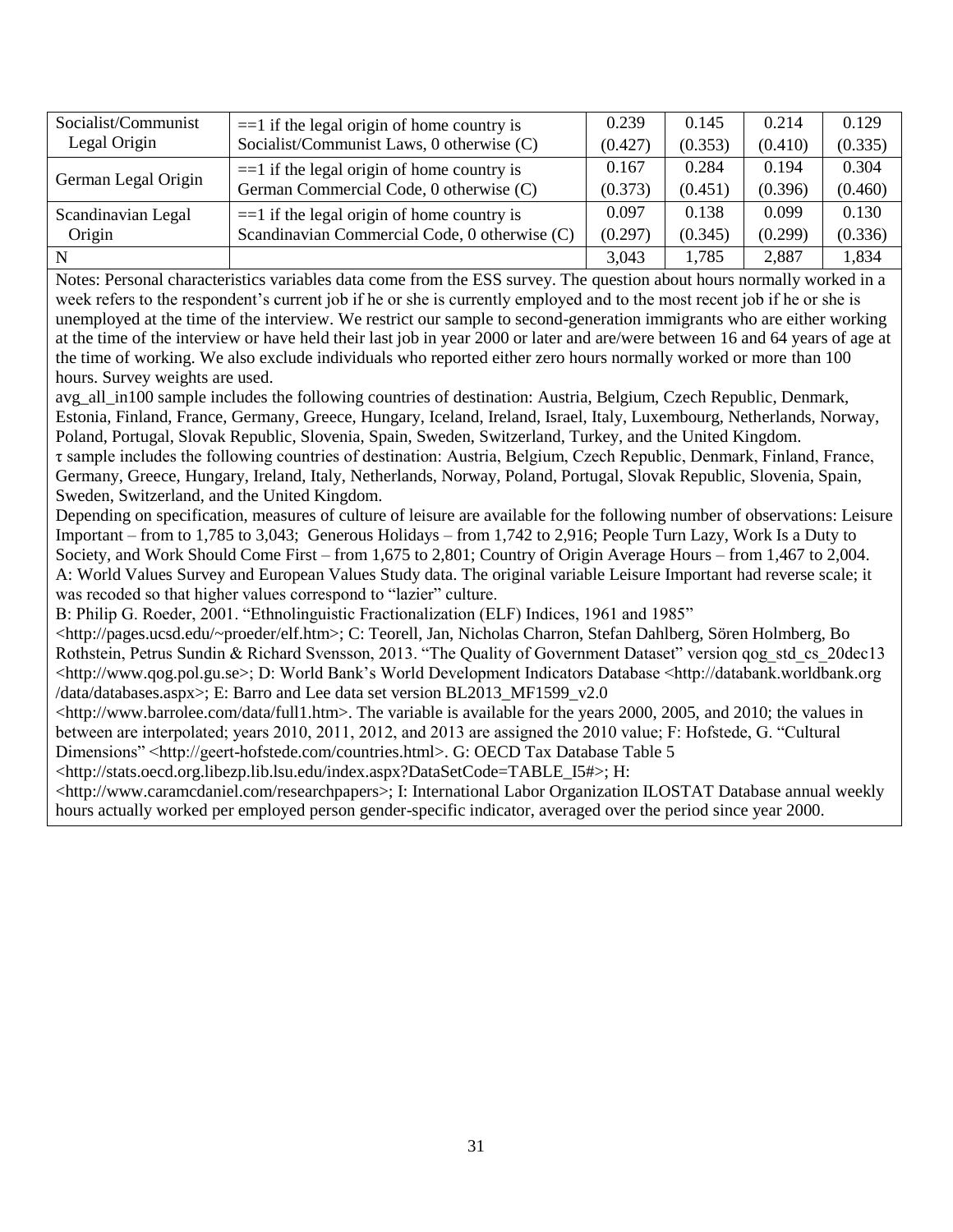| The impact of Taxes and Canare of Ecisare on Easof Supply<br>Panel A |                                                  |                     |                                 |                                                              |                      |                                          |
|----------------------------------------------------------------------|--------------------------------------------------|---------------------|---------------------------------|--------------------------------------------------------------|----------------------|------------------------------------------|
|                                                                      |                                                  |                     |                                 | Dependent variable: Labor Force Participation                |                      |                                          |
|                                                                      | (1)                                              | (2)                 | (3)                             | (4)                                                          | (5)                  | (6)                                      |
| The Measure of<br>Culture is $\rightarrow$                           | Leisure<br>Important                             | People Turn<br>Lazy | Work Is a<br>Duty to<br>Society | Work Should<br><b>Come First</b>                             | Generous<br>Holidays | LFP in<br>Origin<br>Country              |
|                                                                      | Models with the Average Personal Income Tax Rate |                     |                                 |                                                              |                      |                                          |
| Average tax                                                          | $-0.003**$                                       | $-0.002**$          | $-0.002**$                      | $-0.002*$                                                    | $-0.003**$           | $-0.002*$                                |
|                                                                      | (0.001)                                          | (0.001)             | (0.001)                         | (0.001)                                                      | (0.001)              | (0.001)                                  |
| Culture                                                              | $-0.092***$                                      | $-0.010$            | 0.002                           | 0.021                                                        | $-0.001**$           | $0.002***$                               |
|                                                                      | (0.034)                                          | (0.034)             | (0.035)                         | (0.030)                                                      | (0.000)              | (0.001)                                  |
| N                                                                    | 3,919                                            | 3,627               | 3,627                           | 3,627                                                        | 3,762                | 2,784                                    |
|                                                                      |                                                  |                     |                                 | Models with the Effective Marginal Tax Rate                  |                      |                                          |
| τ                                                                    | $-0.003$                                         | $-0.003$            | $-0.003$                        | $-0.003$                                                     | $-0.003*$            | $-0.003*$                                |
|                                                                      | (0.002)                                          | (0.002)             | (0.002)                         | (0.002)                                                      | (0.002)              | (0.002)                                  |
| Culture                                                              | $-0.098**$                                       | $-0.035$            | $-0.031$                        | $-0.008$                                                     | $-0.001*$            | $0.002**$                                |
|                                                                      | (0.042)                                          | (0.036)             | (0.035)                         | (0.031)                                                      | (0.001)              | (0.001)                                  |
| $\mathbf N$                                                          | 2,365                                            | 2,231               | 2,231                           | 2,231                                                        | 2,306                | 1,952                                    |
|                                                                      |                                                  |                     |                                 | <b>Panel B</b>                                               |                      |                                          |
|                                                                      |                                                  |                     |                                 | Dependent variable: Weekly Hours Normally Worked in Main Job |                      |                                          |
|                                                                      | (1)                                              | (2)                 | (3)                             | (4)                                                          | (5)                  | (6)                                      |
| The Measure of<br>Culture is $\rightarrow$                           | Leisure<br>Important                             | People Turn<br>Lazy | Work Is a<br>Duty to<br>Society | Work Should<br><b>Come First</b>                             | Generous<br>Holidays | Average<br>Hours in<br>Origin<br>Country |
|                                                                      |                                                  |                     |                                 | Models with the Average Personal Income Tax Rate             |                      |                                          |
| Average tax                                                          | $-0.072*$                                        | $-0.087**$          | $-0.100**$                      | $-0.098**$                                                   | $-0.070*$            | $-0.116**$                               |
|                                                                      | (0.041)                                          | (0.043)             | (0.043)                         | (0.042)                                                      | (0.041)              | (0.047)                                  |
| culture                                                              | $-2.505$                                         | $-3.845***$         | $-2.886*$                       | $-2.836**$                                                   | 0.014                | 0.175                                    |
|                                                                      | (2.101)                                          | (1.368)             | (1.460)                         | (1.078)                                                      | (0.022)              | (0.170)                                  |
| $\mathbf N$                                                          | 3,043                                            | 2,801               | 2,801                           | 2,801                                                        | 2,916                | 2,004                                    |
|                                                                      |                                                  |                     |                                 | Models with the Effective Marginal Tax Rate                  |                      |                                          |
| $\tau$                                                               | $-0.149**$                                       | $-0.155**$          | $-0.160**$                      | $-0.158**$                                                   | $-0.160**$           | $-0.210***$                              |
|                                                                      | (0.067)                                          | (0.068)             | (0.069)                         | (0.068)                                                      | (0.067)              | (0.068)                                  |
| cCulture                                                             | $-1.383$                                         | $-2.946**$          | $-0.935$                        | $-2.351*$                                                    | $0.042*$             | 0.157                                    |
|                                                                      | (1.971)                                          | (1.465)             | (1.595)                         | (1.359)                                                      | (0.024)              | (0.202)                                  |
| N                                                                    | 1,785                                            | 1,675               | 1,675                           | 1,675                                                        | 1,742                | 1,467                                    |

| Table 5                                                               |
|-----------------------------------------------------------------------|
| The Impact of Taxes and Culture of Leisure on Labor Supply-- Females. |

 $\tau$  – The effective marginal tax rate on labor income (Prescott 2004).

avg\_all\_in100 – Average personal income tax and social security contribution rate on gross labor income for a single person without a dependent (OECD Tax Database Table 5).

Each regression includes the control variables listed in Panels A, C, and D of Table 4.

Standard errors, clustered at the country of origin, are in parentheses. The estimations use sampling weights and include survey year dummies. \*  $p < 0.1$ , \*\*  $p < 0.05$ , \*\*\*  $p < 0.01$ .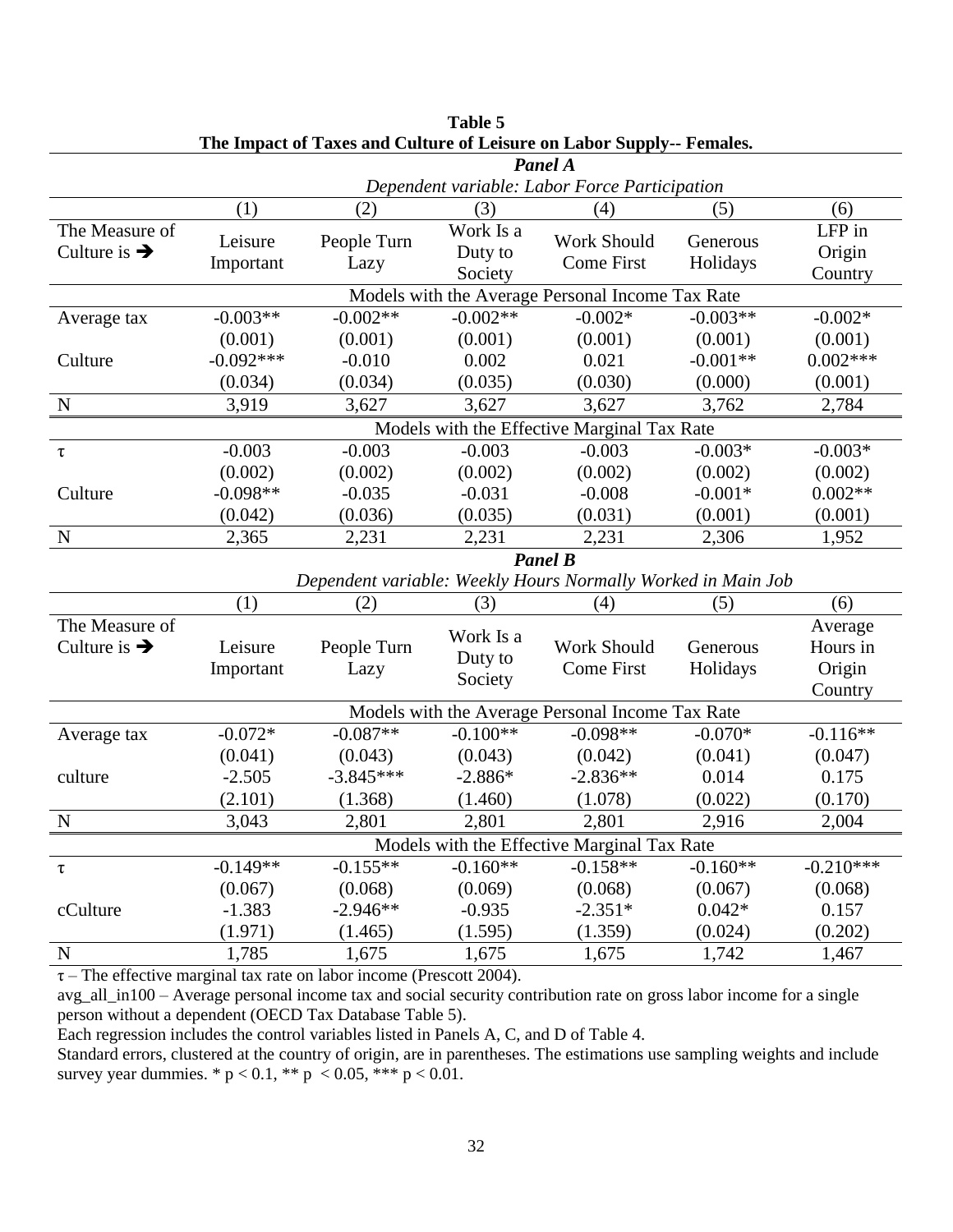|                                            | Panel A                                     |                                                  |                                 |                                                              |                      |                                          |  |
|--------------------------------------------|---------------------------------------------|--------------------------------------------------|---------------------------------|--------------------------------------------------------------|----------------------|------------------------------------------|--|
|                                            |                                             |                                                  |                                 | Dependent variable: Labor Force Participation                |                      |                                          |  |
|                                            | (1)                                         | (2)                                              | (3)                             | (4)                                                          | (5)                  | (6)                                      |  |
| The Measure of<br>Culture is $\rightarrow$ | Leisure<br>Important                        | People Turn<br>Lazy                              | Work Is a<br>Duty to<br>Society | Work Should<br><b>Come First</b>                             | Generous<br>Holidays | LFP in<br>Origin<br>Country              |  |
|                                            |                                             | Models with the Average Personal Income Tax Rate |                                 |                                                              |                      |                                          |  |
| Average tax                                | $-0.002**$                                  | $-0.003***$                                      | $-0.003**$                      | $-0.003**$                                                   | $-0.002**$           | $-0.003**$                               |  |
|                                            | (0.001)                                     | (0.001)                                          | (0.001)                         | (0.001)                                                      | (0.001)              | (0.001)                                  |  |
| Culture                                    | $-0.034$                                    | 0.020                                            | 0.002                           | 0.006                                                        | $-0.000$             | $-0.001$                                 |  |
|                                            | (0.041)                                     | (0.038)                                          | (0.033)                         | (0.029)                                                      | (0.000)              | (0.001)                                  |  |
| $\mathbf N$                                | 3,423                                       | 3,172                                            | 3,172                           | 3,172                                                        | 3,299                | 2,371                                    |  |
|                                            | Models with the Effective Marginal Tax Rate |                                                  |                                 |                                                              |                      |                                          |  |
| $\tau$                                     | $-0.002*$                                   | $-0.003**$                                       | $-0.003**$                      | $-0.003**$                                                   | $-0.002*$            | $-0.003*$                                |  |
|                                            | (0.001)                                     | (0.001)                                          | (0.001)                         | (0.001)                                                      | (0.001)              | (0.002)                                  |  |
| Culture                                    | $-0.041$                                    | 0.013                                            | 0.004                           | 0.002                                                        | 0.000                | $-0.001$                                 |  |
|                                            | (0.056)                                     | (0.033)                                          | (0.038)                         | (0.032)                                                      | (0.001)              | (0.001)                                  |  |
| $\mathbf N$                                | 2,163                                       | 2,027                                            | 2,027                           | 2,027                                                        | 2,124                | 1,765                                    |  |
|                                            |                                             |                                                  |                                 | <b>Panel B</b>                                               |                      |                                          |  |
|                                            |                                             |                                                  |                                 | Dependent variable: Weekly Hours Normally Worked in Main Job |                      |                                          |  |
|                                            | (1)                                         | (2)                                              | (3)                             | (4)                                                          | (5)                  | (6)                                      |  |
| The Measure of<br>Culture is $\rightarrow$ | Leisure<br>Important                        | People Turn<br>Lazy                              | Work Is a<br>Duty to<br>Society | <b>Work Should</b><br><b>Come First</b>                      | Generous<br>Holidays | Average<br>Hours in<br>Origin<br>Country |  |
|                                            |                                             |                                                  |                                 | Models with the Average Personal Income Tax Rate             |                      |                                          |  |
| Average Tax                                | $-0.082*$                                   | $-0.079$                                         | $-0.080$                        | $-0.079$                                                     | $-0.097**$           | $-0.111*$                                |  |
|                                            | (0.047)                                     | (0.050)                                          | (0.049)                         | (0.050)                                                      | (0.046)              | (0.056)                                  |  |
| Culture                                    | 0.305                                       | $-0.019$                                         | $-0.388$                        | 0.404                                                        | 0.035                | $0.176*$                                 |  |
|                                            | (1.895)                                     | (1.483)                                          | (1.510)                         | (0.911)                                                      | (0.024)              | (0.104)                                  |  |
| $\mathbf N$                                | 2,887                                       | 2,672                                            | 2,672                           | 2,672                                                        | 2,788                | 1,976                                    |  |
|                                            |                                             |                                                  |                                 | Models with the Effective Marginal Tax Rate                  |                      |                                          |  |
| $\tau$                                     | $-0.101$                                    | $-0.096$                                         | $-0.095$                        | $-0.095$                                                     | $-0.105*$            | $-0.158**$                               |  |
|                                            | (0.064)                                     | (0.067)                                          | (0.067)                         | (0.067)                                                      | (0.063)              | (0.069)                                  |  |
| Culture                                    | 0.351                                       | 0.534                                            | $-0.191$                        | 0.007                                                        | 0.037                | $0.230**$                                |  |
|                                            | (2.106)                                     | (1.621)                                          | (1.954)                         | (1.190)                                                      | (0.036)              | (0.112)                                  |  |
| N                                          | 1,834                                       | 1,724                                            | 1,724                           | 1,724                                                        | 1,808                | 1,517                                    |  |

### **The Impact of Taxes and Culture of Leisure on Labor Supply--Males.**

 $\tau$  – The effective marginal tax rate on labor income (Prescott 2004).

avg\_all\_in100 – Average personal income tax and social security contribution rate on gross labor income for a single person without a dependent (OECD Tax Database Table 5).

Each regression includes the control variables listed in Panels A, C, and D of Table 4.

Standard errors, clustered at the country of origin, are in parentheses. The estimations use sampling weights and include survey year dummies. \*  $p < 0.1$ , \*\*  $p < 0.05$ , \*\*\*  $p < 0.01$ .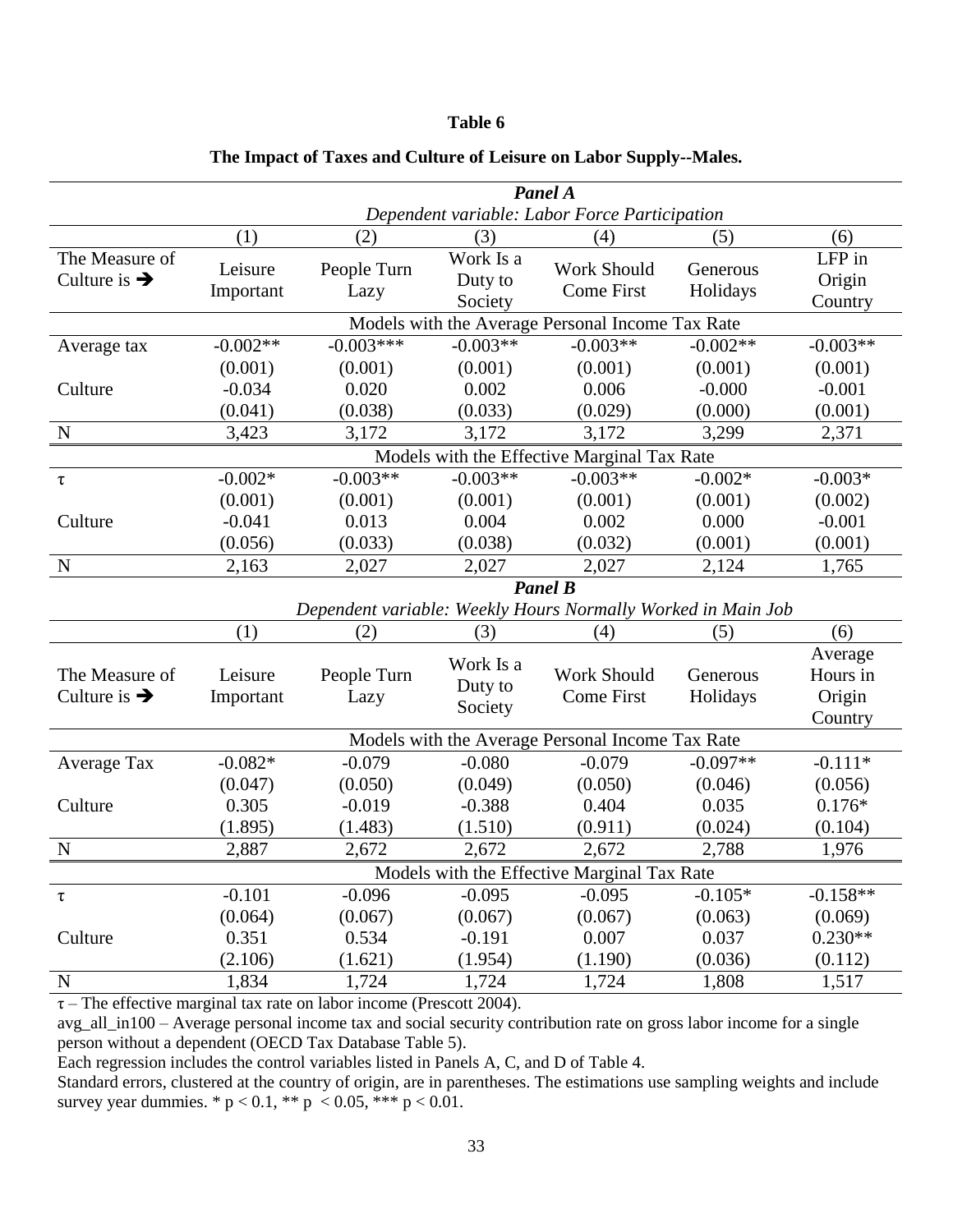|         |                    | Extensive margin | Intensive margin |
|---------|--------------------|------------------|------------------|
| Females | Tax                | $-0.20$          | $-0.22$          |
|         | Culture of Leisure | $-0.07$          | $-0.17$          |
| Males   | Tax                | $-0.17$          | $-0.10$          |
|         | Culture of Leisure | 0.00             | 0.00             |

### **Table 7 Culture of Leisure and Tax Elasticities**

Tax elasticity is calculated using the median estimate of the effective marginal tax rate coefficients reported in Tables 5 and 6. The elasticity with respect to culture is the median estimate within the relevant panels of Tables 5 and 6.

|                                                  | The Impact of Taxes on Labor Supply         |                                                     |            |                     |  |  |  |
|--------------------------------------------------|---------------------------------------------|-----------------------------------------------------|------------|---------------------|--|--|--|
|                                                  |                                             | <b>Models with Country of Origin Fixed Effects.</b> |            |                     |  |  |  |
|                                                  |                                             | Female                                              |            | Male                |  |  |  |
|                                                  | $\left(1\right)$                            | (2)                                                 | (3)        | (4)                 |  |  |  |
|                                                  | <b>LFP</b>                                  | <b>Weekly Hours</b>                                 | <b>LFP</b> | <b>Weekly Hours</b> |  |  |  |
| Models with the Average Personal Income Tax Rate |                                             |                                                     |            |                     |  |  |  |
| Average tax                                      | $-0.003**$                                  | $-0.061$                                            | $-0.003**$ | $-0.128***$         |  |  |  |
|                                                  | (0.001)                                     | (0.048)                                             | (0.001)    | (0.043)             |  |  |  |
| N                                                | 3,919                                       | 3,043                                               | 3,423      | 2,887               |  |  |  |
|                                                  | Models with the Effective Marginal Tax Rate |                                                     |            |                     |  |  |  |
| τ                                                | $-0.004*$                                   | $-0.143**$                                          | $-0.004**$ | $-0.129**$          |  |  |  |
|                                                  | (0.002)                                     | (0.068)                                             | (0.002)    | (0.059)             |  |  |  |
| N                                                | 2,365                                       | 1,785                                               | 2,163      | 1,834               |  |  |  |

**Table 8**

 $\tau$  – The effective marginal tax rate on labor income (Prescott 2004).

avg\_all\_in100 – Average personal income tax and social security contribution rate on gross labor income for a single person without a dependent (OECD Tax Database Table 5).

Each regression includes the control variables listed in Panels A, C, and D of Table 4.

Standard errors, clustered at the country of origin, are in parentheses. The estimations use sampling weights and include survey year and country of origin dummies. \*  $p < 0.1$ , \*\*  $p < 0.05$ , \*\*\*  $p < 0.01$ .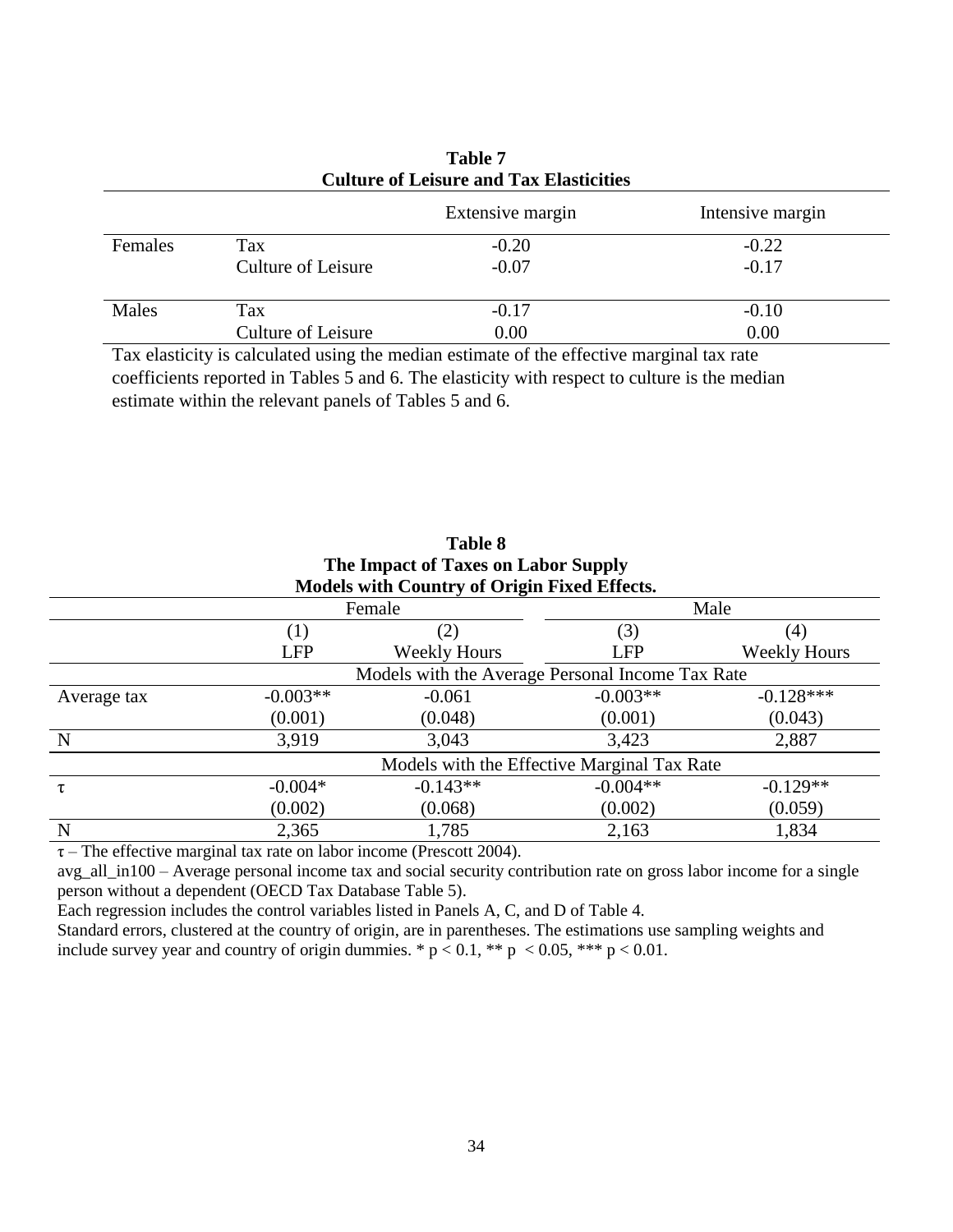| Panel A                                    |                                                  |                     |                                 |                                                              |                      |                                          |  |  |
|--------------------------------------------|--------------------------------------------------|---------------------|---------------------------------|--------------------------------------------------------------|----------------------|------------------------------------------|--|--|
|                                            |                                                  |                     |                                 | Dependent variable: Labor Force Participation                |                      |                                          |  |  |
|                                            | (1)                                              | (2)                 | (3)                             | (4)                                                          | (5)                  | (6)                                      |  |  |
| The Measure of<br>Culture is $\rightarrow$ | Leisure<br>Important                             | People Turn<br>Lazy | Work Is a<br>Duty to<br>Society | <b>Work Should</b><br><b>Come First</b>                      | Generous<br>Holidays | LFP in<br>Origin<br>Country              |  |  |
|                                            | Models with the Average Personal Income Tax Rate |                     |                                 |                                                              |                      |                                          |  |  |
| Culture                                    | $-0.085**$                                       | $-0.036$            | $-0.050*$                       | $-0.002$                                                     | $-0.001*$            | $0.002**$                                |  |  |
| Coefficient                                | (0.035)                                          | (0.029)             | (0.029)                         | (0.023)                                                      | (0.000)              | (0.001)                                  |  |  |
| $\mathbf N$                                | 3,919                                            | 3,627               | 3,627                           | 3,627                                                        | 3,762                | 2,784                                    |  |  |
|                                            | Models with the Effective Marginal Tax Rate      |                     |                                 |                                                              |                      |                                          |  |  |
| Culture                                    | $-0.088*$                                        | $-0.053$            | $-0.072*$                       | $-0.019$                                                     | $-0.001$             | $0.002**$                                |  |  |
| Coefficient                                | (0.048)                                          | (0.042)             | (0.042)                         | (0.033)                                                      | (0.001)              | (0.001)                                  |  |  |
| $\mathbf N$                                | 2,365                                            | 2,231               | 2,231                           | 2,231                                                        | 2,306                | 1,952                                    |  |  |
|                                            | <b>Panel B</b>                                   |                     |                                 |                                                              |                      |                                          |  |  |
|                                            |                                                  |                     |                                 | Dependent variable: Weekly Hours Normally Worked in Main Job |                      |                                          |  |  |
|                                            | (1)                                              | (2)                 | (3)                             | (4)                                                          | (5)                  | (6)                                      |  |  |
| The Measure of<br>Culture is $\rightarrow$ | Leisure<br>Important                             | People Turn<br>Lazy | Work Is a<br>Duty to<br>Society | Work Should<br><b>Come First</b>                             | Generous<br>Holidays | Average<br>Hours in<br>Origin<br>Country |  |  |
|                                            |                                                  |                     |                                 | Models with the Average Personal Income Tax Rate             |                      |                                          |  |  |
| Culture                                    | $-2.199$                                         | $-2.552*$           | $-1.146$                        | $-2.057*$                                                    | 0.011                | 0.149                                    |  |  |
| Coefficient                                | (2.101)                                          | (1.348)             | (1.296)                         | (1.066)                                                      | (0.022)              | (0.192)                                  |  |  |
| $\mathbf N$                                | 3,043                                            | 2,801               | 2,801                           | 2,801                                                        | 2,916                | 2,004                                    |  |  |
|                                            |                                                  |                     |                                 | Models with the Effective Marginal Tax Rate                  |                      |                                          |  |  |
| Culture                                    | $-1.289$                                         | $-1.991$            | 0.532                           | $-1.860$                                                     | 0.037                | 0.186                                    |  |  |
| Coefficient                                | (2.000)                                          | (1.441)             | (1.249)                         | (1.229)                                                      | (0.029)              | (0.213)                                  |  |  |
| $\mathbf N$                                | 1,785                                            | 1,675               | 1,675                           | 1,675                                                        | 1,742                | 1,467                                    |  |  |

### **The Impact of Culture of Leisure on Labor Supply-- Females Models with Country of Residence Fixed Effects**

Each regression includes the control variables listed in Panels A, C, and D of Table 4.

Standard errors, clustered at the country of origin, are in parentheses. The estimations use sampling weights and include survey year and country of destination dummies. \*  $p < 0.1$ , \*\*  $p < 0.05$ , \*\*\*  $p < 0.01$ .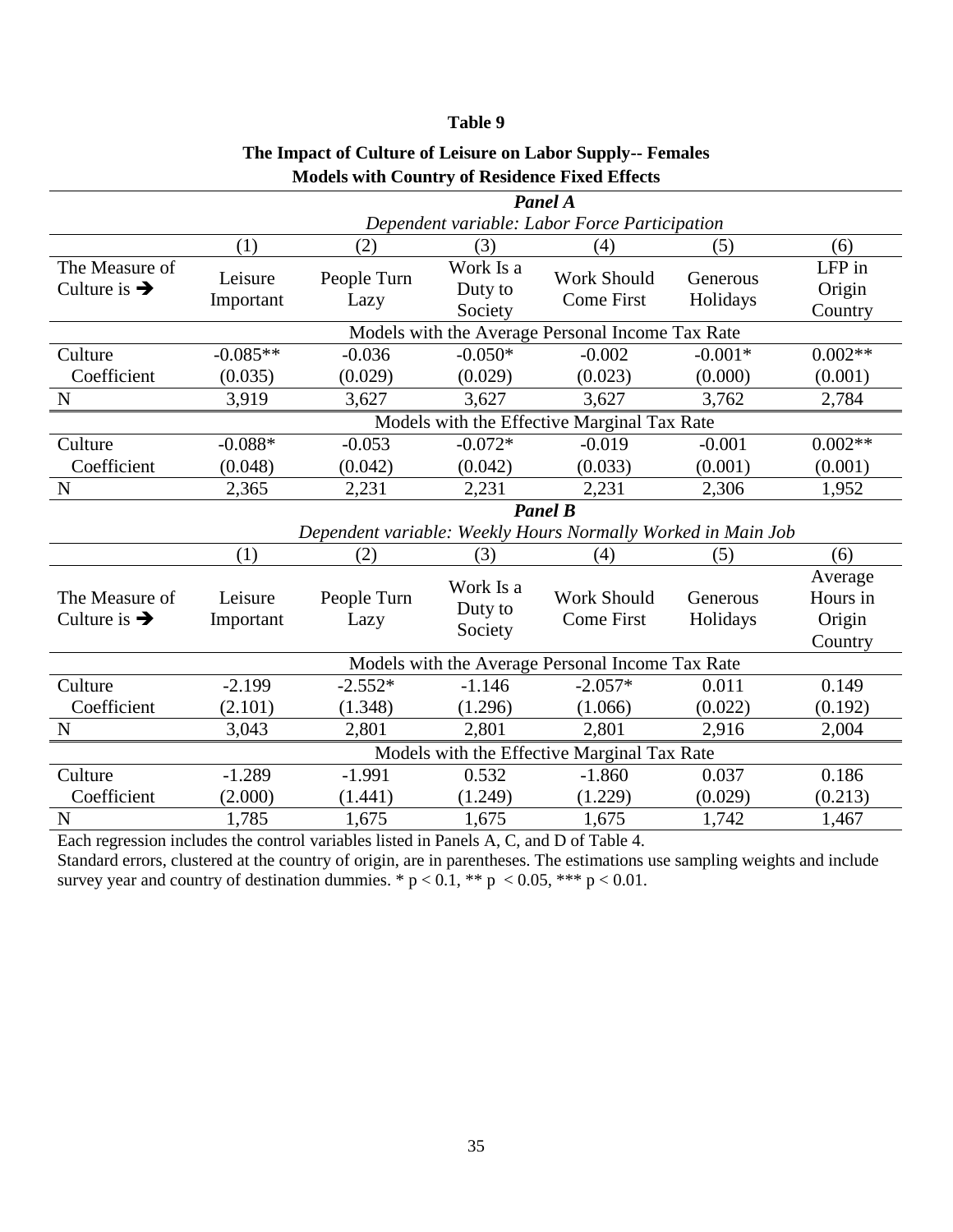|                          |                                             | Models with Country of Keshtenee Place Effects |           |                                                              |          |           |  |
|--------------------------|---------------------------------------------|------------------------------------------------|-----------|--------------------------------------------------------------|----------|-----------|--|
|                          | Panel A                                     |                                                |           |                                                              |          |           |  |
|                          |                                             |                                                |           | Dependent variable: Labor Force Participation                |          |           |  |
|                          | (1)                                         | (2)                                            | (3)       | (4)                                                          | (5)      | (6)       |  |
| The Measure of           | Leisure                                     | People Turn                                    | Work Is a | <b>Work Should</b>                                           | Generous | LFP in    |  |
| Culture is $\rightarrow$ | Important                                   | Lazy                                           | Duty to   | <b>Come First</b>                                            | Holidays | Origin    |  |
|                          |                                             |                                                | Society   |                                                              |          | Country   |  |
|                          |                                             |                                                |           | Models with the Average Personal Income Tax Rate             |          |           |  |
| Culture                  | $-0.036$                                    | 0.021                                          | 0.009     | 0.012                                                        | $-0.000$ | $-0.001$  |  |
| Coefficient              | (0.045)                                     | (0.038)                                        | (0.032)   | (0.030)                                                      | (0.000)  | (0.001)   |  |
| $\mathbf N$              | 3,423                                       | 3,172                                          | 3,172     | 3,172                                                        | 3,299    | 2,371     |  |
|                          | Models with the Effective Marginal Tax Rate |                                                |           |                                                              |          |           |  |
| Culture                  | $-0.054$                                    | 0.009                                          | $-0.004$  | $-0.005$                                                     | 0.000    | $-0.001$  |  |
| Coefficient              | (0.056)                                     | (0.038)                                        | (0.038)   | (0.034)                                                      | (0.001)  | (0.001)   |  |
| $\mathbf N$              | 2,163                                       | 2,027                                          | 2,027     | 2,027                                                        | 2,124    | 1,765     |  |
|                          | <b>Panel B</b>                              |                                                |           |                                                              |          |           |  |
|                          |                                             |                                                |           | Dependent variable: Weekly Hours Normally Worked in Main Job |          |           |  |
|                          | (1)                                         | (2)                                            | (3)       | (4)                                                          | (5)      | (6)       |  |
|                          |                                             |                                                | Work Is a |                                                              |          | Average   |  |
| The Measure of           | Leisure                                     | People Turn                                    | Duty to   | <b>Work Should</b>                                           | Generous | Hours in  |  |
| Culture is $\rightarrow$ | Important                                   | Lazy                                           | Society   | <b>Come First</b>                                            | Holidays | Origin    |  |
|                          |                                             |                                                |           |                                                              |          | Country   |  |
|                          |                                             |                                                |           | Models with the Average Personal Income Tax Rate             |          |           |  |
| Culture                  | 0.659                                       | 0.588                                          | 0.487     | 1.121                                                        | 0.033    | 0.130     |  |
| Coefficient              | (1.795)                                     | (1.383)                                        | (1.529)   | (0.930)                                                      | (0.025)  | (0.114)   |  |
| $\mathbf N$              | 2,887                                       | 2,672                                          | 2,672     | 2,672                                                        | 2,788    | 1,976     |  |
|                          |                                             |                                                |           | Models with the Effective Marginal Tax Rate                  |          |           |  |
| Culture                  | 0.519                                       | 0.720                                          | $-0.077$  | $-0.086$                                                     | 0.037    | $0.298**$ |  |
| Coefficient              | (2.209)                                     | (1.750)                                        | (1.783)   | (1.232)                                                      | (0.036)  | (0.124)   |  |
| N                        | 1,834                                       | 1,724                                          | 1,724     | 1,724                                                        | 1,808    | 1,517     |  |
|                          |                                             |                                                |           |                                                              |          |           |  |

### **Table 10 The Impact of Culture of Leisure on Labor Supply-- Males Models with Country of Residence Fixed Effects**

Each regression includes the control variables listed in Panels A, C, and D of Table 4. Standard errors, clustered at the country of origin, are in parentheses. The estimations use sampling weights and include survey year and country of destination dummies. \*  $p < 0.1$ , \*\*  $p < 0.05$ , \*\*\*  $p < 0.01$ .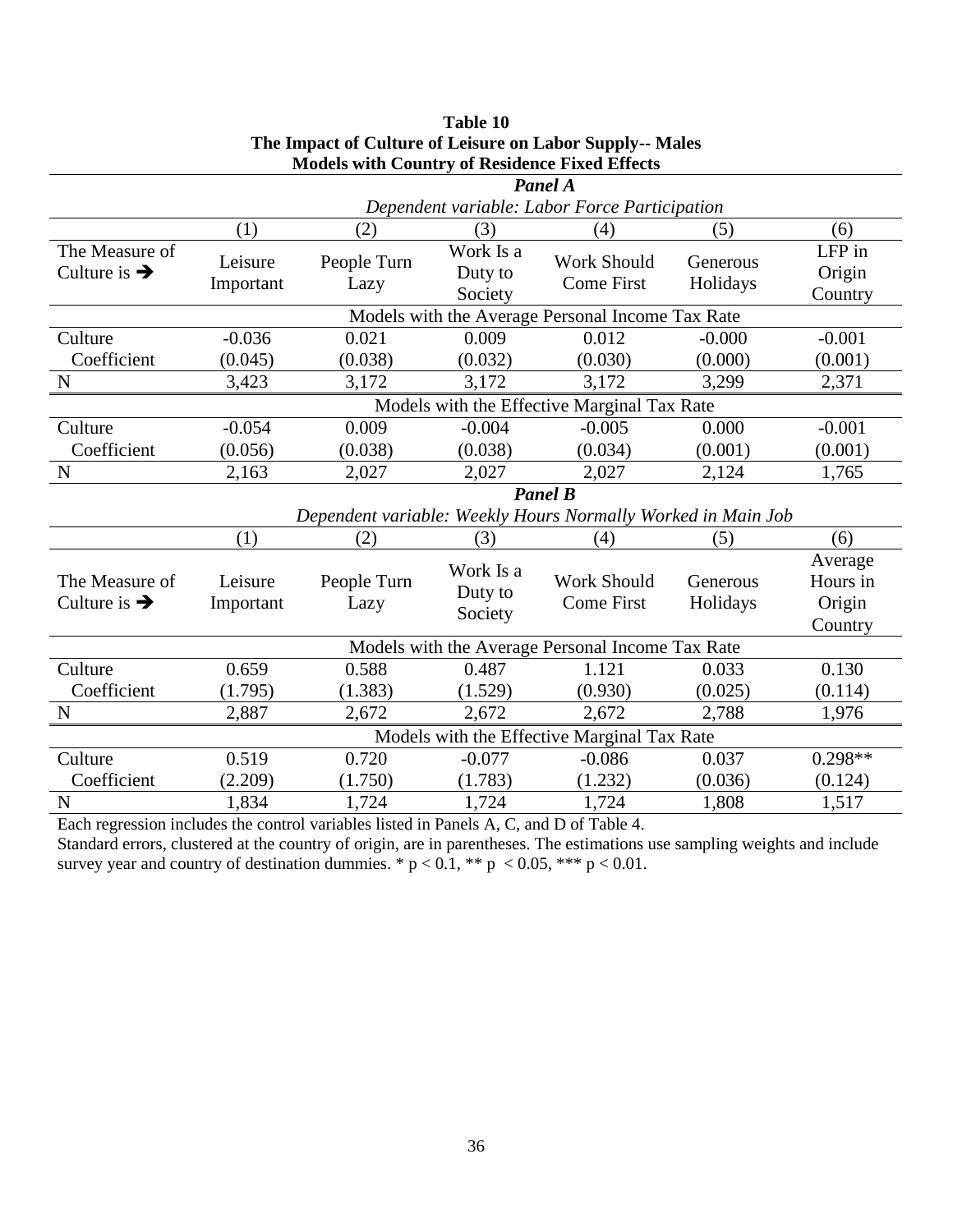### **References**

- Alesina, Alberto, Algan, Yann, Cahuc, Pierre, and Giuliano, Paola. 2015. "Family Values and the Regulation of Labor." Forthcoming in *Journal of the European Economic Association*.
- Alesina, Alberto, and Giuliano, Paola. 2014. "Culture and Institutions." Forthcoming in *Journal of Economic Literature*.
- Alesina, Alberto, and Giuliano, Paola. 2011. "Family Ties and Political Participation." *Journal of the European Economic Association* 9, no. 5: 817-839.
- Alesina, Alberto, and Giuliano, Paola. 2010. "The Power of the Family." *Journal of Economic Growth* 15, no. 2: 93-125.
- Alesina, Alberto, and Nicola Fuchs-Schündeln. 2007. "Goodbye Lenin (or Not?): The Effect of Communism on People." *American Economic Review*, 97(4): 1507-1528.
- Alesina, Alberto F., Glaeser, Edward L., and Sacerdote, Bruce. 2006. "Work and Leisure in the U.S. and Europe: Why So Different?" NBER Macroeconomic Annual 2005, 20, 1–64.
- Algann, Yann and Cahuc, Pierre. 2005. "The Roots of Low European Employment: Family Culture?" NBER International Seminar on Macroeconomics. 65-109.
- Barro, Robert and Jong-Wha Lee. "A New Data Set of Educational Attainment in the World, 1950-2010." *Journal of Development Economics* 104: pp.184-198. Data set BL2013\_MF1599\_v2.0 <http://www.barrolee.com/data/full1.htm>.
- Blanchard, Olivier. 2006. "Discussion of Do Taxes Explain European Employment? Indivisible Labor, Human Capital, Lotteries, and Savings, by Lars Ljungqvist and Thomas Sargent." In NBER Macroeconomics Annual, ed. Daron Acemoglu, Kenneth Rogoff and Michael Woodford. Cambridge, Mass.: MIT Press. 225-232.
- Blanchard, Olivier. 2004. "The Economic Future of Europe." *Journal of Economic Perspectives* 18: 3-26.
- Cannonier, Colin and Mocan, Naci H. 2012. "Empowering Women Through Education: Evidence from Sierra Leone." NBER Working Paper No. 18016.
- Card, D., DiNardo, J., & Estes, E. 1998. "The more things change: Immigrants and the children of immigrants in the 1940s, the 1970s, the 1990s." NBER Working Paper No. 6519.
- Chetty, Raj, Adam Guren, Day Manoli, and Andrea Weber. 2011. "Are Micro and Macro Labor Supply Elasticities Consistent? A Review of Evidence on the Intensive and Extensive Margins." *American Economic Review* 101(3): 471-75.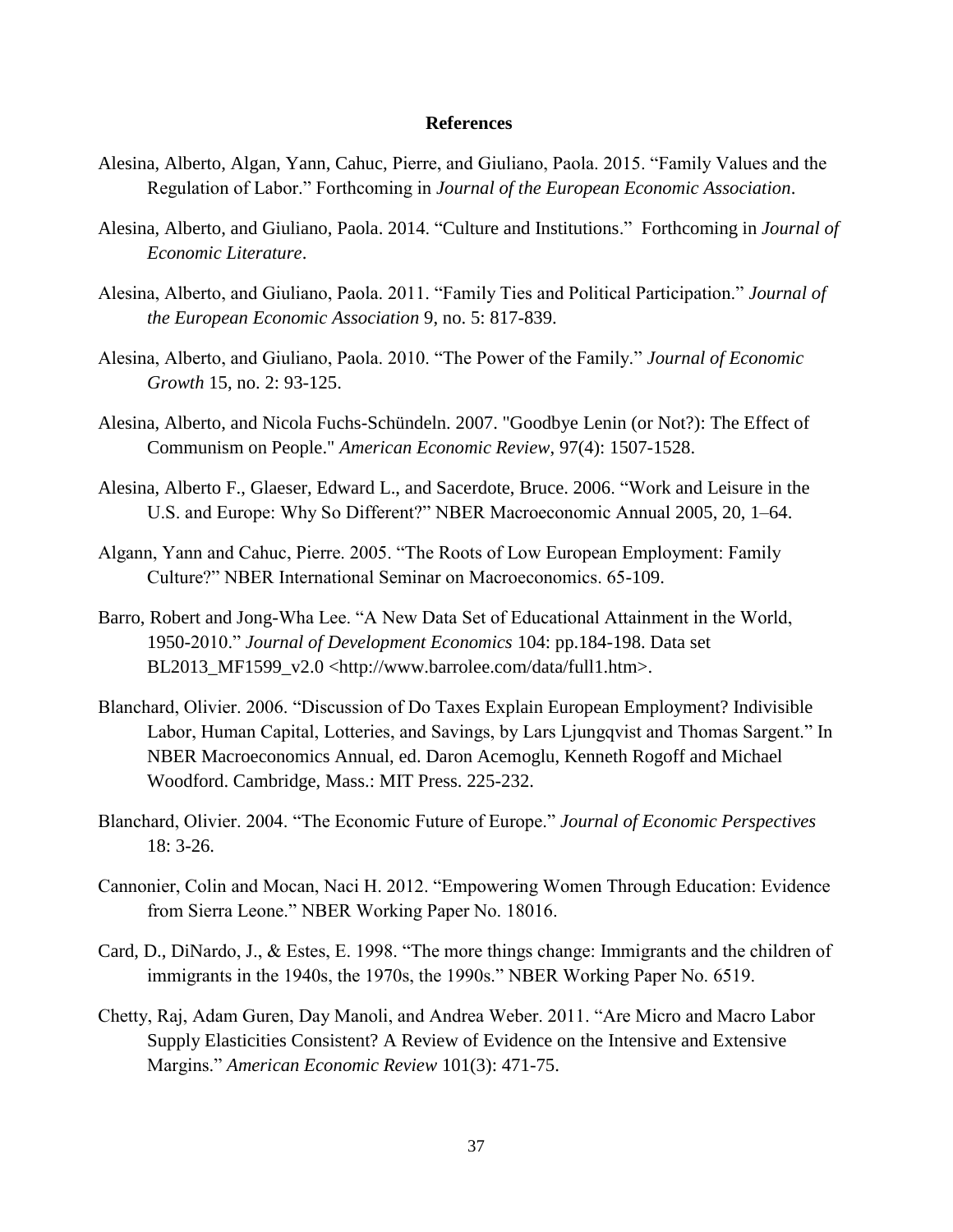- EVS. 2011. European Values Study 1981-2008, Longitudinal Data File. GESIS Data Archive, Cologne, ZA4804 Data File Version 2.0.0, doi:10.4232/1.11005.
- Fernández, Raquel. 2013. "Cultural Change as Learning: The Evolution of Female Labor Force Participation over a Century." *American Economic Review*, 103, no. 1: 472-500.
- Fernández, Raquel. 2011. "Does Culture Matter?" Published in *Handbook of Social Economics*. Editors J. Benhabib, M. O. Jackson, and A. Bisin. Vol. 1A, North-Holland.
- Fernández, Raquel. "Culture and Economics." 2008. *The New Palgrave Dictionary of Economics*. Second Edition. Steven N. Durlauf and Lawrence E. Blume (eds.). Palgrave Macmillan.
- Fernández, Raquel. 2007. "Women, Work, and Culture." Alfred Marshall Lecture, *Journal of the European Economic Association* 5, no. 2-3: 305-332.
- Fernández, Raquel and Fogli, Alessandra. 2009. "Culture: An Empirical Investigation of Beliefs, Work and Fertility*." American Economic Journal: Macroeconomics* 1, no. 1: 146-177.
- Fernández, Raquel and Fogli, Alessandra. 2006. "Fertility: The Role of Culture and Family Experience*." Journal of the European Economic Association* 4, no. 2-3: 552-561.
- Giavazzi, Francesco, Petkov, Ivan, and Schiantarelli, Fabio. 2014. "Culture: Persistence and Evolution." NBER Working Paper No. 20174.
- Glaeser, Edward L., Sacerdote, Bruce I. and Scheinkman, Jose A. 2003. "The Social Multiplier." *Journal of the European Economic Association*, 1, no. 2-3: 345-353.
- Giuliano, Paola, and Spilimbergo, Antonio. 2014. "Growing up in a Recession." *The Review of Economic Studies* 81, no. 2: 787-817.
- Hofstede, Geert, and Gert Jan Hofstede. 2005. "Cultures and Organizations: Software of the Mind." New York: McGraw-Hill.
- Hofstede, Geert. 2001. "Culture's Consequences: Comparing Values, Behaviors, Institutions and Organizations across Nations." Thousand Oaks, CA: Sage.
- Ljunge, Martin. 2014. "Trust Issues: Evidence on the Intergenerational Trust Transmission among Children of Immigrants." *Journal of Economic Behavior & Organization* 106: 175-196.
- Ljungqvist, Lars, and Sargent, Thomas J. 2006. "Do Taxes Explain European Employment? Indivisible Labor, Human Capital, Lotteries, and Savings." In NBER Macroeconomics Annual, ed. Daron Acemoglu, Kenneth Rogoff and Michael Woodford. Cambridge, Mass.: MIT Press. 181-224.
- Luttmer, Erzo F. P, and Singhal, Monica. 2011. "Culture, Context, and the Taste for Redistribution." *American Economic Journal: Economic Policy* 3, no. 1: 157-179.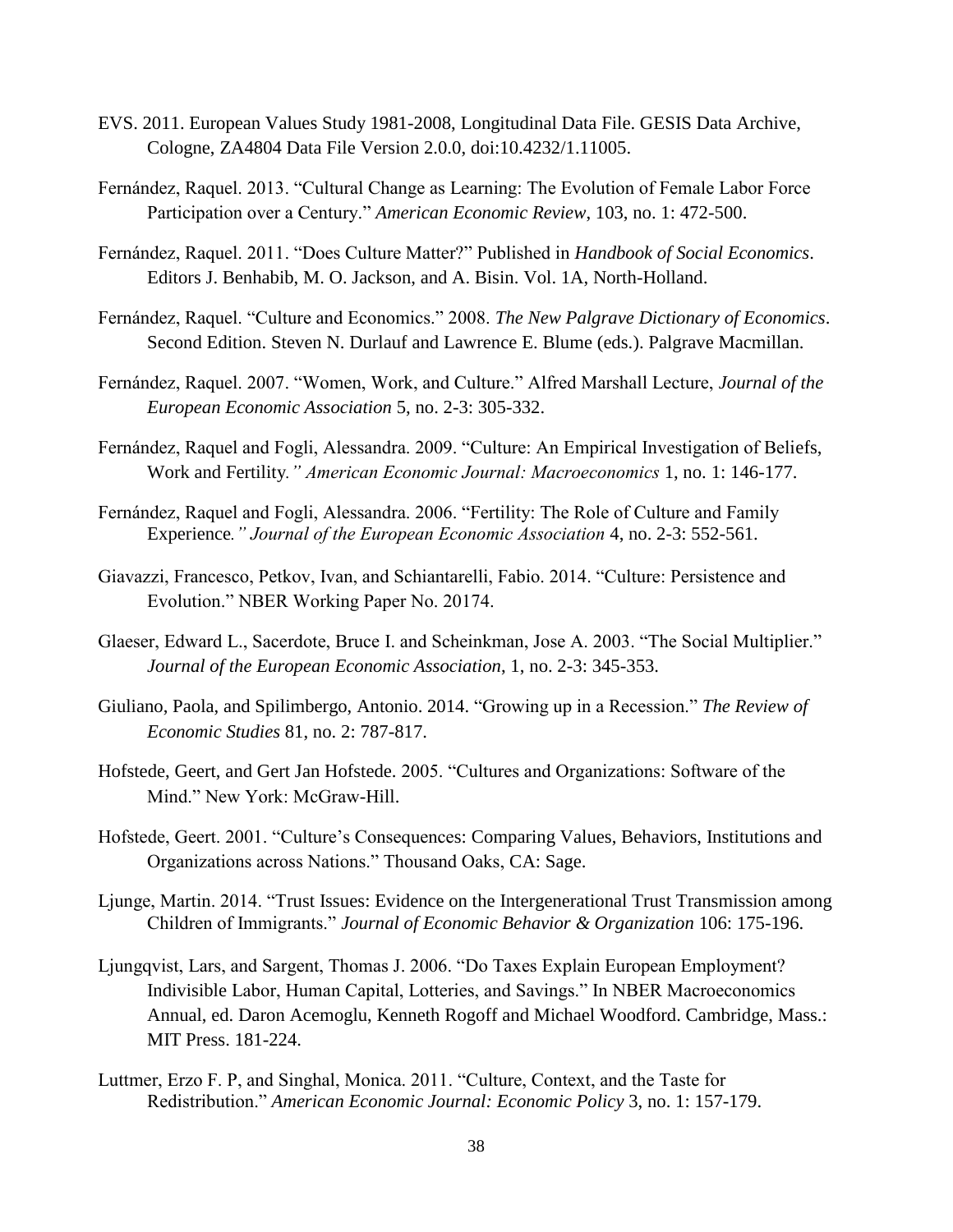- McDaniel, Cara. 2014. Average Tax Series Data, updated December 2014. "More countries, fewer years" file. http://www.caramcdaniel.com/researchpapers
- McDaniel, Cara. 2011. "Forces Shaping Hours Worked in the OECD, 1960-2004." *American Economic Journal: Macroeconomics* 3, no. 4: 27-52.
- Mocan, Naci H. 2013. "Vengeance." *The Review of Economics and Statistics* 95, no. 3: 969-82.
- Ohanian, Lee, Andrea Raffo, and Richard Rogerson. 2008. "Long-Term Changes in Labor Supply and Taxes: Evidence from OECD Countries, 1956-2004." *Journal of Monetary Economics*, 55(8): 1353-62.
- Olovsson, Connie. 2015. "Optimal Taxation with Home Production." Forthcoming in *Journal of Monetary Economics* 70, no. 3.
- Olovsson, Connie. 2009. "Why Do Europeans Work So Little?" *International Economic Review* 50, no. 1: 40-61.
- Prescott, Edward C. 2004. "Why Do Americans Work So Much More Than Europeans?" *Federal Reserve Bank of Minneapolis Quarterly Review* 28, no. 1: 2-13.
- Roeder, Philip G. 2001. "Ethnolinguistic Fractionalization (ELF) Indices, 1961 and 1985" <http://pages.ucsd.edu/~proeder/elf.htm>.
- Rogerson, Richard. 2008. "Structural Transformation and the Deterioration of European Labor Market Outcomes." *Journal of Political Economy* 116: 235-259
- Teorell, Jan, Nicholas Charron, Stefan Dahlberg, Sören Holmberg, Bo Rothstein, Petrus Sundin & Richard Svensson, 2013. "The Quality of Government Dataset" version qog\_std\_cs\_20dec13 <http://www.qog.pol.gu.se>.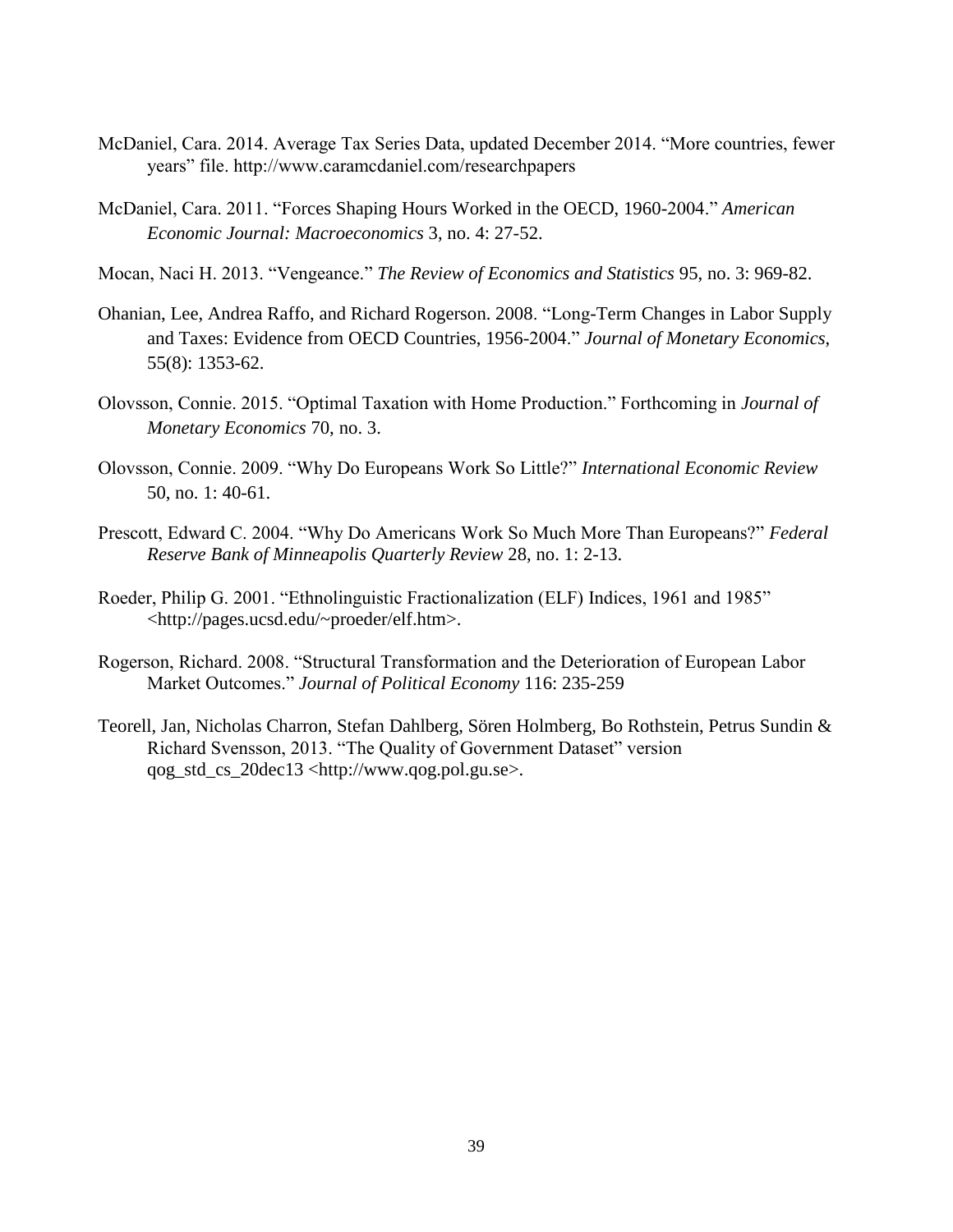| Country        | <b>Leisure Important</b><br>(Not al all: 1 to<br><b>Very Important:4)</b> | <b>People Turn</b><br>Lazy<br>(Str. Agree: 1<br>to Strongly<br>Disagree: 5) | <b>Work is a Duty</b><br>to Society<br>(StronlyAgree:<br>1 to Strongly<br>Disagree: 5) | <b>Work Should</b><br><b>Come First</b><br>(Str. Agree: 1<br>to Strongly<br>Disagree: 5) | <b>Generous Holidays</b><br>are Important<br>$(0 to 100$ -higher<br>values, stronger<br>agreement) |
|----------------|---------------------------------------------------------------------------|-----------------------------------------------------------------------------|----------------------------------------------------------------------------------------|------------------------------------------------------------------------------------------|----------------------------------------------------------------------------------------------------|
| Albania        | 2.597                                                                     | 1.935                                                                       | 2.418                                                                                  | 1.838                                                                                    | 53.899                                                                                             |
| Algeria        | 2.953                                                                     |                                                                             |                                                                                        |                                                                                          | 20.515                                                                                             |
| Argentina      | 3.105                                                                     | 2.042                                                                       | 2.017                                                                                  | 2.038                                                                                    | 26.407                                                                                             |
| Armenia        | 3.048                                                                     | 2.053                                                                       | 2.506                                                                                  | 2.137                                                                                    | 38.039                                                                                             |
| Australia      | 3.361                                                                     | 2.457                                                                       | 2.495                                                                                  | 3.327                                                                                    | 17.340                                                                                             |
| Austria        | 3.251                                                                     | 2.141                                                                       | 2.078                                                                                  | 2.556                                                                                    | 20.708                                                                                             |
| Azerbaijan     | 3.066                                                                     | 2.209                                                                       | 1.965                                                                                  | 2.437                                                                                    | 37.003                                                                                             |
| Bangladesh     | 2.777                                                                     | 1.942                                                                       | 1.434                                                                                  | 1.663                                                                                    | 19.339                                                                                             |
| <b>Belarus</b> | 3.006                                                                     | 2.175                                                                       | 2.353                                                                                  | 3.089                                                                                    | 39.322                                                                                             |
| Belgium        | 3.255                                                                     | 2.667                                                                       | 2.302                                                                                  | 3.179                                                                                    | 28.246                                                                                             |
| <b>Brazil</b>  | 3.297                                                                     | 2.163                                                                       | 2.131                                                                                  | 2.395                                                                                    | 16.107                                                                                             |
| Bulgaria       | 2.955                                                                     | 2.036                                                                       | 2.121                                                                                  | 2.219                                                                                    | 37.069                                                                                             |
| Burkina Faso   | 2.646                                                                     | 2.089                                                                       | 1.635                                                                                  | 2.097                                                                                    |                                                                                                    |
| Canada         | 3.280                                                                     | 2.671                                                                       | 2.392                                                                                  | 3.028                                                                                    | 26.680                                                                                             |
| Chile          | 3.213                                                                     | 2.117                                                                       | 2.106                                                                                  | 2.534                                                                                    | 26.159                                                                                             |
| China          | 2.571                                                                     | 2.039                                                                       | 2.084                                                                                  | 2.234                                                                                    | 13.701                                                                                             |
| Colombia       | 3.272                                                                     |                                                                             |                                                                                        |                                                                                          | 5.407                                                                                              |
| Croatia        | 3.109                                                                     | 2.464                                                                       | 2.598                                                                                  | 2.816                                                                                    | 33.549                                                                                             |
| Cyprus         | 3.470                                                                     | 1.954                                                                       | 1.911                                                                                  | 2.228                                                                                    | 39.550                                                                                             |
| Czech Republic | 3.020                                                                     | 2.112                                                                       | 2.453                                                                                  | 2.604                                                                                    | 25.070                                                                                             |
| Denmark        | 3.391                                                                     | 2.322                                                                       | 2.119                                                                                  | 2.777                                                                                    | 18.842                                                                                             |
| Dominican      | 2.957                                                                     |                                                                             |                                                                                        |                                                                                          | 23.426                                                                                             |
| Egypt          | 2.554                                                                     | 1.548                                                                       | 1.418                                                                                  | 1.431                                                                                    | 12.900                                                                                             |
| Estonia        | 2.996                                                                     | 2.289                                                                       | 2.534                                                                                  | 2.902                                                                                    | 30.144                                                                                             |
| Ethiopia       | 3.275                                                                     | 1.736                                                                       | 1.639                                                                                  | 1.636                                                                                    |                                                                                                    |
| Finland        | 3.343                                                                     | 2.521                                                                       | 2.422                                                                                  | 3.090                                                                                    | 14.920                                                                                             |
| France         | 3.195                                                                     | 2.609                                                                       | 2.378                                                                                  | 3.182                                                                                    | 15.553                                                                                             |
| Georgia        | 3.184                                                                     | 2.004                                                                       | 2.123                                                                                  | 1.975                                                                                    | 23.132                                                                                             |
| Germany        | 3.177                                                                     | 2.580                                                                       | 2.290                                                                                  | 2.487                                                                                    | 24.623                                                                                             |
| Ghana          | 3.337                                                                     | 1.848                                                                       | 1.535                                                                                  | 1.782                                                                                    |                                                                                                    |
| Greece         | 3.361                                                                     | 2.325                                                                       | 2.485                                                                                  | 2.760                                                                                    | 24.982                                                                                             |
| Hungary        | 3.123                                                                     | 1.988                                                                       | 2.192                                                                                  | 2.172                                                                                    | 34.146                                                                                             |
| Iceland        | 3.225                                                                     | 3.594                                                                       | 2.564                                                                                  | 3.247                                                                                    | 13.723                                                                                             |
| India          | 2.599                                                                     | 1.861                                                                       | 1.946                                                                                  | 2.084                                                                                    | 39.353                                                                                             |
| Indonesia      | 2.817                                                                     | 1.975                                                                       | 2.507                                                                                  | 2.003                                                                                    | 29.980                                                                                             |
| Iran           | 3.038                                                                     |                                                                             |                                                                                        |                                                                                          | 37.480                                                                                             |
| Iraq           | 2.933                                                                     |                                                                             |                                                                                        |                                                                                          |                                                                                                    |
| Ireland        | 3.271                                                                     | 2.563                                                                       | 2.380                                                                                  | 3.012                                                                                    | 38.054                                                                                             |
| Israel         |                                                                           | 1.923                                                                       | 2.087                                                                                  | 2.113                                                                                    |                                                                                                    |

### **Appendix Table 1. Measures of Culture of Leisure in the Countries of Origin.**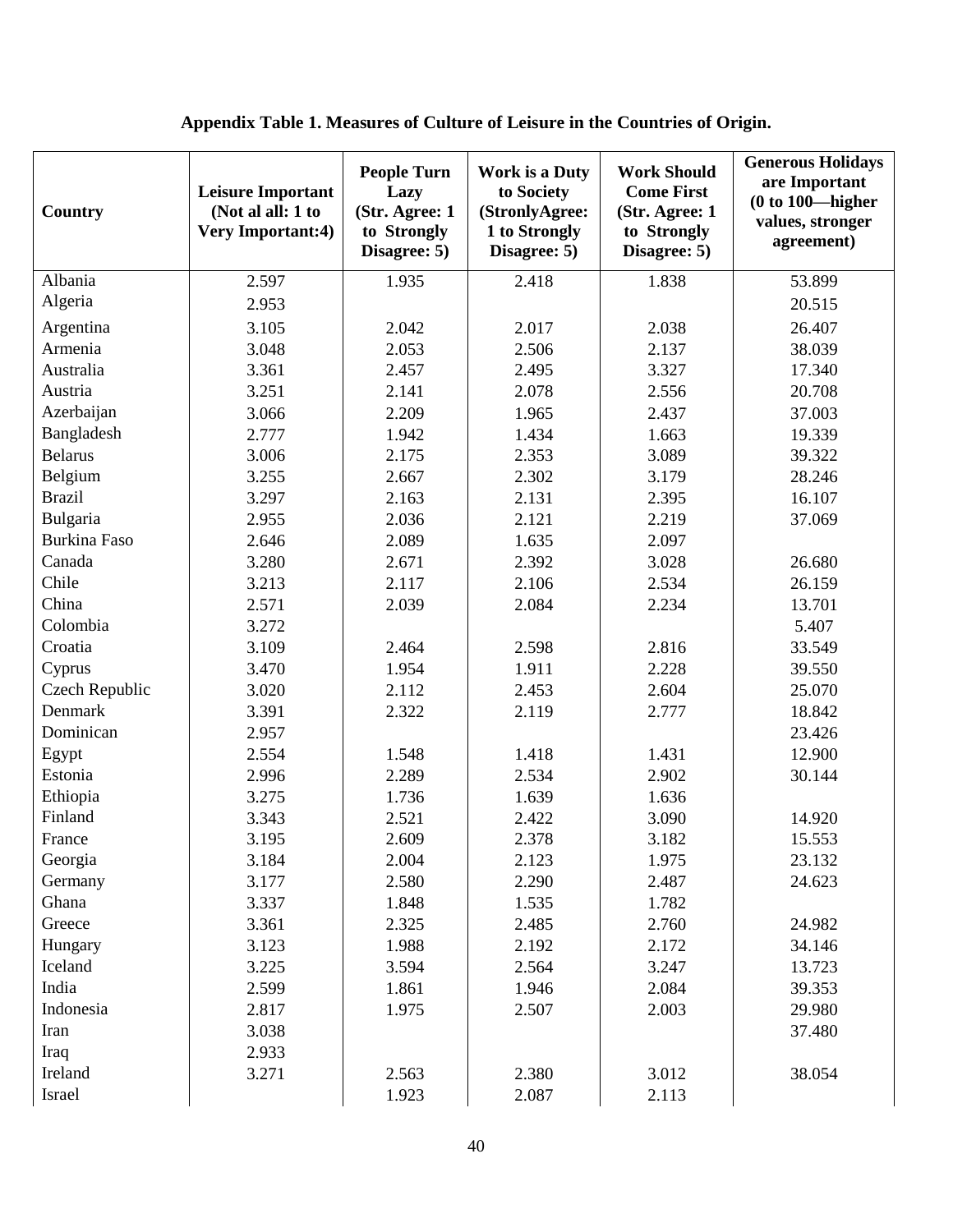| Italy                 | 3.108 | 2.077 | 2.198 | 2.701 | 23.574 |
|-----------------------|-------|-------|-------|-------|--------|
| Japan                 | 3.280 | 2.134 | 2.321 | 3.309 | 62.067 |
| Jordan                | 2.840 | 1.588 | 1.402 | 1.636 | 34.757 |
| Latvia                | 2.866 | 2.189 | 2.535 | 2.974 | 27.232 |
| Lithuania             | 2.914 | 2.512 | 2.701 | 2.706 | 39.831 |
| Luxembourg            | 3.278 | 2.460 | 2.073 | 2.875 | 37.592 |
| Macedonia             | 3.405 | 2.076 | 2.257 | 2.223 | 33.774 |
| Mali                  | 2.965 | 1.664 | 1.489 | 1.664 |        |
| Malta                 | 3.370 | 2.277 | 1.942 | 2.777 | 33.231 |
| Mexico                | 3.159 | 2.093 | 2.075 | 2.414 | 32.075 |
| Moldova               | 2.898 | 2.376 | 2.540 | 2.416 | 55.603 |
| Morocco               | 2.916 | 1.794 | 1.494 | 1.565 | 77.658 |
| Netherlands           | 3.467 | 2.984 | 2.419 | 3.439 | 36.185 |
| Nigeria               | 3.378 |       |       |       | 48.561 |
| Norway                | 3.388 | 2.546 | 1.854 | 2.838 | 11.825 |
| Pakistan              | 2.246 |       |       |       |        |
| Peru                  | 2.834 | 2.110 | 2.022 | 2.194 | 10.273 |
| Philippines           | 2.637 | 2.277 | 2.046 | 1.915 | 9.473  |
| Poland                | 3.119 | 2.134 | 2.371 | 2.609 | 31.796 |
| Portugal              | 3.041 | 2.160 | 1.910 | 2.647 | 49.582 |
| Romania               | 2.975 | 1.848 | 2.162 | 2.071 | 45.499 |
| Russia                | 2.968 | 2.139 | 2.662 | 2.686 | 37.635 |
| Rwanda                | 3.397 | 1.542 | 1.539 | 1.657 |        |
| Saudi Arabia          | 2.868 |       |       |       | 48.336 |
| Singapore             | 3.065 | 2.184 | 2.257 | 2.648 | 27.180 |
| Slovakia              | 3.088 | 1.939 | 2.336 | 2.369 | 28.923 |
| Slovenia              | 3.157 | 1.885 | 2.099 | 2.677 | 38.610 |
| South Africa          | 3.006 | 2.554 | 2.066 | 2.051 | 25.113 |
| South Korea           | 3.064 | 1.710 | 2.321 | 2.940 | 45.696 |
| Spain                 | 3.221 | 2.318 | 2.382 | 2.725 | 30.524 |
| Sweden                | 3.485 | 3.016 | 2.468 | 3.196 | 20.754 |
| Switzerland           | 3.346 | 2.662 | 2.267 | 2.869 | 18.506 |
| Thailand              | 2.965 | 2.083 | 1.919 | 1.933 |        |
| Trinidad and          | 3.317 | 2.001 | 1.891 | 2.226 |        |
| Turkey                | 3.176 | 1.706 | 1.762 | 2.115 | 50.846 |
| Uganda                | 3.235 | 2.054 | 2.010 | 1.887 | 46.098 |
| Ukraine               | 2.975 | 2.135 | 2.550 | 2.709 | 39.890 |
| <b>United Kingdom</b> | 3.373 | 2.734 | 2.483 | 3.223 | 29.204 |
| <b>United States</b>  | 3.297 | 2.566 | 2.502 | 3.111 | 31.466 |
| Uruguay               | 3.322 | 2.391 | 2.205 | 2.471 | 38.423 |
| Venezuela             | 3.495 |       |       |       | 63.229 |
| Viet Nam              | 2.573 | 1.840 | 1.666 | 2.079 | 42.000 |
| Zimbabwe              | 2.837 | 2.458 | 2.051 | 1.857 | 38.984 |
| ${\bf N}$             | 81    | 73    | 73    | 73    | 72     |
| Mean                  | 3.091 | 2.194 | 2.149 | 2.459 | 32.047 |
| St. Dev.              | 0.257 | 0.360 | 0.330 | 0.507 | 13.641 |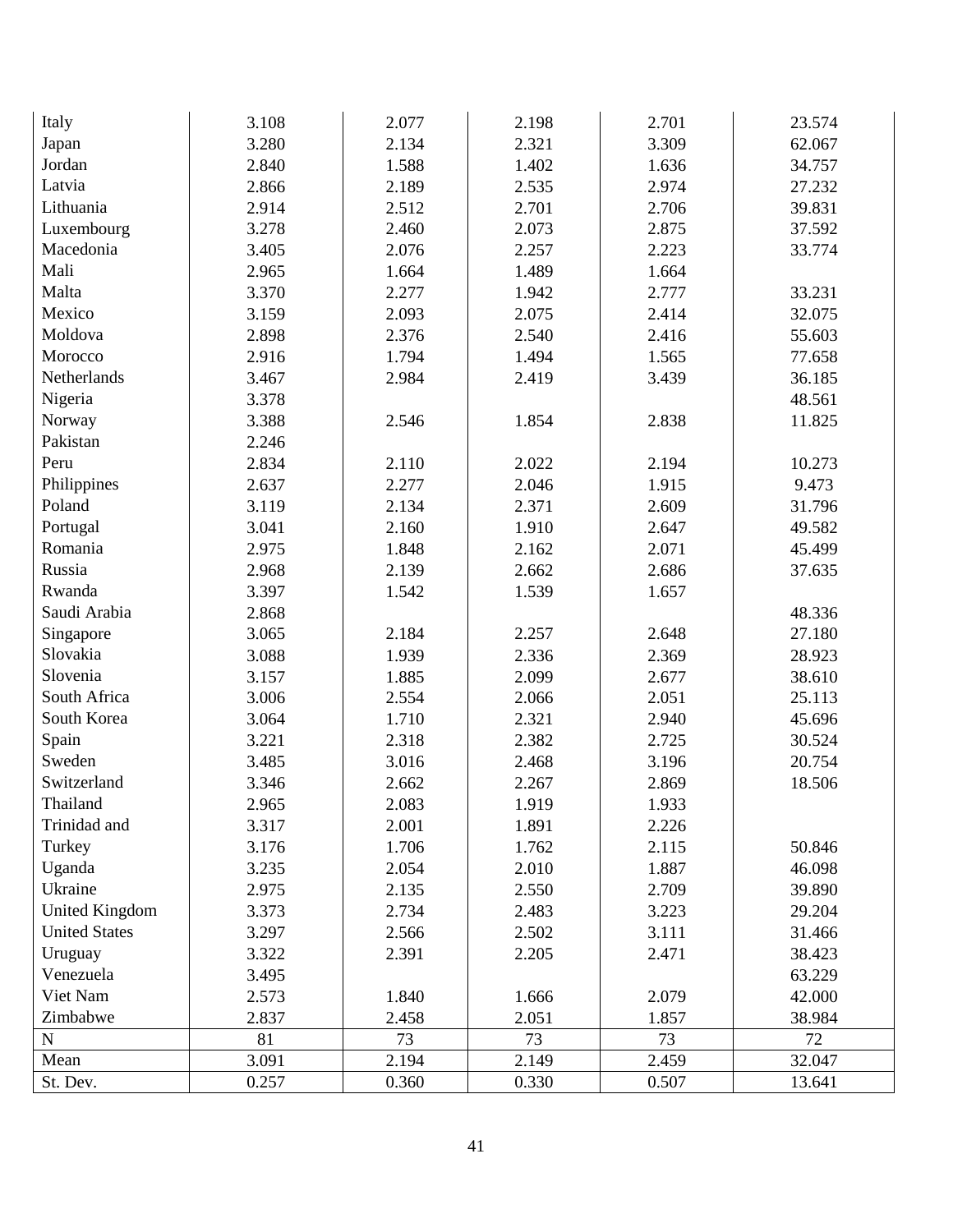|                              |                                                                                                                                                                                                                                                    |                              | Females            |                              | Males              |
|------------------------------|----------------------------------------------------------------------------------------------------------------------------------------------------------------------------------------------------------------------------------------------------|------------------------------|--------------------|------------------------------|--------------------|
| Variable                     | Description (Source)                                                                                                                                                                                                                               | avg_all_<br>in 100<br>sample | $\tau$ sample      | avg_all_<br>in 100<br>sample | $\tau$ sample      |
|                              | <b>Panel A: Personal Characteristics</b>                                                                                                                                                                                                           |                              |                    |                              |                    |
| <b>Labor Force</b>           | $==1$ if the individual reported being engaged in<br>any paid work in the last 7 days or has<br>"Unemployed and actively looking for a job"                                                                                                        |                              | 0.670              | 0.772                        | 0.762              |
| Participation                | marked as his or her main activity in the last<br>week, 0 otherwise                                                                                                                                                                                | (0.468)                      | (0.470)            | (0.420)                      | (0.426)            |
| Age                          | Age of the respondent                                                                                                                                                                                                                              | 38.892<br>(13.758)           | 37.717<br>(14.016) | 37.229<br>(13.881)           | 36.841<br>(14.131) |
| <b>Ethnic Minority</b>       | $==1$ if the respondent belongs to minority<br>ethnic group in country                                                                                                                                                                             | 0.145<br>(0.352)             | 0.128<br>(0.334)   | 0.161<br>(0.368)             | 0.138<br>(0.345)   |
| Years of Schooling           | Number of years of full-time education<br>completed                                                                                                                                                                                                | 13.265<br>(3.498)            | 13.045<br>(3.713)  | 12.999<br>(3.489)            | 12.953<br>(3.554)  |
| Married                      | $==1$ if the respondent is married, 0 otherwise                                                                                                                                                                                                    | 0.512<br>(0.500)             | 0.467<br>(0.499)   | 0.470<br>(0.499)             | 0.442<br>(0.497)   |
| City                         | $==1$ if respondent lives in a big city, 0 otherwise                                                                                                                                                                                               | 0.325<br>(0.468)             | 0.224<br>(0.417)   | 0.302<br>(0.459)             | 0.225<br>(0.418)   |
|                              |                                                                                                                                                                                                                                                    |                              |                    |                              |                    |
|                              | Panel B: Culture of Leisure in Country of Origin                                                                                                                                                                                                   |                              |                    |                              |                    |
| Leisure Important            | Average country response to the question "For<br>each of the following aspects, indicate how<br>important it is in your life. Leisure time: 1 'Not<br>at all important' 2 'Not very important' 3 'Rather<br>important' 4 'Very important'" (A)     | 3.074<br>(0.198)             | 3.106<br>(0.213)   | 3.074<br>(0.197)             | 3.099<br>(0.215)   |
| Generous Holidays            | Average country response to the question "Here<br>are some more aspects of a job that people say<br>are important. Please look at them and tell me<br>which ones you personally think are important in                                             | 34.894<br>(15.218)           | 31.788<br>(13.918) | 35.027<br>(15.309)           | 32.687<br>(14.343) |
|                              | a job. Generous holidays" (A)                                                                                                                                                                                                                      |                              |                    |                              |                    |
| People Turn Lazy             | Average country response to the question "Do<br>you agree or disagree with the following<br>statements: People who don't work turn lazy. 1<br>'Strongly agree' 2 'Agree' 3 'Neither agree nor<br>disagree' 4 'Disagree' 5 'Strongly disagree'" (A) | 2.172<br>(0.312)             | 2.208<br>(0.328)   | 2.170<br>(0.310)             | 2.199<br>(0.331)   |
| Work Is a Duty to<br>Society | Average country response to the question "Do<br>you agree or disagree with the following<br>statements: Work is a duty towards society. 1<br>'Strongly agree' 2 'Agree' 3 'Neither agree nor<br>disagree' 4 'Disagree' 5 'Strongly disagree'" (A)  | 2.239<br>(0.335)             | 2.215<br>(0.284)   | 2.229<br>(0.337)             | 2.206<br>(0.289)   |

### **Appendix Table 2. Descriptive Statistics for the Sample of "Labor Force Participation"**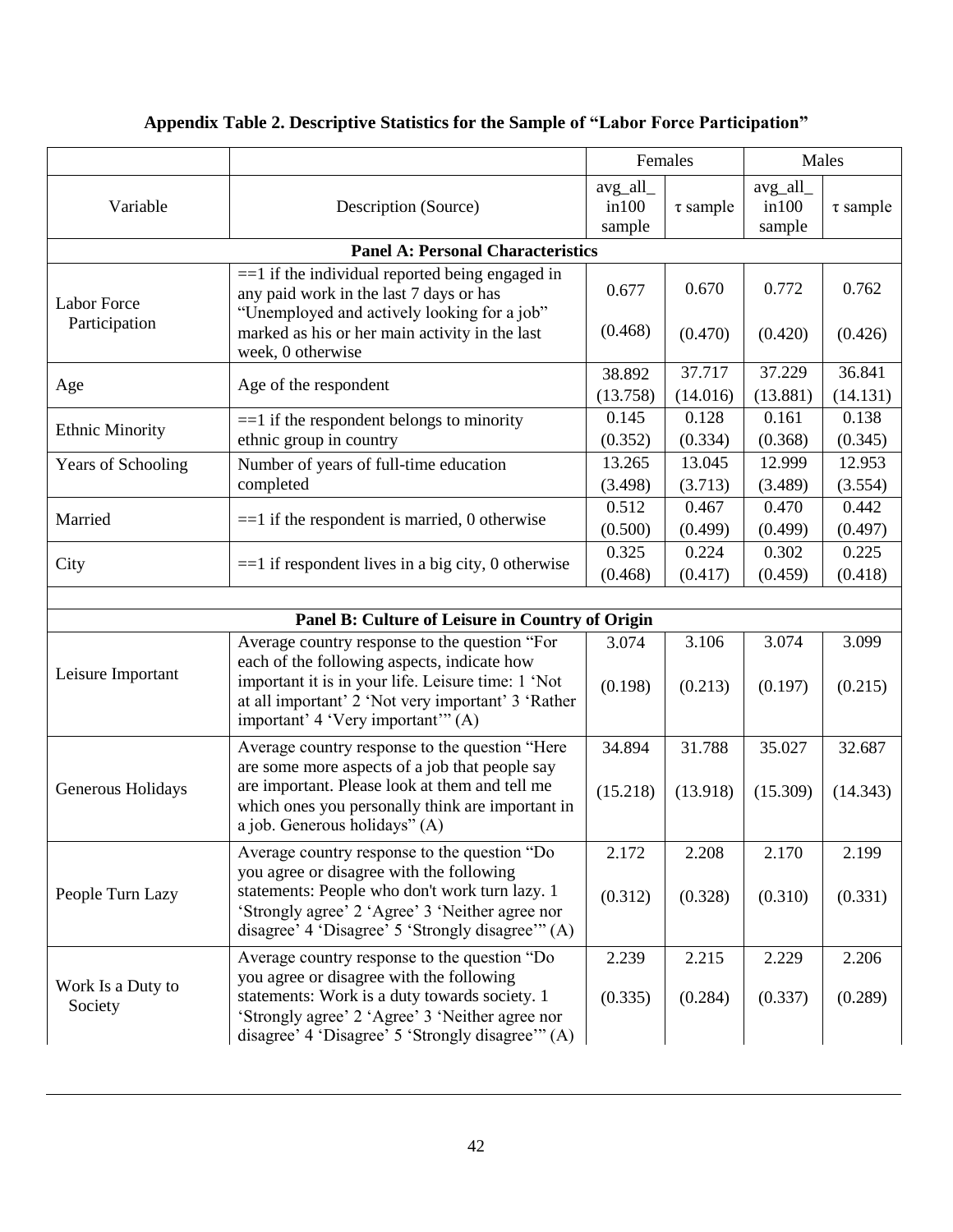|                             | Average country response to the question "Do<br>you agree or disagree with the following                                                                                                  | 2.522    | 2.560    | 2.526    | 2.554    |
|-----------------------------|-------------------------------------------------------------------------------------------------------------------------------------------------------------------------------------------|----------|----------|----------|----------|
| Work Should Come<br>First   | statements: Work should always come first, even<br>if it means less spare time. 1 'Strongly agree' 2<br>'Agree' 3 'Neither agree nor disagree' 4<br>'Disagree' 5 'Strongly disagree'" (A) | (0.457)  | (0.435)  | (0.448)  | (0.433)  |
| <b>Labor Force</b>          | Gender and age group-specific labor force                                                                                                                                                 | 54.738   | 56.775   | 75.868   | 74.785   |
| Participation               | participation in the country of origin (I)                                                                                                                                                | (23.289) | (22.968) | (20.770) | (21.109) |
|                             | <b>Panel C: Other Country of Origin Characteristics</b>                                                                                                                                   |          |          |          |          |
| Ethnolinguistic             | Roeder's 1985 Index of the extent of                                                                                                                                                      | 0.285    | 0.265    | 0.284    | 0.269    |
| Fragmentation               | ethnolinguistic fragmentation in the country (B)                                                                                                                                          | (0.203)  | (0.215)  | (0.202)  | (0.216)  |
| Democratic                  | Number of years in which the country                                                                                                                                                      | 22.263   | 28.281   | 23.216   | 28.363   |
|                             | experienced democracy between 1930 and 1995<br>(C)                                                                                                                                        | (24.713) | (25.438) | (24.690) | (25.294) |
| British Legal Origin        | $==1$ if the legal origin of home country is English                                                                                                                                      | 0.112    | 0.140    | 0.113    | 0.149    |
|                             | Common Law, 0 otherwise (C)                                                                                                                                                               | (0.316)  | (0.347)  | (0.317)  | (0.356)  |
| French Legal Origin         | $==1$ if the legal origin of home country is French                                                                                                                                       | 0.398    | 0.443    | 0.429    | 0.460    |
|                             | Commercial Code, 0 otherwise (C)                                                                                                                                                          | (0.490)  | (0.497)  | (0.495)  | (0.499)  |
| Socialist/Communist         | $==1$ if the legal origin of home country is                                                                                                                                              | 0.371    | 0.260    | 0.341    | 0.247    |
| Legal Origin                | Socialist/Communist Laws, 0 otherwise (C)                                                                                                                                                 | (0.483)  | (0.439)  | (0.474)  | (0.432)  |
| German Legal Origin         | $==1$ if the legal origin of home country is                                                                                                                                              | 0.078    | 0.106    | 0.081    | 0.101    |
|                             | German Commercial Code, 0 otherwise (C)                                                                                                                                                   | (0.269)  | (0.307)  | (0.273)  | (0.302)  |
| Scandinavian Legal          | $==1$ if the legal origin of home country is                                                                                                                                              | 0.041    | 0.052    | 0.037    | 0.043    |
| Origin                      | Scandinavian Commercial Code, 0 otherwise (C)                                                                                                                                             | (0.199)  | (0.222)  | (0.188)  | (0.203)  |
|                             | <b>Panel D: Country of Destination Characteristics</b>                                                                                                                                    |          |          |          |          |
|                             | Average personal income tax and social security                                                                                                                                           | 25.716   |          | 26.471   |          |
| avg_all_in100               | contribution rate on gross labor income for a<br>single person without a dependent (G)                                                                                                    | (8.438)  |          | (8.691)  |          |
| τ                           | The effective marginal tax rate calculated using                                                                                                                                          |          | 48.758   |          | 48.946   |
|                             | McDaniel data (H)                                                                                                                                                                         |          | (9.252)  |          | (9.210)  |
| Per capita Income           | PPP adjusted GDP per capita in constant 2011                                                                                                                                              | 36,426   | 40,024   | 37,656   | 40,052   |
|                             | $US$$ $(D)$                                                                                                                                                                               | (11,591) | (8,765)  | (13,272) | (8,928)  |
| <b>Average Country</b>      | Average education of individuals aged 15 and                                                                                                                                              | 11.570   | 11.336   | 11.518   | 11.355   |
| Education                   | over in the country $(E)$                                                                                                                                                                 | (0.936)  | (0.989)  | (0.939)  | (0.951)  |
| Population                  | Country population in millions (D)                                                                                                                                                        | 21.262   | 31.014   | 23.090   | 32.974   |
|                             |                                                                                                                                                                                           | (26.527) | (29.585) | (28.025) | (30.416) |
| Individualism               | Hofstede Index of the degree to which                                                                                                                                                     | 63.867   | 68.014   | 64.514   | 68.403   |
|                             | individuals are integrated into groups (F)                                                                                                                                                | (12.149) | (13.239) | (11.568) | (12.102) |
| Ethnolinguistic             | Roeder's 1985 Index of the extent of                                                                                                                                                      | 0.311    | 0.284    | 0.314    | 0.284    |
| Fragmentation               | ethnolinguistic fragmentation in the country (B)                                                                                                                                          | (0.179)  | (0.192)  | (0.185)  | (0.197)  |
| Democratic                  | Number of years in which the country                                                                                                                                                      | 43.927   | 50.808   | 44.784   | 51.479   |
|                             | experienced democracy between 1930 and 1995<br>(C)                                                                                                                                        | (24.111) | (22.013) | (24.202) | (21.374) |
|                             | $==1$ if the legal origin of home country is English                                                                                                                                      | 0.280    | 0.114    | 0.235    | 0.112    |
| <b>British Legal Origin</b> | Common Law, 0 otherwise (C)                                                                                                                                                               | (0.449)  | (0.318)  | (0.424)  | (0.315)  |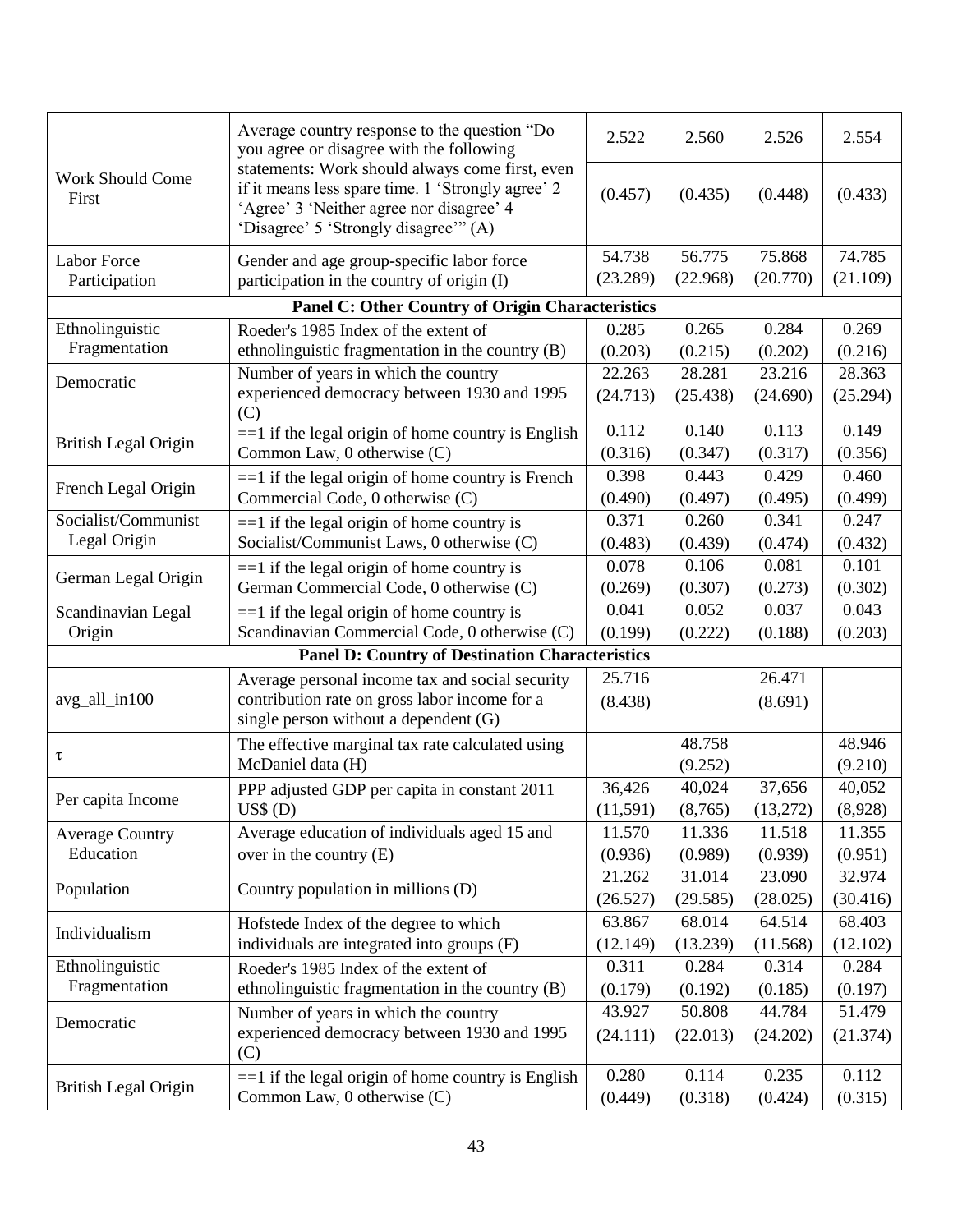|                     | $==1$ if the legal origin of home country is French<br>Commercial Code, 0 otherwise (C) |         | 0.318   | 0.248   | 0.320   |
|---------------------|-----------------------------------------------------------------------------------------|---------|---------|---------|---------|
| French Legal Origin |                                                                                         |         | (0.466) | (0.432) | (0.467) |
| Socialist/Communist | $==1$ if the legal origin of home country is                                            | 0.224   | 0.144   | 0.219   | 0.134   |
| Legal Origin        | Socialist/Communist Laws, 0 otherwise (C)                                               | (0.417) | (0.351) | (0.414) | (0.341) |
| German Legal Origin | $==1$ if the legal origin of home country is                                            | 0.186   | 0.303   | 0.202   | 0.313   |
|                     | German Commercial Code, 0 otherwise (C)                                                 | (0.389) | (0.459) | (0.401) | (0.464) |
| Scandinavian Legal  | $==1$ if the legal origin of home country is                                            | 0.090   | 0.121   | 0.096   | 0.121   |
| Origin              | Scandinavian Commercial Code, 0 otherwise (C)                                           | (0.286) | (0.326) | (0.295) | (0.326) |
| N                   |                                                                                         | 3.919   | 2,365   | 3,423   | 2,163   |

Notes: Personal characteristics variables data come from the ESS survey and cover years from 2004 to 2013. The sample is restricted to second-generation immigrants between 16 and 64 years of age, who do not reporting being permanently disabled or being in military/community service as their main activity in the last 7 days. Survey weights are used. avg\_all\_in100 sample includes the following countries of destination: Austria, Belgium, Czech Republic, Denmark, Estonia, Finland, France, Germany, Greece, Hungary, Iceland, Ireland, Israel, Italy, Luxembourg, Netherlands, Norway, Poland, Portugal, Slovak Republic, Slovenia, Spain, Sweden, Switzerland, Turkey, and the United Kingdom. τ sample includes the following countries of destination: Austria, Belgium, Czech Republic, Denmark, Finland, France, Germany, Greece, Hungary, Ireland, Italy, Netherlands, Norway, Poland, Portugal, Slovak Republic, Slovenia, Spain, Sweden, Switzerland, and the United Kingdom.

Depending on specification, measures of culture of leisure are available for the following number of observations: Leisure Important – from to 2,163 to 3,919; Generous Holidays – from 2,124 to 3,762; People Turn Lazy, Work Is a Duty to Society, and Work Should Come First – from 2,027 to 3,627; Country of Origin LFP – from 1,765 to 2,784.

A: World Values Survey and European Values Study data. The original variable Leisure Important had reverse scale; it was recoded so that higher values correspond to "lazier" culture.

B: Philip G. Roeder, 2001. "Ethnolinguistic Fractionalization (ELF) Indices, 1961 and 1985"

<http://pages.ucsd.edu/~proeder/elf.htm>; C: Teorell, Jan, Nicholas Charron, Stefan Dahlberg, Sören Holmberg, Bo Rothstein, Petrus Sundin & Richard Svensson, 2013. "The Quality of Government Dataset" version qog\_std\_cs\_20dec13 <http://www.qog.pol.gu.se>; D: World Bank"s World Development Indicators Database <http://databank.worldbank.org /data/databases.aspx>; E: Barro and Lee data set version BL2013\_MF1599\_v2.0

<http://www.barrolee.com/data/full1.htm>. The variable is available for the years 2000, 2005, and 2010; the values in between are interpolated; years 2010, 2011, 2012, and 2013 are assigned the 2010 value; F: Hofstede, G. "Cultural Dimensions" <http://geert-hofstede.com/countries.html>. G: OECD Tax Database Table 5

<http://stats.oecd.org.libezp.lib.lsu.edu/index.aspx?DataSetCode=TABLE\_I5#>; H:

<http://www.caramcdaniel.com/researchpapers>; I: International Labor Organization ILOSTAT Database annual genderand-age-group-specific indicator, averaged over the period since year 2002. The following bands were used for the age groups: 15-24, 25-54, and 55-64.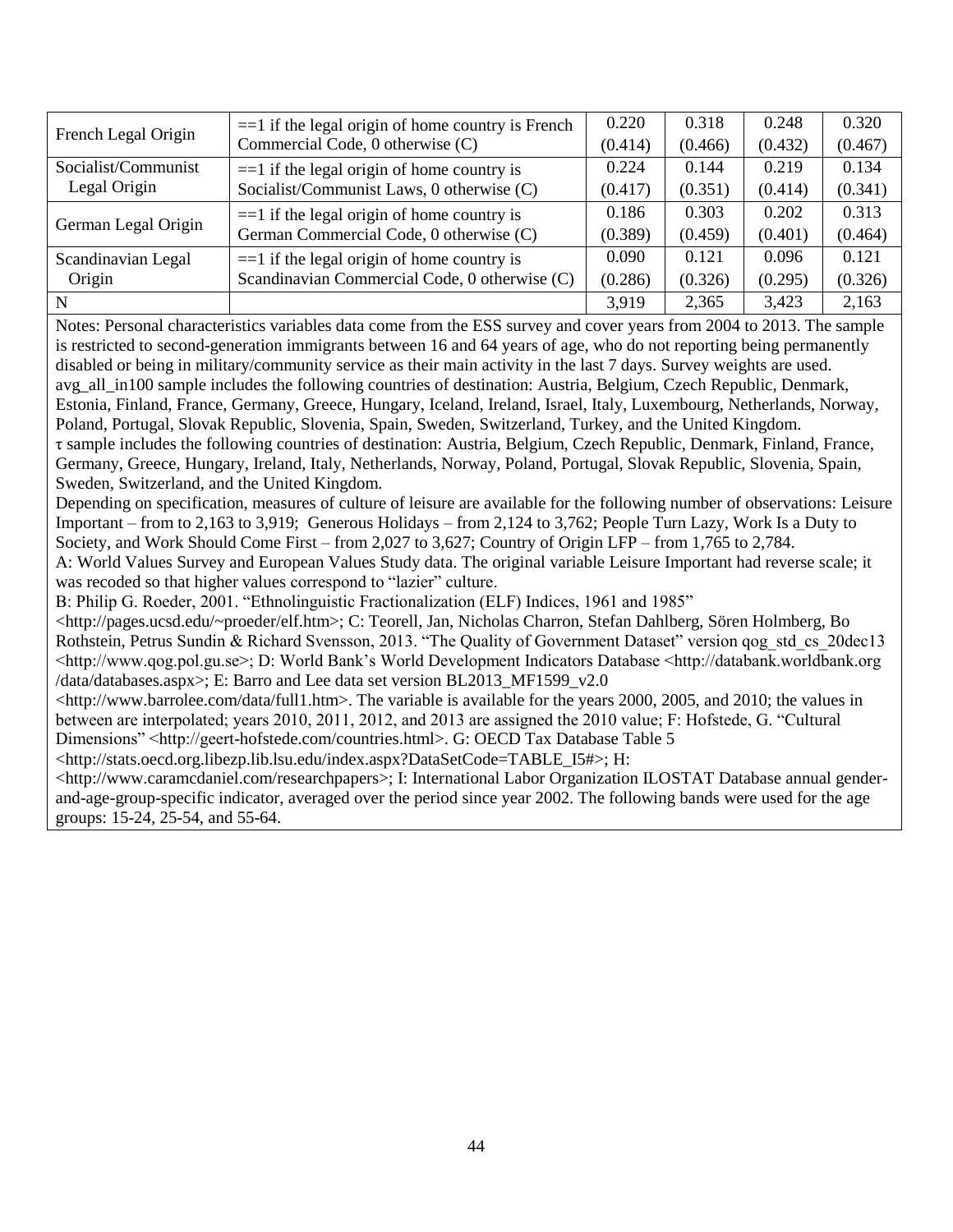|                               |             | Females             |             | Males               |  |  |
|-------------------------------|-------------|---------------------|-------------|---------------------|--|--|
|                               | (1)         | (2)                 | (3)         | (4)                 |  |  |
|                               | <b>LFP</b>  | <b>Weekly Hours</b> | <b>LFP</b>  | <b>Weekly Hours</b> |  |  |
| Average tax                   | $-0.003**$  | $-0.072*$           | $-0.002**$  | $-0.082*$           |  |  |
|                               | (0.001)     | (0.041)             | (0.001)     | (0.047)             |  |  |
| Leisure Important             | $-0.092***$ | $-2.505$            | $-0.034$    | 0.305               |  |  |
|                               | (0.034)     | (2.101)             | (0.041)     | (1.895)             |  |  |
| Personal                      |             |                     |             |                     |  |  |
| Characteristics               |             |                     |             |                     |  |  |
| Age                           | $0.081***$  | $0.363**$           | $0.094***$  | $0.956***$          |  |  |
|                               | (0.004)     | (0.151)             | (0.003)     | (0.119)             |  |  |
| Age Squared                   | $-0.001***$ | $-0.003*$           | $-0.001***$ | $-0.010***$         |  |  |
|                               | (0.000)     | (0.002)             | (0.000)     | (0.001)             |  |  |
| <b>Ethnic Minority</b>        | 0.033       | 0.027               | 0.020       | $-0.535$            |  |  |
|                               | (0.021)     | (0.678)             | (0.022)     | (0.644)             |  |  |
| <b>Years of Schooling</b>     | $0.011***$  | $0.244***$          | 0.001       | $0.116*$            |  |  |
|                               | (0.002)     | (0.071)             | (0.003)     | (0.061)             |  |  |
| Married                       | $-0.084***$ | $-1.824***$         | $0.033**$   | 1.086*              |  |  |
|                               | (0.017)     | (0.538)             | (0.014)     | (0.636)             |  |  |
| City                          | 0.018       | 0.015               | $-0.013$    | $-1.650***$         |  |  |
|                               | (0.017)     | (0.542)             | (0.019)     | (0.419)             |  |  |
| Country of Origin             |             |                     |             |                     |  |  |
| Characteristics               |             |                     |             |                     |  |  |
| Ethnolinguistic               | 0.016       | $-0.388$            | 0.022       | $-1.943$            |  |  |
| Fragmentation                 | (0.032)     | (1.570)             | (0.032)     | (1.559)             |  |  |
| Democratic                    | $-0.000$    | $-0.013$            | 0.000       | $-0.023$            |  |  |
|                               | (0.001)     | (0.020)             | (0.000)     | (0.018)             |  |  |
| French Legal Origin           | 0.040       | 0.584               | 0.030       | 0.744               |  |  |
|                               | (0.038)     | (1.352)             | (0.028)     | (1.269)             |  |  |
| Socialist/Communist           | 0.010       | $-0.281$            | 0.051       | $-0.168$            |  |  |
| Legal Origin                  | (0.046)     | (1.741)             | (0.036)     | (1.508)             |  |  |
| German Legal Origin           | 0.007       | $-0.308$            | 0.014       | $2.608**$           |  |  |
|                               | (0.036)     | (1.237)             | (0.022)     | (1.301)             |  |  |
| Scandinavian Legal            | 0.053       | 1.987               | 0.030       | 2.291               |  |  |
| Origin                        | (0.042)     | (1.558)             | (0.038)     | (2.042)             |  |  |
| <b>Country of Destination</b> |             |                     |             |                     |  |  |
| Characteristics               |             |                     |             |                     |  |  |
| Per capita Income             | $-0.000$    | 0.000               | $0.000***$  | $0.000*$            |  |  |
|                               | (0.000)     | (0.000)             | (0.000)     | (0.000)             |  |  |
| <b>Average Country</b>        | 0.006       | $-1.256***$         | $-0.002$    | 0.630               |  |  |
| Education                     | (0.014)     | (0.428)             | (0.013)     | (0.537)             |  |  |
| Population                    | 0.001       | 0.015               | 0.000       | $0.034**$           |  |  |
|                               | (0.001)     | (0.018)             | (0.000)     | (0.016)             |  |  |
| Individualism                 | $-0.001$    | $-0.070$            | $0.002*$    | $-0.048$            |  |  |
|                               | (0.001)     | (0.045)             | (0.001)     | (0.041)             |  |  |
| Ethnolinguistic               | $0.142*$    | $-1.571$            | 0.067       | 3.693               |  |  |
| Fragmentation                 | (0.073)     | (2.372)             | (0.051)     | (2.651)             |  |  |

Ap**pendix Table 3 Models of Table 4 column (1) and Table 5 column (1): Reporting All Coefficients.**